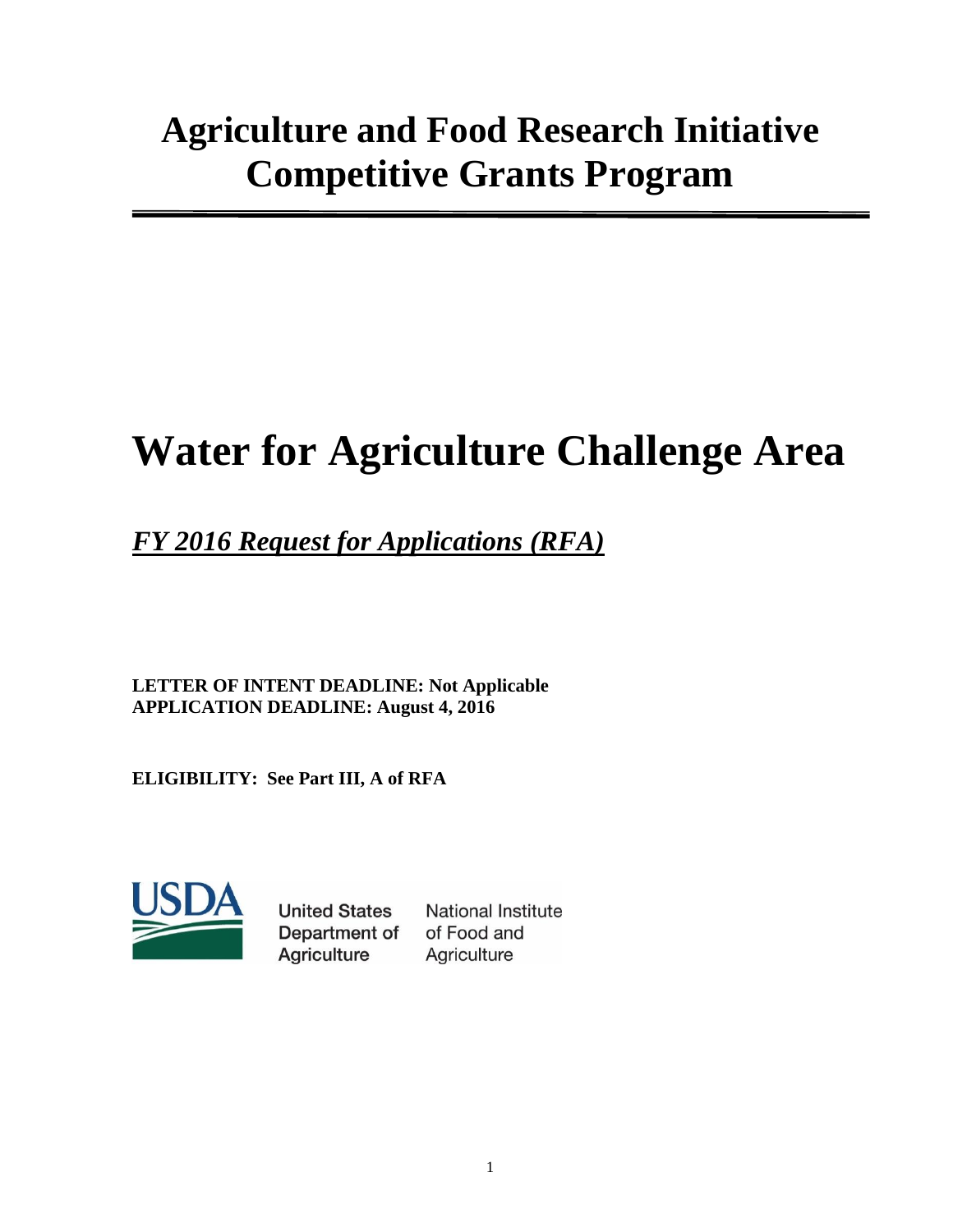## **NATIONAL INSTITUTE OF FOOD AND AGRICULTURE; U.S. DEPARTMENT OF AGRICULTURE**

#### **AGRICULTURE AND FOOD RESEARCH INITIATIVE COMPETITIVE GRANTS PROGRAM WATER FOR AGRICULTURE CHALLENGE AREA**

#### **INITIAL ANNOUNCEMENT**

**CATALOG OF FEDERAL DOMESTIC ASSISTANCE:** This program is listed in the Catalog of Federal Domestic Assistance under 10.310.

**DATES:** Applications must be received by 5:00 p.m. Eastern Time on the deadline date indicated in the Program Area Descriptions section beginning in Part 1.C. Applications received after this deadline will normally not be considered for funding (see Part IV, D. of this RFA). Comments regarding this request for applications (RFA) are requested within 6 months from the issuance of this notice. Comments received after that date will be considered to the extent practicable.

**STAKEHOLDER INPUT:** The National Institute of Food and Agriculture (NIFA) seeks your comments about this RFA. We will consider the comments when we develop the next RFA for the program, if applicable, and we'll use them to meet the requirements of section  $103(c)(2)$  of the Agricultural Research, Extension, and Education Reform Act of 1998 (7 U.S.C. 7613(c)(2)). Submit written stakeholder comments by the deadline set forth in the DATES portion of this Notice via e-mail to: [Policy@nifa.usda.gov.](mailto:Policy@nifa.usda.gov) (This e-mail address is intended only for receiving comments regarding this RFA and not requesting information or forms.) In your comments, please state that you are responding to the Agriculture and Food Research Initiative Water for Agriculture Challenge Area RFA.

Visit the [NIFA website](http://nifa.usda.gov/centers-excellence) to access a factsheet on the center of excellence (COE) designation process, including COE criteria, and a list of programs offering COE opportunities in fiscal year 2016. You can also review a recording of COE outreach webinars held in February and March of 2015 from the site. The COE webpages will be updated throughout FY 2016 with additional information, such as a summary of comments received from stakeholders.

Pursuant to Section 7404 of the Agricultural Act of 2014 (Pub. L. 113-79), NIFA solicits proposed topics for [Agriculture](http://nifa.usda.gov/program/agriculture-and-food-research-initiative) and Food Research Initiative RFAs from eligible state and national commodity boards on an ongoing basis. Topics must relate to the established AFRI priority areas, which are plant health and production and plant products; animal health and production and animal products; food safety, nutrition, and health; bioenergy, natural resources, and environment; agriculture systems and technology; and agriculture economics and rural communities (as stated in the 2014 Farm Bill).

NIFA received topics from eligible commodity boards until September 22, 2015 for incorporation into FY2016 RFAs. Topics that are considered appropriate for AFRI are incorporated into the relevant AFRI RFAs. None of the topics submitted by commodity boards included in this RFA because the topics did not fit the subject matter of this RFA. The NIFA Fact Sheet on implementation of the commodity boards provision of the 2014 Farm Bill can be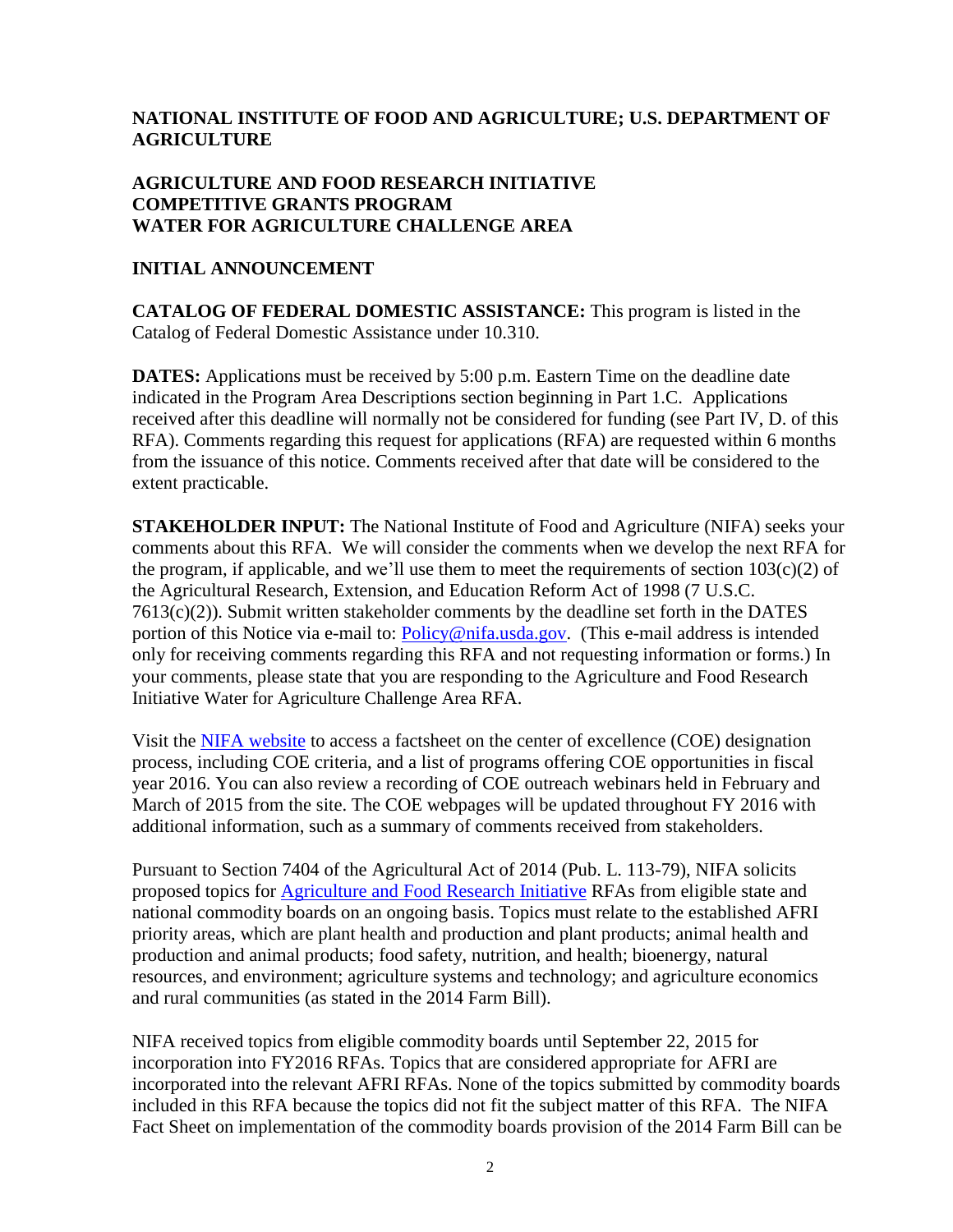found at:

[https://nifa.usda.gov/sites/default/files/resource/Commodity%20Board%20Fact%20Sheet%20P](https://nifa.usda.gov/sites/default/files/resource/Commodity%20Board%20Fact%20Sheet%20P6.pdf) [6.pdf.](https://nifa.usda.gov/sites/default/files/resource/Commodity%20Board%20Fact%20Sheet%20P6.pdf) Additional information on eligibility and how to submit topics for inclusion in future AFRI Requests for Applications can be found at: [http://nifa.usda.gov/commodity-boards.](http://nifa.usda.gov/commodity-boards)

**EXECUTIVE SUMMARY:** NIFA requests application for the Agriculture and Food Research Initiative (AFRI) Competitive Grants Program Water for Agriculture Challenge Area for fiscal year (FY) 2016 to help solve critical water problems in rural and agricultural watersheds across the United States.

In FY 2016, applications are sought in the following priority areas:

- (1) Water Availability for Diverse Agricultural Uses: The Right Water for the Right Place and Time
- (2) Understanding Decisions and Behaviors Connected with Agriculture and Post-harvest Processing Industry Water Use
- (3) Understanding the Human Health Impacts to Exposure from Nontraditional Water Used in Agriculture

The anticipated amount available for grants in FY 2016 is approximately \$10.7 million.

This notice identifies the objectives for AFRI *Water for Agriculture* Challenge Area projects, the eligibility criteria for projects and applicants, and the application forms and associated instructions needed to apply for an AFRI *Water for Agriculture* Challenge Area grant. Project types supported by AFRI within this Challenge Area are multi-function Integrated Research, Education, and/or Extension Projects, Research-only, Food and Agricultural Science Enhancement (FASE) Grants, and conferences. This RFA identifies program objectives, eligibility criteria, and matching requirements for each project type.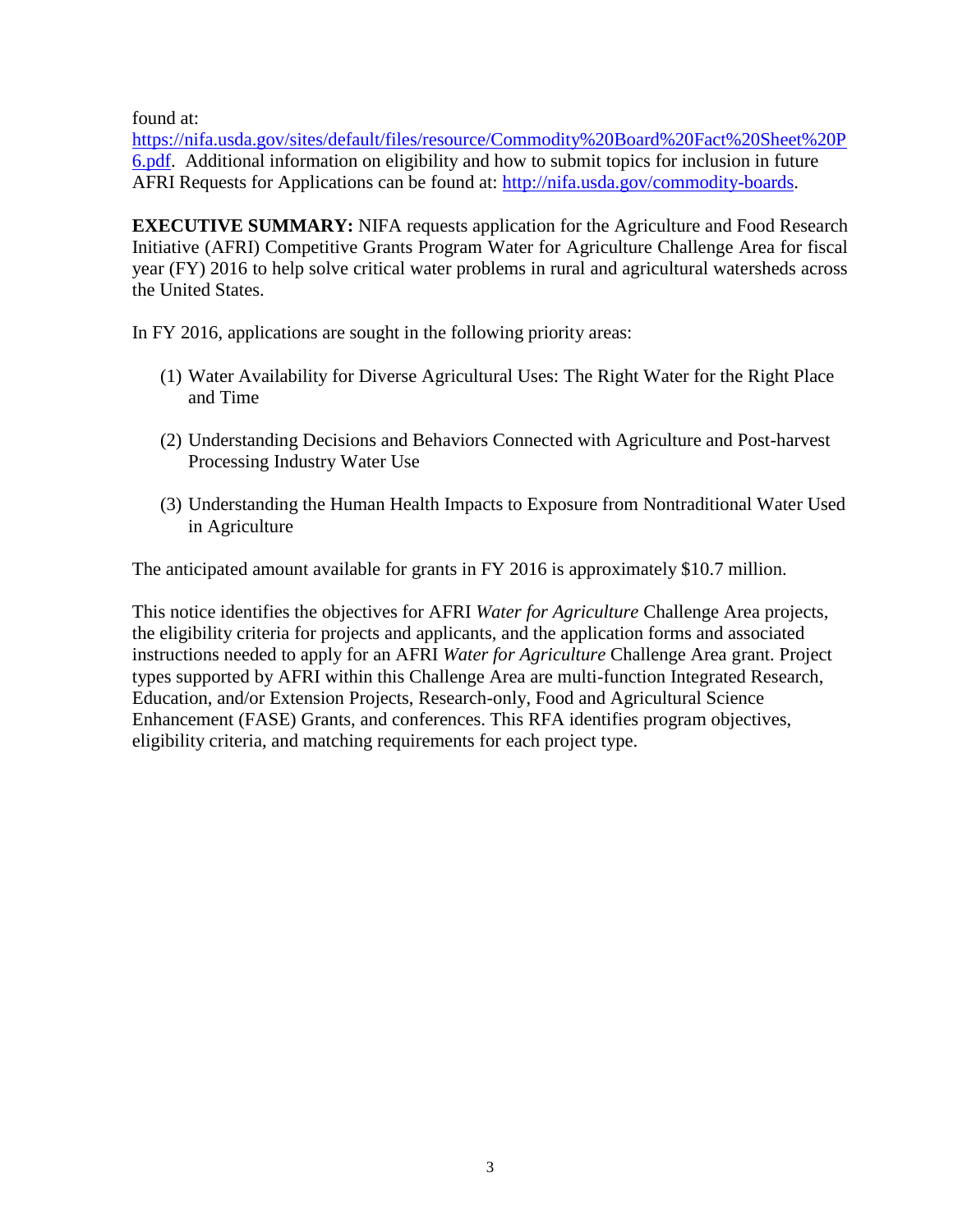## **Table of Contents**

| TABLE 2. Lowest One Third of Universities and Colleges Receiving Federal Funds 44 |  |
|-----------------------------------------------------------------------------------|--|
|                                                                                   |  |
|                                                                                   |  |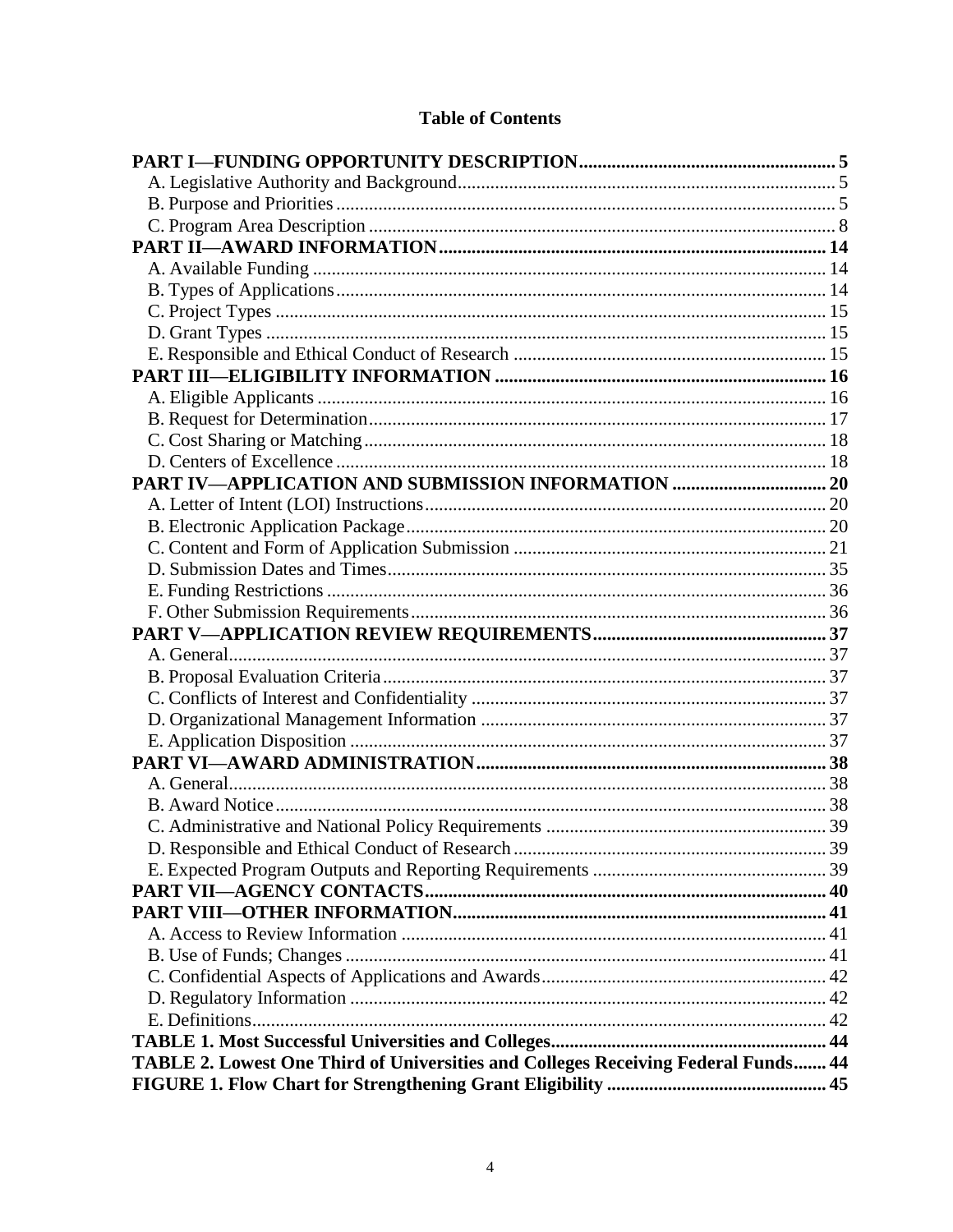## <span id="page-4-0"></span>**PART I—FUNDING OPPORTUNITY DESCRIPTION**

#### <span id="page-4-1"></span>**A. Legislative Authority and Background**

Section 7406 of the Food, Conservation, and Energy Act of 2008 (FCEA) (Pub. L. 110-246) amended section 2(b) of the Competitive, Special, and Facilities Research Grant Act (7 U.S.C. 450i(b)) to authorize the Secretary of Agriculture to establish the Agriculture and Food Research Initiative (AFRI), a competitive grant program that will provide funding for fundamental and applied research, education, and extension to address food and agricultural sciences. The legislation directed the Secretary to award grants to address priorities in United States agriculture in the following areas:

- 1. Plant health and production and plant products;
- 2. Animal health and production and animal products;
- 3. Food safety, nutrition, and health;
- 4. Bioenergy , natural resources, and environment;
- 5. Agriculture systems and technology; and
- 6. Agriculture economics and rural communities

To the maximum extent practicable, NIFA, in coordination with the Under Secretary for Research, Education, and Economics (REE), will make grants for high priority research, education, and extension, taking into consideration, when available, the determinations made by the National Agricultural Research, Extension, Education, and Economics Advisory Board (NAREEEAB) pursuant to section 2(b) (10) of the Competitive, Special, and Facilities Research Grant Act (7 U.S.C. 450i (b) (10)), as amended. The authority to carry out this program has been delegated to NIFA through the Under Secretary for REE.

## <span id="page-4-2"></span>**B. Purpose and Priorities**

The purpose of AFRI is to support research, education, and extension work by awarding grants that address key problems of national, regional, and multi-state importance in sustaining all components of food and agriculture, including farm efficiency and profitability, ranching, renewable energy, forestry (both urban and agroforestry), aquaculture, rural communities and entrepreneurship, human nutrition, food safety, physical and social sciences, home economics and rural human ecology, biotechnology, conventional breeding and including both conventional and organic food production systems.. Through this support, AFRI advances knowledge in both fundamental and applied sciences that is important to agriculture. It also allows AFRI to support education and extension activities that deliver science-based knowledge to people, allowing them to make informed practical decisions. This AFRI RFA is announcing funding opportunities for research only projects and integrated research, education, and/or extension projects.

AFRI is intended to promote advances in U.S. food, agriculture and forestry. Agriculture, however, is increasingly worldwide in scope and reach. To attain AFRI's goals for U.S. agriculture and global competence of our nation's agricultural workforce, applicants to Foundational or Challenge Area RFAs are encouraged to include international partnerships or engagement in proposals, as appropriate.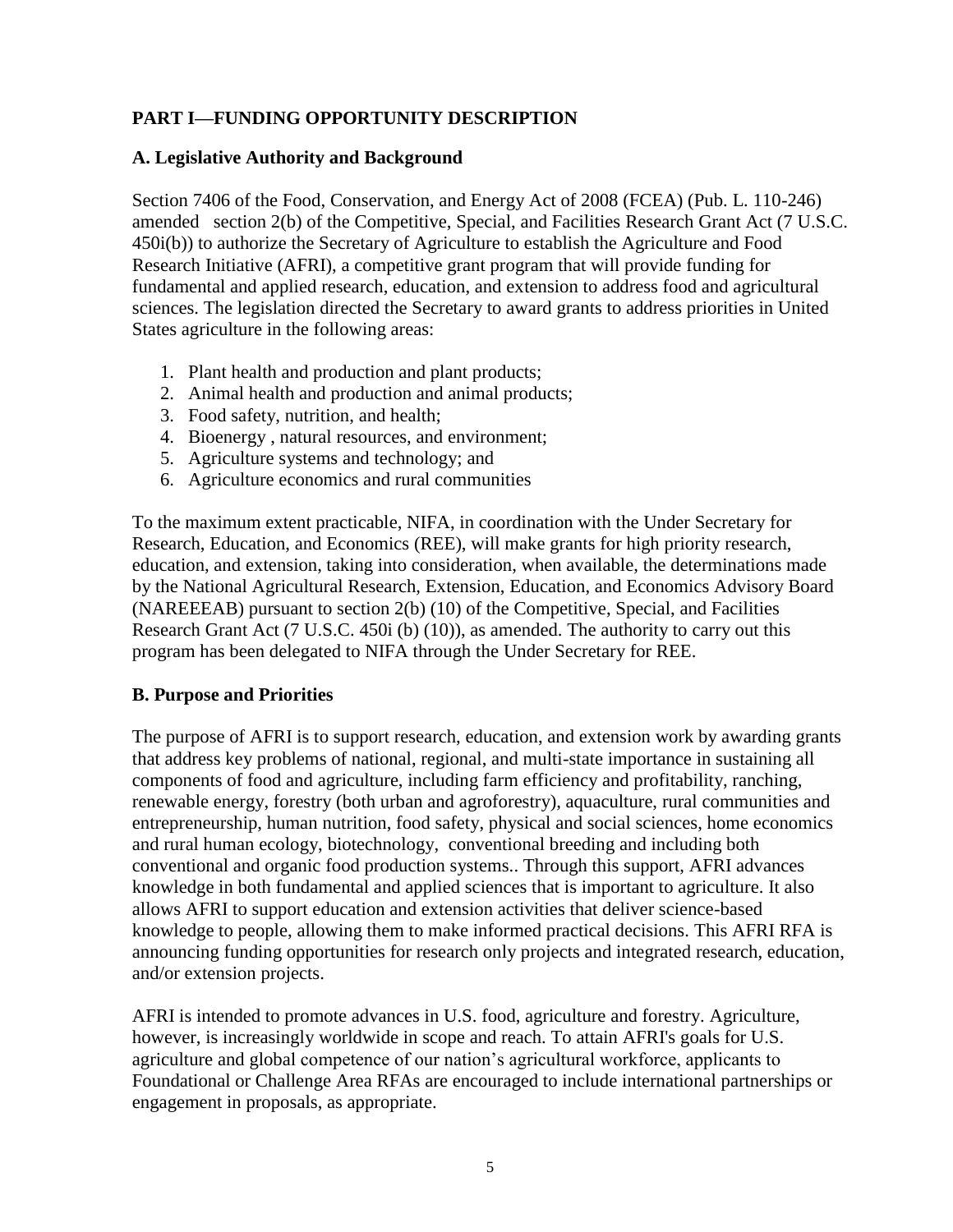Applicants may submit proposals that support USDA's strategic objective (3.1) to "ensure U.S. agricultural resources contribute to enhanced global food security" (see [USDA Strategic Plan](http://nifa.usda.gov/resource/usda-strategic-plan-fy-2014-2018)  [FY2014-2018\)](http://nifa.usda.gov/resource/usda-strategic-plan-fy-2014-2018). Any such activity proposed under AFRI (e.g., partnerships, exchanges, training, and/or travel), must first and foremost support AFRI's domestic program goals. Applicants must clearly describe and demonstrate how international activities proposed in applications submitted to AFRI will contribute to and support advances in U.S. agriculture.

If international activities are proposed, applicants must describe the metrics that will be used for reporting beneficial outputs and outcomes. Such metrics should reflect how the proposed international collaboration adds value to achieving the AFRI program's objectives by introducing innovative technologies/approaches, promoting synergistic science, addressing issues of mutual concern, or other means.

Additional guidance on including international activities in AFRI applications is provided on the [Center for International Programs](http://nifa.usda.gov/program/global-engagement-programs) website that includes Frequently Asked Questions, descriptions of existing MOUs and other resources to assist applicants interested in enhancing the potential for global engagement.

Supporting the many components of agriculture under the constraints of a growing population, pressure on natural resources, the challenges of climate variability and change, and food security and food safety in a global economy, requires research, education, extension, and integrated programs that increase agricultural and natural resource sustainability. The term ''sustainable agriculture'' (NARETPA, 7 U.S.C. 3103) means an integrated system of plant and animal production practices having a site-specific application that will, over the long-term achieve, the following goals: 1) satisfy human food and fiber needs; 2) enhance environmental quality and the natural resource base upon which the agriculture economy depends; 3) make the most efficient use of nonrenewable resources and on-farm resources and integrate, where appropriate, natural biological cycles and controls; 4) sustain the economic viability of farm operations; and 5) enhance the quality of life for farmers and society as a whole.

#### **Stakeholder Input**

For information on stakeholder input related to AFRI and the Water for Agriculture Challenge Area, please visit [http://www.nifa.usda.gov/funding/afri/afri.html.](http://www.nifa.usda.gov/funding/afri/afri.html)

## **Background**

AFRI is one of NIFA's major programs through which critical societal issues are addressed. USDA leadership has integrated the six AFRI priority areas (outlined in Part I, A) into the Foundational program, six primary Challenge Areas, and the Food, Agriculture, Natural Resources and Human Sciences Education and Literacy Initiative (formerly the NIFA Fellowships program) around which to structure the AFRI program and begin to focus the Department's investment in enabling an integrated approach to biological research, education, and extension. USDA science will support the six priorities for AFRI identified in the 2014 Farm Bill, as indicated in Part I, A.

This AFRI RFA for 2016 is aligned with Section 7406, Subsection (b) of the Competitive, Special, and Facilities Research Grant Act (7 U.S.C. 450i (b)) as amended by the 2014 Farm Bill under section 7401.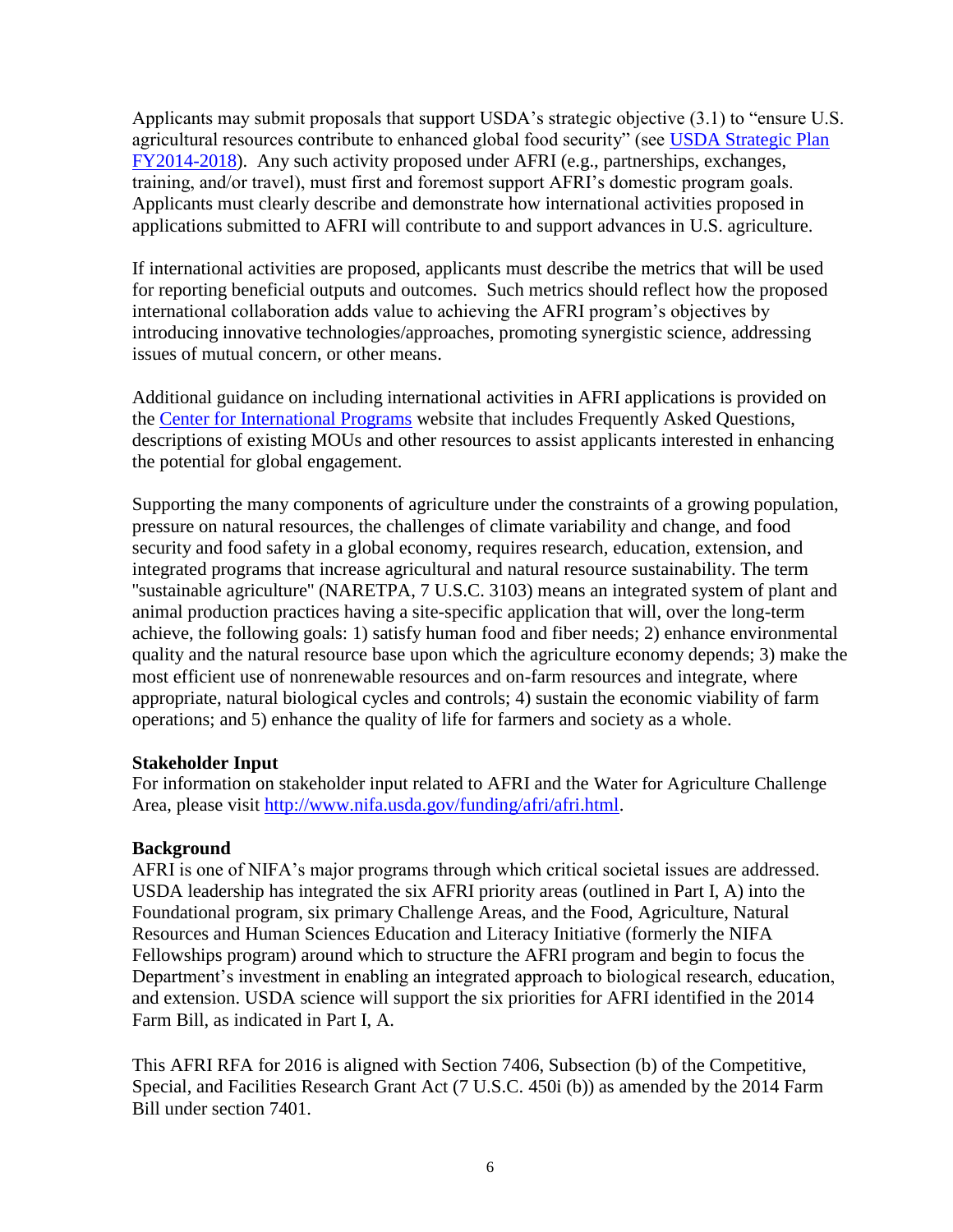This AFRI RFA also aligns with Strategic Goal 2: Ensure Our National Forests And Private Working Lands Are Conserved, Restored, And Made More Resilient To Climate Change, While Enhancing Our Water Resources, (Objective 2.1-Improve the Health of the Nation's Forests, Grasslands and Working Lands by Managing Natural Resources); (Objective 2.2- Lead Efforts to Mitigate and Adapt to Climate Change, Drought, and Extreme Weather in Agriculture and Forestry); and (Objective 2.3 – Contribute to Clean and Abundant Water by Protecting and Enhancing Water Resources in National Forests and on Working Lands) of the USDA Strategic Plan [\(http://www.ocfo.usda.gov/usdasp/sp2014/usda-strategic-plan-fy-2014-](http://www.ocfo.usda.gov/usdasp/sp2014/usda-strategic-plan-fy-2014-2018.pdf) [2018.pdf\)](http://www.ocfo.usda.gov/usdasp/sp2014/usda-strategic-plan-fy-2014-2018.pdf).

This AFRI RFA aligns with the 2012 USDA Research, Education, and Economics (REE) Action Plan [\(http://www.ree.usda.gov/ree/news/USDA\\_2014\\_REE\\_Action\\_Plan\\_08-](http://www.ree.usda.gov/ree/news/USDA_2014_REE_Action_Plan_08-2014_Final.pdf) [2014\\_Final.pdf\)](http://www.ree.usda.gov/ree/news/USDA_2014_REE_Action_Plan_08-2014_Final.pdf) Goal 3, Sustainable Use of Natural Resources, Subgoal 3A, Water Availability: Quality and Quantity Program Areas in this AFRI RFA draw from specific actionable items defined in the REE Action Plan, but not all items defined by the action plan are addressed by this year's RFA. Several action items are addressed by other AFRI RFAs. NIFA may also solicit applications for AFRI funds through other announcements, including supplemental AFRI RFAs or RFAs issued in conjunction with other federal agencies. Such announcements will be made public in the same manner as this announcement. Other sources of NIFA funding for work relevant to this RFA can be found at [www.nifa.usda.gov/afri.](http://www.nifa.usda.gov/afri)

#### This AFRI RFA also aligns principally with NIFA Strategic Plan

[\(http://nifa.usda.gov/about/pdfs/strat\\_plan\\_2014.pdf\)](http://nifa.usda.gov/about/pdfs/strat_plan_2014.pdf), and specifically addresses Strategic Goal 1: Science--Catalyze exemplary and relevant research, education and extension programs, Subgoal 1.1: Advance our Nation's ability to achieve global food security and fight hunger; Subgoal 1.2: Advance the development and delivery of science for agricultural, forest, and rangeland systems adapted to climate variability and to mitigate climate impacts; Sub-goal 1.3: Optimize the production of goods and services from working lands while protecting the Nation's natural resource base and environment; Sub-goal 1.4: Contribute to U.S. energy independence and enhance other agricultural systems through the development of regional systems for the sustainable production of optimal biomass (forests, rangelands and crops) for the production of bioenergy and value- added bio-based industrial products; and Sub-goal 1.6: Reduce the incidence of food-borne illness and provide a safer food supply.

#### **Water for Agriculture Challenge Area**

In Fiscal Year (FY) 2016, AFRI NIFA Water for Agriculture RFA focuses on solutions for conserving higher quality water and understanding the human behavior and its influence on decision making for agricultural water use. Continued significant variations from the historical rate of water supply, demand and quality are projected to have major impacts on agricultural, forest, and rangeland production systems. This program area within AFRI will be coordinated with and leverage efforts in the Agricultural Production and Climate Change and Sustainable Bioenergy challenge areas, and help solve critical water problems in agricultural, rural and urbanizing areas across the United States. The program will focus on developing solutions for water management that link food, water, climate, energy, and environmental issues. Funding will be used to develop management practices, technologies, and tools for farmers, ranchers, forest owners and managers, public decision-makers, public and private managers and citizens to improve water resource quantity and quality. NIFA's approach will link social, economic,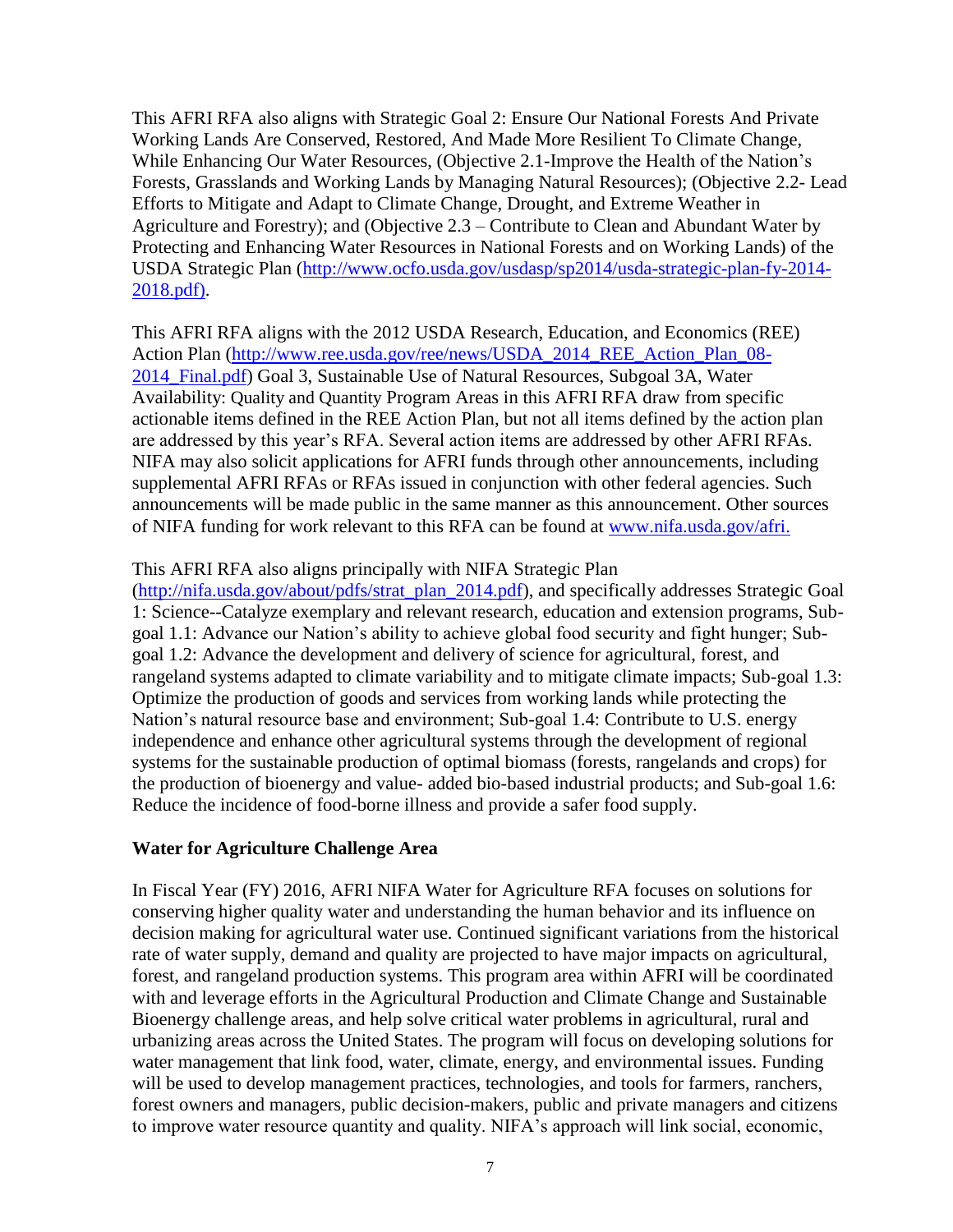and behavioral sciences with traditional biophysical sciences and engineering to address regional scale issues with shared hydrological processes, and meteorological and basin characteristics.

NIFA's *Water for Agriculture* portfolio will further its goal of tackling critical water issues by developing both regional systems for the sustainable use and reuse, flow and management of water, and at the watershed, terrestrial and aquaculture farm scales, water issues focused on production, natural resources and environmental sustainability efforts. Following successful project establishment in Fiscal Years 2014 and 2015, in FY2016 *Water for Agriculture* will continue to provide funding to help solve issues of water availability (quality + quantity) for agriculture use while maintaining environmental quality and services. This includes crops and livestock, as well as forestry or aquaculture, where appropriate. Depending upon available funds, the *Water for Agriculture* program may expand its focus during the coming years to include program area priorities that address drought, flood and excess moisture preparedness, mitigation and adaptation; research and technology development into evaluating and mitigating the effects of chemicals/pathogens of emerging concern in freshwater and nontraditional waters (e.g., recycled, brackish, return flow, etc.) related to U.S. agriculture; benefits of nanoparticles used in agriculture (e.g., water purification and sensing technologies) and hazards from contamination; innovation in aquaculture to improve water quality (e.g., efficient use and reuse of water) or provide ecosystem benefits (e.g., bioextraction of excess nutrients); and the ability to provide incentives for behavior change/adoption of water use/conservation practices.

NIFA is soliciting applications for the 2016 *Water for Agriculture* Challenge Area Program under the following areas:

- 1) Water Availability for Diverse Agricultural Uses: The Right Water for the Right Place and Time
- 2) Understanding Decisions and Behaviors Connected with Agriculture and Post-harvest Processing Industry Water Use
- 3) Understanding the Human Health Impacts to Exposure from Nontraditional Water Used in Agriculture

## <span id="page-7-0"></span>**C. Program Area Description**

## **1. Water Availability for Diverse Agricultural Uses: The Right Water for the Right Place and Time**

**Program Area Priority Code – A8101 Application Deadline – August 4, 2016 (5:00 p.m., Eastern Time) Proposed Budget Requests –**

- Coordinated Agricultural Project (CAP) Grants **must not exceed \$5 million for the complete five-year project period including indirect costs**. The program anticipates making up to 3 awards.
- Food and Agricultural Science Enhancement (FASE) Grants must adhere to the guidelines outlined beginning in Part II, D.
- Requests exceeding the budgetary guidelines will not be reviewed.

**Requested Project Type –** Integrated Projects

**Requested Grant Type –** CAP and FASE (i.e., Strengthening CAP) Grants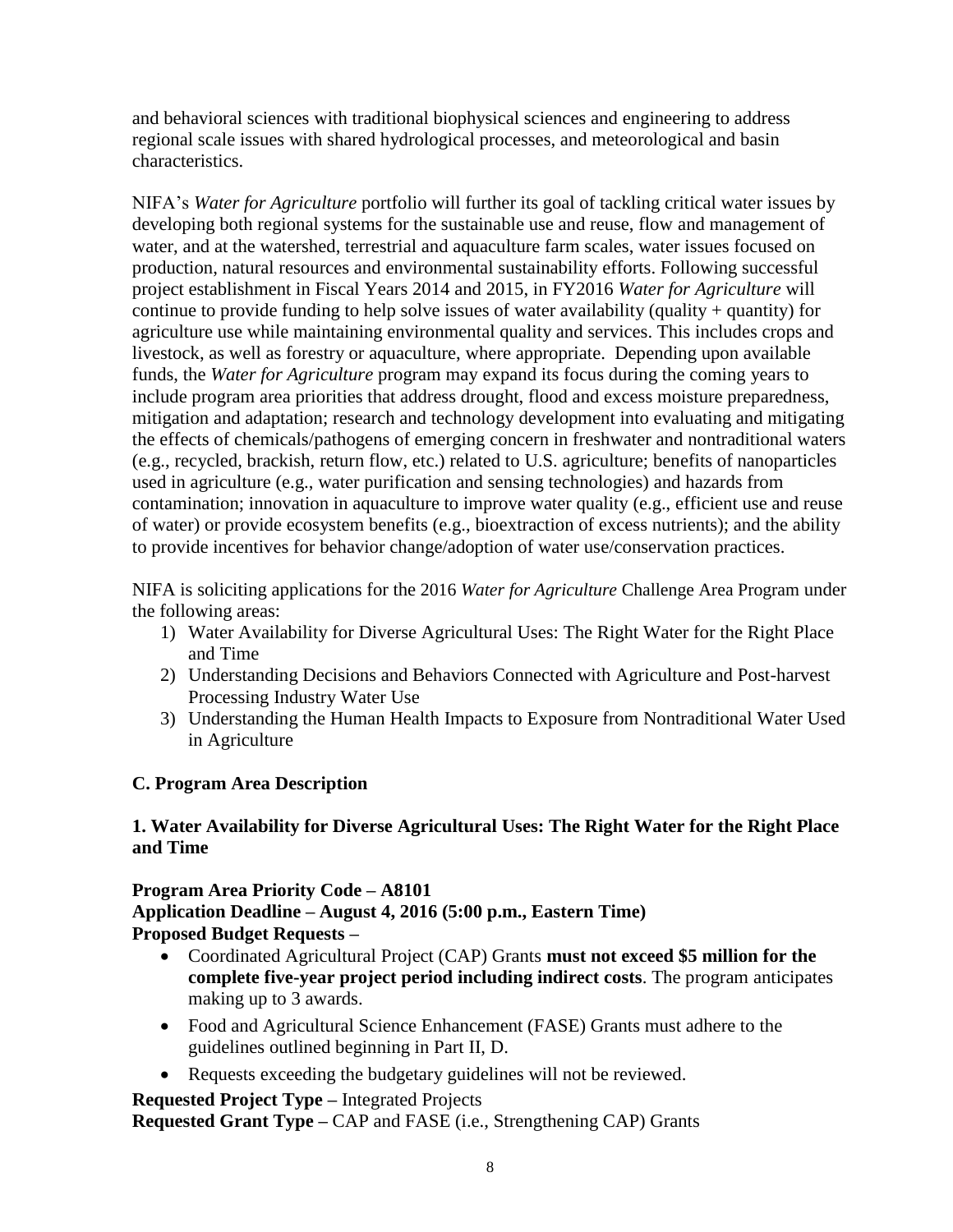**Program Area Priority Contact –** James Dobrowolski, National Program Leader [\(jdobrowolski@nifa.usda.gov\)](mailto:jdobrowolski@nifa.usda.gov)

**Program Area Priority –** Applicants must address the following:

Modifications in agricultural water supply, use and quality due to climate extremes, community demands and land use changes require the development of innovative new science and technologies focused on widening the array of choices for conserving water and sustaining water quality for different uses at multiple scales. Water is an important element for crop and animal production and processing, however the water quality needed for various on- and offfarm uses can vary. For example, water used for irrigation of fresh produce prior to harvest would require a higher quality of water due to food safety concerns. Considerations of water quality appropriate for the specific use, time of application, and where water is applied are important in developing solutions for conserving higher quality water. This includes terrestrial agriculture and aquaculture. The goal of this program priority is to conserve water through the development of cost-effective, adoptable and sustainable practices and technologies for agricultural producers and processors. Proposals addressing this program priority must include a systems approach at the watershed or regional scale that links social, economic, and behavioral sciences with biophysical sciences and engineering. All applicants are highly encouraged to read this program's FAQs located at [https://nifa.usda.gov/resource/afri-water](https://nifa.usda.gov/resource/afri-water-agriculture-challenge-area-frequently-asked-questions)[agriculture-challenge-area-frequently-asked-questions.](https://nifa.usda.gov/resource/afri-water-agriculture-challenge-area-frequently-asked-questions)

## **Applicants MUST address one or more of the following:**

- How can water be reused on the farm and in nearby communities for agricultural production and processing? What nontraditional (recycled, brackish, desalinated, fracking, agricultural runoff, aquaculture, livestock wastewater, process, etc.) sources of water are available for agricultural production that conserves groundwater sources?
- What technologies and training are needed to assist agricultural producers and processors identify the "right water" for the specific use, timing and location?
- What water treatment/system technologies can be developed or adapted to agriculture and be effective, economical and sustainable for supplying the "right water" for agricultural production and processing?
- How can agricultural production and processing practices be improved to more efficiently use and conserve water and be less polluting?
- What scientific information is necessary for appropriate institutional, policy, regulatory, and governance decisions that will secure water for agriculture at the watershed or regional scales to meet diverse and conflicting water needs?
- How will new knowledge and action necessary to solve water problems be communicated to agricultural and nonagricultural water users?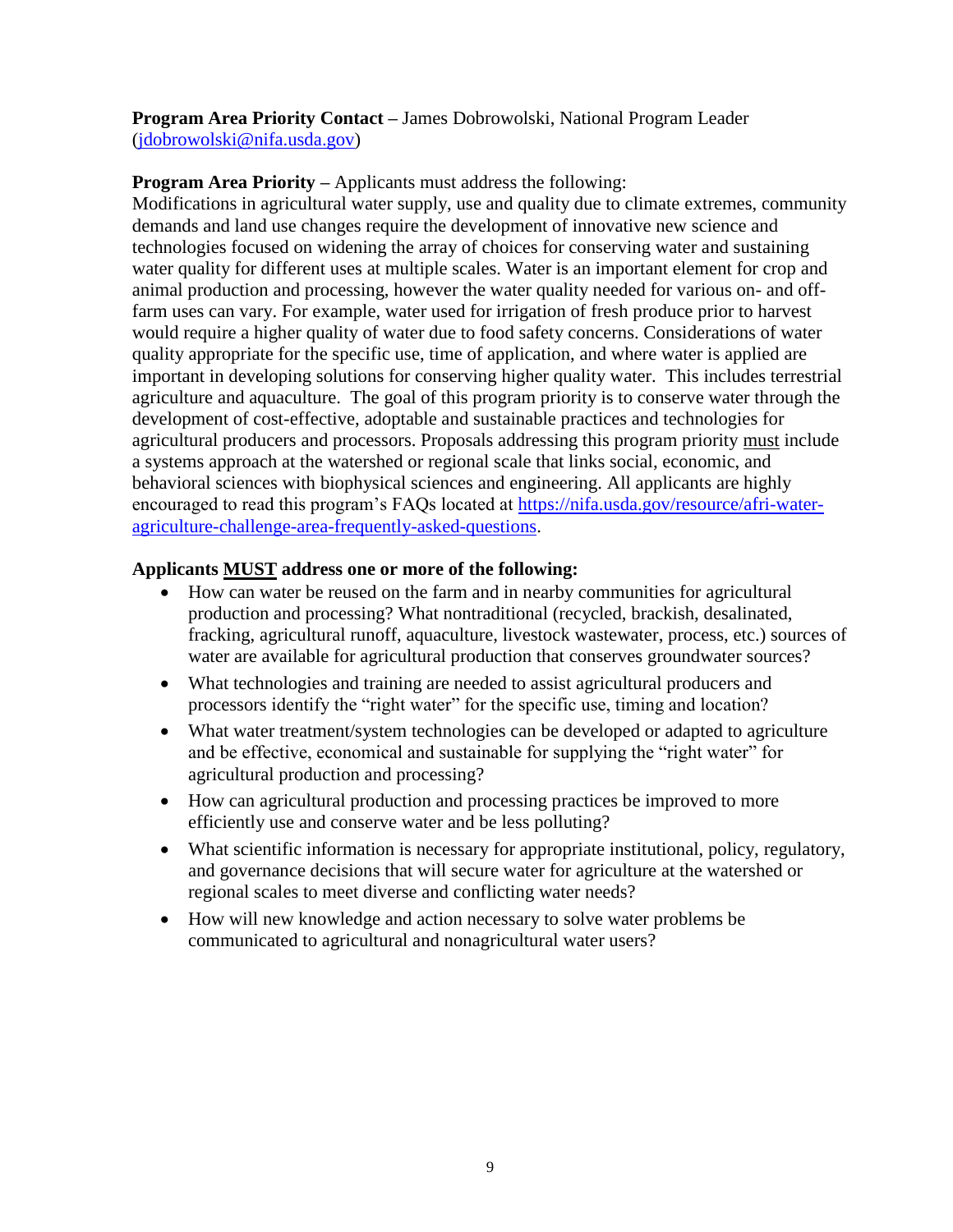## **Program Area Priority Additional Information:**

- Where applicable, technologies and practices developed in response to this RFA must be appropriate for all agricultural producers and processors (example: conventional and organic), including small to medium sized operations.
- Projects MUST be transdisciplinary (see definition on PART VIII, E) from the development of the proposal concept forward, linking the biophysical sciences, engineering, and geospatial, social, economic, and behavioral sciences in order to enable production improvements and behavioral changes promoting adoption of new technologies that sustain the quantity, quality, and availability of water for agriculture. PDs and co-PDs MUST draw on broad multi-stakeholder input and expertise during proposal concept development and throughout proposal production and project implementation.
- Projects MUST include a data management plan as part of the overall project management plan that includes making data publically available and/or compatible with other open databases. A budget allocation may be included for the data management plan.
- Applications from and collaborations with Minority Serving Institutions are strongly encouraged.
- Collaboration with international partners is encouraged when appropriate; however, applications must be submitted by eligible U.S. institutions.
- Project MUST include an evaluation plan with an appropriate external evaluator and a reasonable budget allocation.

## **2. Understanding Decisions and Behaviors Connected with Agriculture and Post-harvest Processing Industry Water Use**

## **Program Area Priority Code – A8102 Application Deadline – August 4, 2016 (5:00 p.m., Eastern Time) Proposed Budget Requests –**

- Standard Grants **must not exceed \$500,000 total per project, including indirect costs, for project periods of up to 4 years**. The program anticipates making up to **4**  awards.
- Conference and Food and Agricultural Science Enhancement (FASE) Grants must adhere to the guidelines outlined beginning in Part II, D.
- Requests exceeding the budgetary guidelines will not be reviewed.

## **Requested Project Type – Research-Only** Projects

**Requested Grant Type –** Standard, Conference, and FASE Grants (i.e., New Investigator Standard, Strengthening Standard, Conference, Seed, Equipment, and Sabbatical grants) **Program Area Priority Contact –** James Dobrowolski, National Program Leader [\(jdobrowolski@nifa.usda.gov\)](mailto:jdobrowolski@nifa.usda.gov)

**Program Area Priority:** As competition for water use intensifies, individual, organizational and societal behaviors and institutional drivers will play important roles in determining how limited water resources are used. Multidisciplinary collaboration can bring to bear new ideas and technologies and lead to breakthroughs in our understanding of human behavior,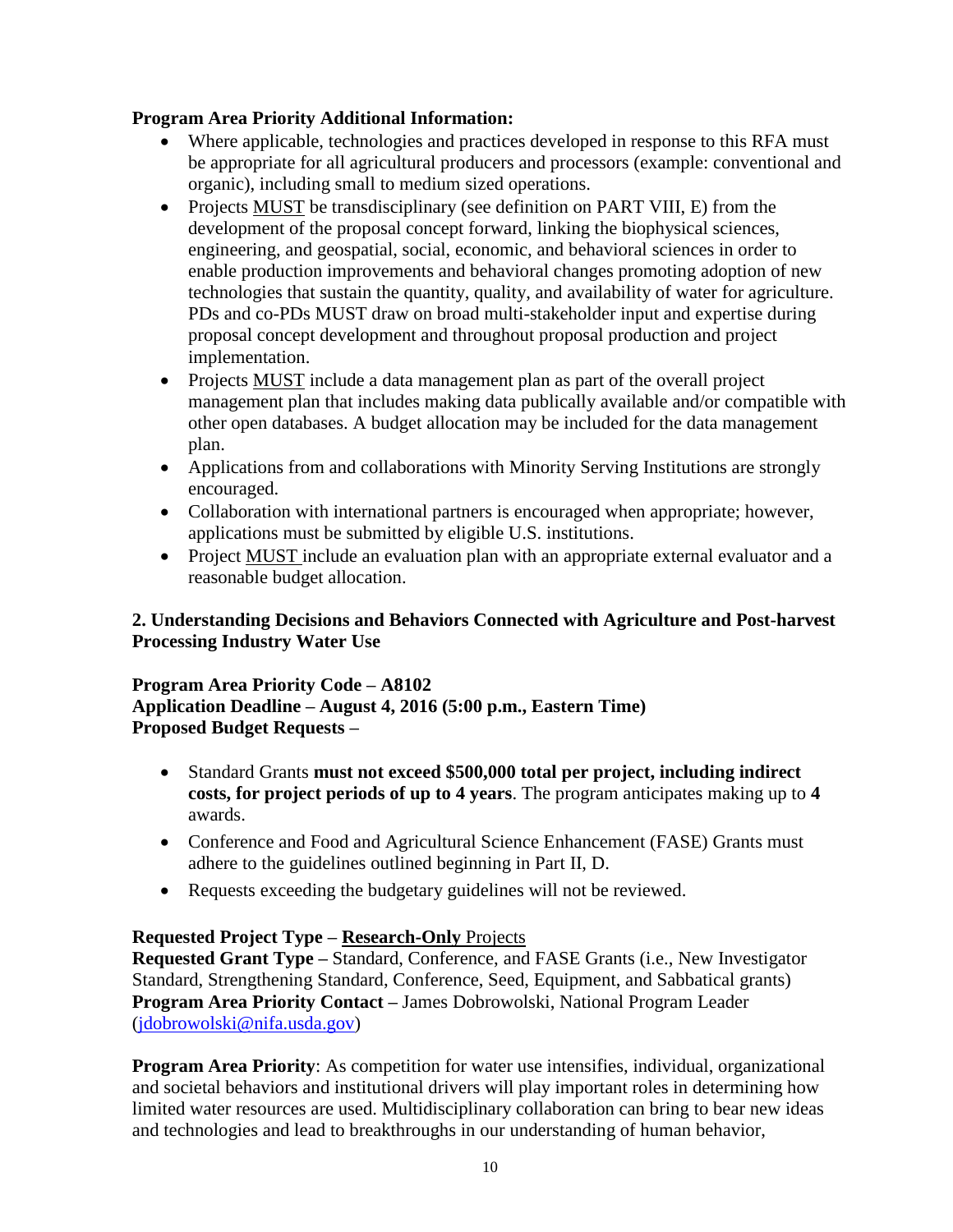technology adoption and decision making, giving agricultural users, policymakers and purveyors greater capacity to manage the changing availability of water. Knowledge about the value of water to different users, motivations to buy, sell or trade, and methods to evaluate the biophysical, economic, ecological, and social tradeoffs for allocating water among competing uses is vital to water policymaking. If we understood the key factors influencing decision making and the behaviors that drive water use, decision makers could affect water use decisions and ultimately alter consumption. Key to better decision making is an enhanced understanding of the determinants of water use leading to better predictability that can serve as an informed and rational basis for water planning. Factors affecting water use include new technologies, water market structures, institutions and laws, economic conditions (including the cost of energy and prices of the various inputs and outputs of water intensive activities) and public attitudes and education. The overall goal of this program is to understand decisions and behaviors of agricultural producers and the crop processing industry connected with water use. To improve water availability and water use through the understanding of human behavior, the potential for technology adoption and improved decision making and give agricultural users, policy and decision makers and purveyors greater capacity to manage water for agriculture, the successful project(s) must focus on significant watershed and /or regional scales with shared water governance, hydrological processes, and meteorological and basin characteristics.

#### **Applicants MUST address one or more of the following**:

- How do individual, community, organizational and societal responses to changes in water price (including pricing water by volume, quality and timing of use), water availability or the loss of a specific source of water, shape decisions and behaviors regarding water use?
- How can we better understand and predict changes in water use behavior with governmental incentives and regulations, including eliminating or reducing subsidies for water and incorporating external costs?
- What are the barriers or disincentives to adoption of enhanced water use technologies, and what information or public education is needed to overcome these barriers and encourage the acceptance of these technologies?
- What are the consequences of changing behavior towards enhanced water use technologies?
- What kinds of institutional reforms might be developed that create an environment for encouraging water or nutrient trading? What are the efficiency and equity implications of policy or institutional reforms? What role do third-parties play in inhibiting trades between rural and urban uses and how might those effects be mitigated?

#### **Program Area Priority Additional Information:**

- Standard grants are research-only, but there is an expectation that projects must be stakeholder driven when developing the research and in implementing, planning and evaluating project activities.
- Projects MUST include a data management plan that includes making data publically available and/or compatible with other open databases. A budget allocation may be included for the data management plan.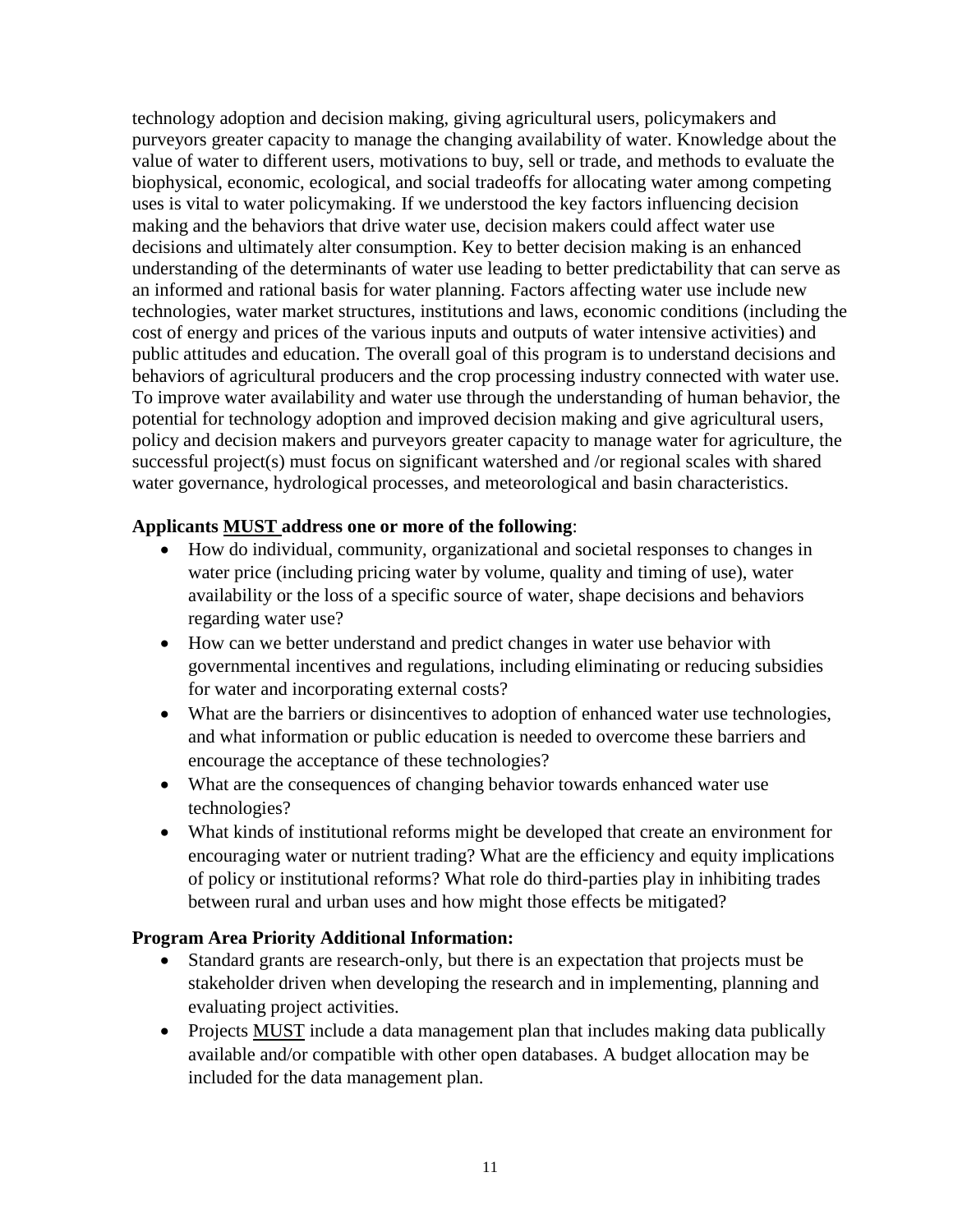## **3. Understanding the Human Health Impacts to Exposure from Nontraditional Water Used in Agriculture**

#### **Program Area Priority Code – A8103**

**Application Deadline – August 4, 2016 (5:00 p.m., Eastern Time) Proposed Budget Requests –**

- Standard Grants **must not exceed \$500,000 total per project, including indirect costs, for project periods of up to 4 years**. This program anticipates making up to **4** awards.
- Conference and Food and Agricultural Science Enhancement (FASE) Grants must adhere to the guidelines outlined beginning in Part II, D.
- Requests exceeding the budgetary guidelines will not be reviewed.

#### **Requested Project Type** – Integrated Projects

**Requested Grant Type –** Standard, Conference, and FASE Grants (i.e., New Investigator Standard, Strengthening Standard, Conference, Seed, Equipment, and Sabbatical grants) **Program Area Priority Contact –** James Dobrowolski, National Program Leader [\(jdobrowolski@nifa.usda.gov\)](mailto:jdobrowolski@nifa.usda.gov)

**Program Area Priority:** In an effort to expand the scope of this program, NIFA and the U.S. Environmental Protection Agency (EPA) (U.S. Environmental Protection Agency (EPA) National Center for Environmental Research) are continuing a collaborative, interagency research program to better understand and communicate the human health impacts of nontraditional agricultural water sources in rural, urbanizing and urban agricultural settings. Water availability challenges in agriculture are often mitigated by using nontraditional water sources―such as treated human and agricultural wastewater, agricultural return flows, and saline or brackish waters. Benefits derived from using nontraditional water for agriculture include improved reliability of supply to meet competing demands (especially during drought), the addition of valuable nutrients and reduced cost. Barriers to the use of these novel water sources include the potential degradation of natural resources, public perceptions linked to nontraditional water use, human health concerns in relation to consumption of and contact with contaminated water, and standards and guidelines that differ among states for agricultural uses. Multidisciplinary collaboration can lead to sustainable solutions for water challenges and a better understanding of the potential health impacts of nontraditional water uses in agricultural communities. The goal of this program priority area is to fund a portfolio of research that improves our understanding of the human exposure pathways to nontraditional agricultural water and its potential human health risks. To improve water quality through the understanding of the agricultural use of nontraditional waters and potential human health exposures and risks, the successful project(s) must focus on significant farm and watershed scales with shared water governance, hydrological processes, and watershed characteristics and must engage the affected community members and stakeholders.

## **Applicants MUST address the following:**

 Considering all water uses, times and purposes: What are the chemical contaminants of human health concern in nontraditional agricultural water, what is the nature and extent of the contaminants (including pathogens), what are the human exposure pathways, what are the health risks associated with nontraditional agricultural water uses, and how might any potential risks be reduced or mitigated?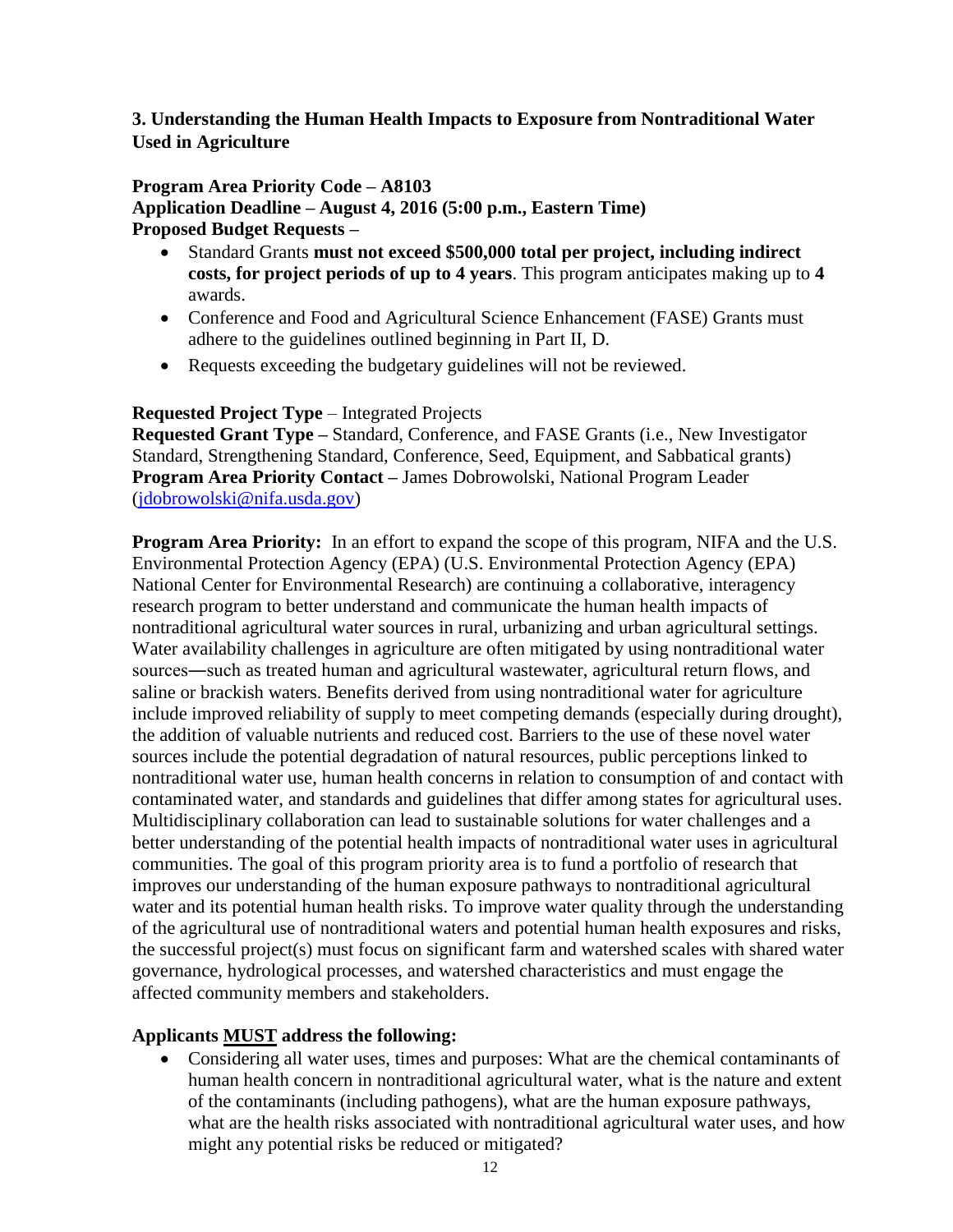How can this research be translated to communities and decision makers to communicate research findings, and inform decisions concerning community health, in the context of nontraditional agricultural water uses.

## **Program Area Priority Additional Information:**

- Engagement with community groups and collaborative interaction and involvement with the affected community members and stakeholders must be outlined during the proposal development and occur through the life of the project. Applicants MUST develop research using a Community Engaged Research Framework (CEnRF). Information for CERF can be found in the FAQs page for this RFA- [https://nifa.usda.gov/resource/afri-water-agriculture-challenge-area-frequently-asked](https://nifa.usda.gov/resource/afri-water-agriculture-challenge-area-frequently-asked-questions)[questions](https://nifa.usda.gov/resource/afri-water-agriculture-challenge-area-frequently-asked-questions)
- Projects MUST include a data management plan that includes making data publically available and/or compatible with other open databases. A budget allocation may be included for the data management plan.
- Human Subjects Research Requirements: This EPA program priority area provides the opportunity for the submission of applications for projects that may involve humansubject research. Human-subject research supported by the EPA is governed by EPA Regulation 40 CFR Part 26 (Protection of Human Subjects). This includes the Common Rule at subpart A and prohibitions and additional protections for pregnant women and fetuses, nursing women, and children at subparts B, C, and D. Research meeting the regulatory definition of intentional exposure research found in subpart B is prohibited by that subpart in pregnant women, nursing women, and children. Research meeting the regulatory definition of observational research found in subparts C and D is subject to the additional protections found in those subparts for pregnant women and fetuses (subpart C) and children (subpart D).
- All applications MUST include a Human Subjects Research Statement (HSRS, as described in Appendix A on this RFA), and if the project involves human subjects research, it will be subject to an additional level of EPA review prior to funding decisions being made as described in Appendix A. The additional level of review is conducted by the EPA Human Subjects Research Review Official (HSRRO). In making a determination about conditional and later final approval, the HSRRO will apply both EPA Regulation 40 CFR 26 and EPA Policy Order 1000.17 Change A1, where human exposure research is interpreted as any intervention that manipulates subjects' environment (i.e., modifies subjects' exposure). Surveys, interviews, and focus groups with individuals may constitute human subjects research.

For more specific information including guidance and training, see: <http://www.epa.gov/osainter/phre/support.htm> [http://www.epa.gov/osa/pdfs/phre/phre\\_course/index.htm.](http://www.epa.gov/osa/pdfs/phre/phre_course/index.htm)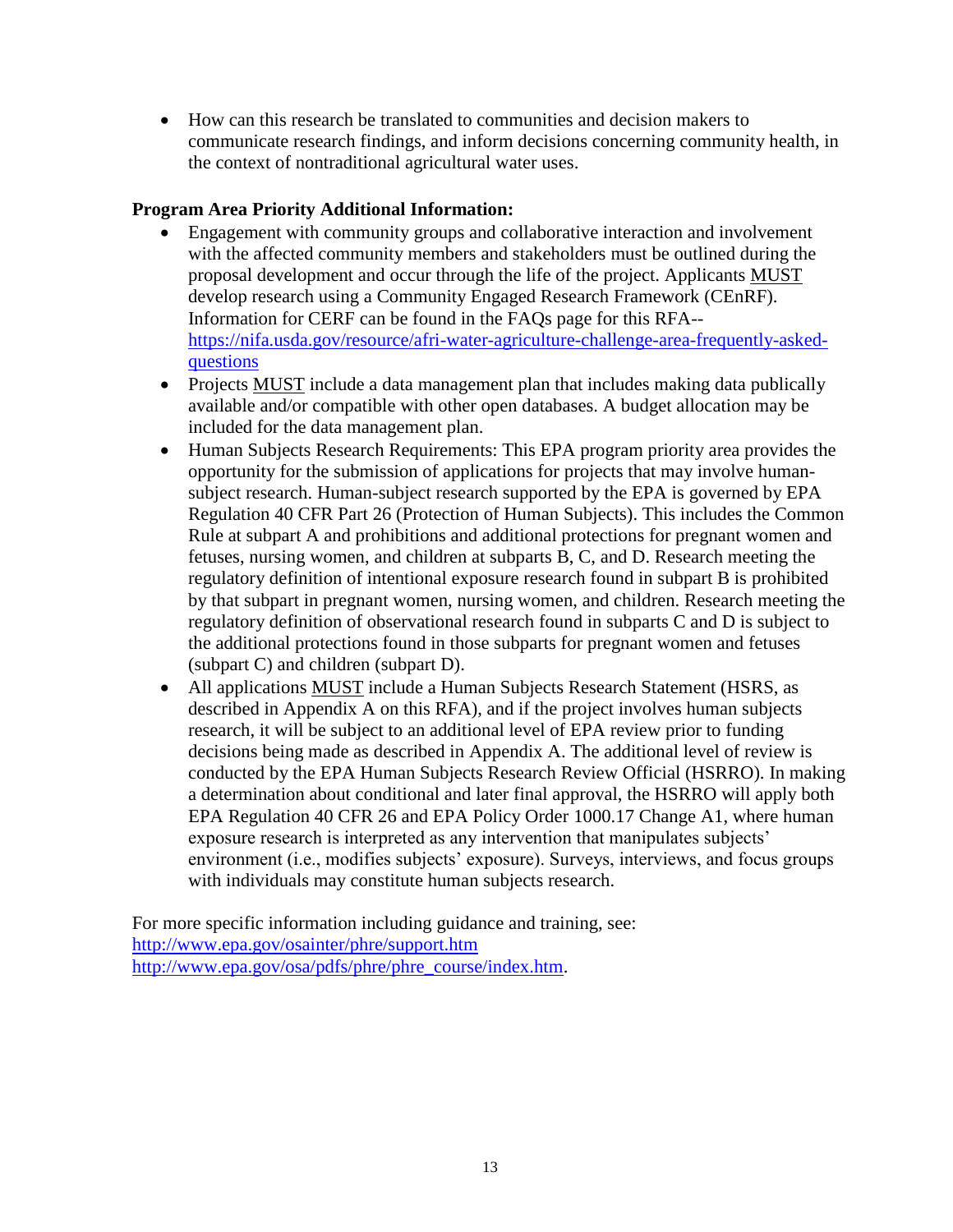## <span id="page-13-0"></span>**PART II—AWARD INFORMATION**

## <span id="page-13-1"></span>**A. Available Funding**

The amount available to support the AFRI program in FY 2016 will be approximately \$350 million. Of this amount, no less than 30 percent will be made available to fund integrated research, education, and extension projects. Of the AFRI funds allocated to research activities, section 7406 of the FCEA directs 60 percent toward grants for fundamental (or basic) research and 40 percent toward grants for applied research. Of the AFRI funds allocated to fundamental research, not less than 30 percent will be directed toward research by multidisciplinary teams. It is anticipated that no less than 15 percent of the FY 2016 funds will be made available for Food and Agricultural Science Enhancement (FASE) Grants, and no more than two percent of the funds available for fundamental research will be made available for Equipment Grants.

In FY 2016, NIFA anticipates approximately \$10.7 million will be available to support new awards within the AFRI Water for Agriculture Challenge Area RFA that are designed to help solve critical water problems across the United States.

Funding of projects beyond FY 2016 is contingent upon the availability of funds, and the best interests of the US government. Funding in FY 2016 does not obligate NIFA to any future-year commitments.

The funds will be awarded through a grant. There is no commitment by USDA to fund any particular application or to make a specific number of awards.

Awards issued as a result of this RFA will have designated the Automated Standard Applications for Payment System (ASAP), operated by the Department of Treasury's Bureau of the Fiscal Service, as the payment system for funds. For more information see [http://fms.treas.gov/aboutfms/index.html.](http://fms.treas.gov/aboutfms/index.html)

## <span id="page-13-2"></span>**B. Types of Applications**

In FY 2016, you may submit applications to one of the Program Areas in this RFA as one of the three types of requests: (1) New Application; (2) Renewal Application; and (3) Resubmitted Application.

- **(1) New application**. This is a project application that has not been previously submitted to NIFA. We will review all new applications competitively using the selection process and evaluation criteria described in Part V—Application Review Requirements.
- **(2) Renewal application.** This is a project application that requests additional funding for a project beyond the period that was approved in an original or amended award. Applications for renewed funding must contain the same information as required for new applications; they also must contain a Progress Report (see Project Narrative, Part IV, C.). Renewal applications must be received by the relevant due dates, will be evaluated in competition with other pending applications in appropriate area to which they are assigned, and will be reviewed according to the same evaluation criteria as new applications.
- **(3) Resubmitted application**. This is an application that was submitted previously to NIFA but not funded. Project Directors (PDs) must respond to the previous review panel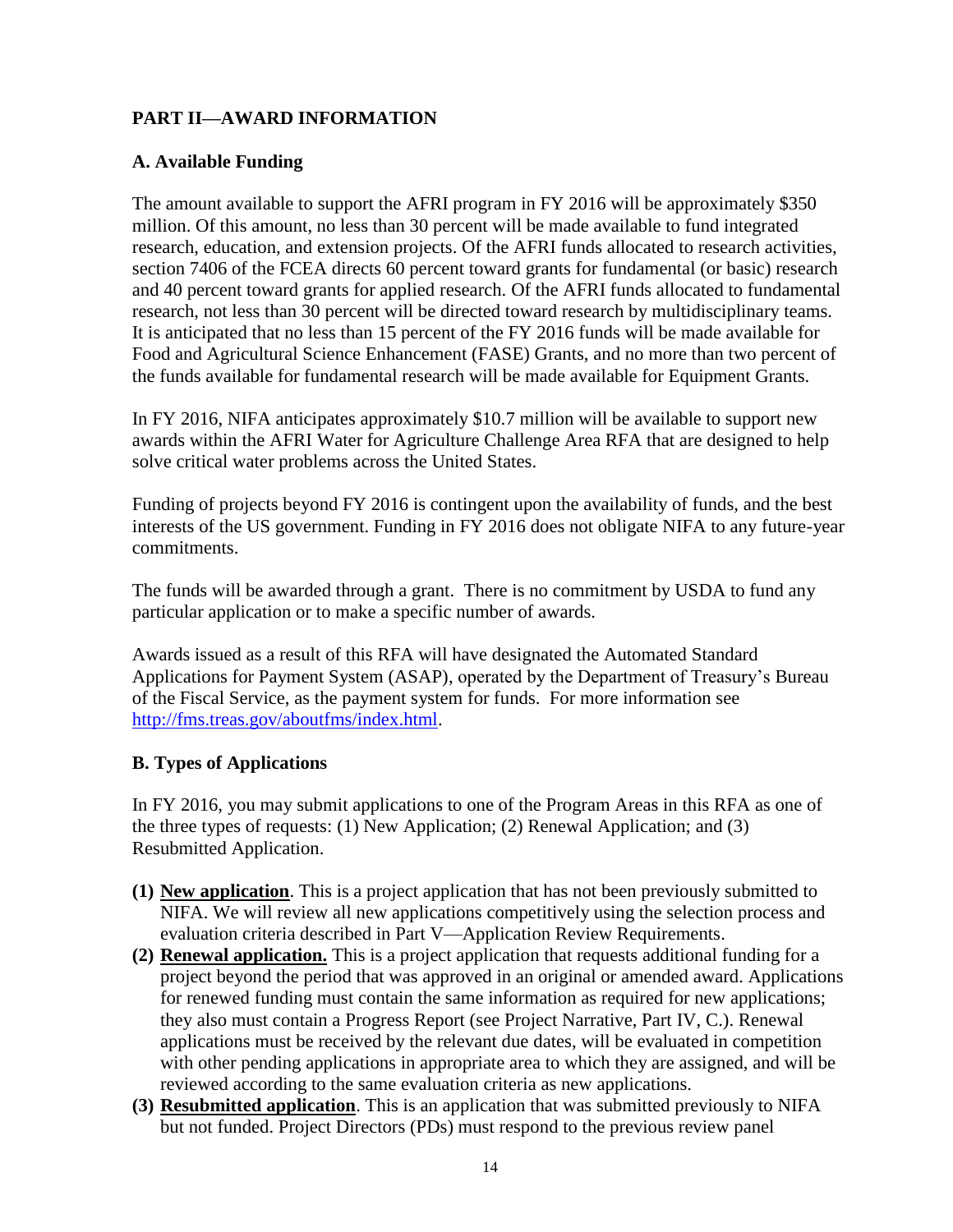summary (see Response to Previous Review, Part IV C.). Resubmitted applications must be received by the relevant due dates, will be evaluated in competition with other pending applications in appropriate area to which they are assigned, and will be reviewed according to the same evaluation criteria as new applications. A renewal application that was submitted previously but not funded and is being resubmitted is considered a Resubmitted application, however, PDs must include a Progress Report (see 2 above) and a Response to Previous Review.

## <span id="page-14-0"></span>**C. Project Types**

Applicants must propose one of the AFRI project types specified within the relevant program area description beginning in Part I, C of this RFA. Only project types specifically solicited under each program area or program area priority described in Part I, C of this RFA will be considered for review. A detailed description of the project types available across AFRI is located at [http://nifa.usda.gov/afri-request-applications/Project\\_Types\\_NIFA.pdf](http://nifa.usda.gov/sites/default/files/asset/document/Project_Types_NIFA.pdf)

## <span id="page-14-1"></span>**D. Grant Types**

Applicants must select the appropriate AFRI grant type specified within the relevant program area description beginning in Part I, C of this RFA. Only grant types specifically solicited under each program area or program area priority described in Part I, C of this RFA will be considered for review. A detailed description of the grant types available across AFRI is located [http://nifa.usda.gov/afri-request-applications/Grant Type -](http://nifa.usda.gov/sites/default/files/asset/document/Grant%20Type%20-%20FY%202016%20AFRI%20RFA.pdf) FY 2016 AFRI RFA.pdf

## <span id="page-14-2"></span>**E. Responsible and Ethical Conduct of Research**

<span id="page-14-3"></span>In accordance with sections 2, 3, and 8 of 2 CFR Part 422, institutions that conduct USDAfunded extramural research must foster an atmosphere conducive to research integrity, bear primary responsibility for prevention and detection of research misconduct, and maintain and effectively communicate and train their staff regarding policies and procedures. In the event an application to NIFA results in an award, the Authorized Representative (AR) assures, through acceptance of the award that the institution will comply with the above requirements. Award recipients shall, upon request, make available to NIFA the policies, procedures, and documentation to support the conduct of the training. See [http://nifa.usda.gov/responsible-and](http://nifa.usda.gov/responsible-and-ethical-conduct-research)[ethical-conduct-research](http://nifa.usda.gov/responsible-and-ethical-conduct-research) for more information.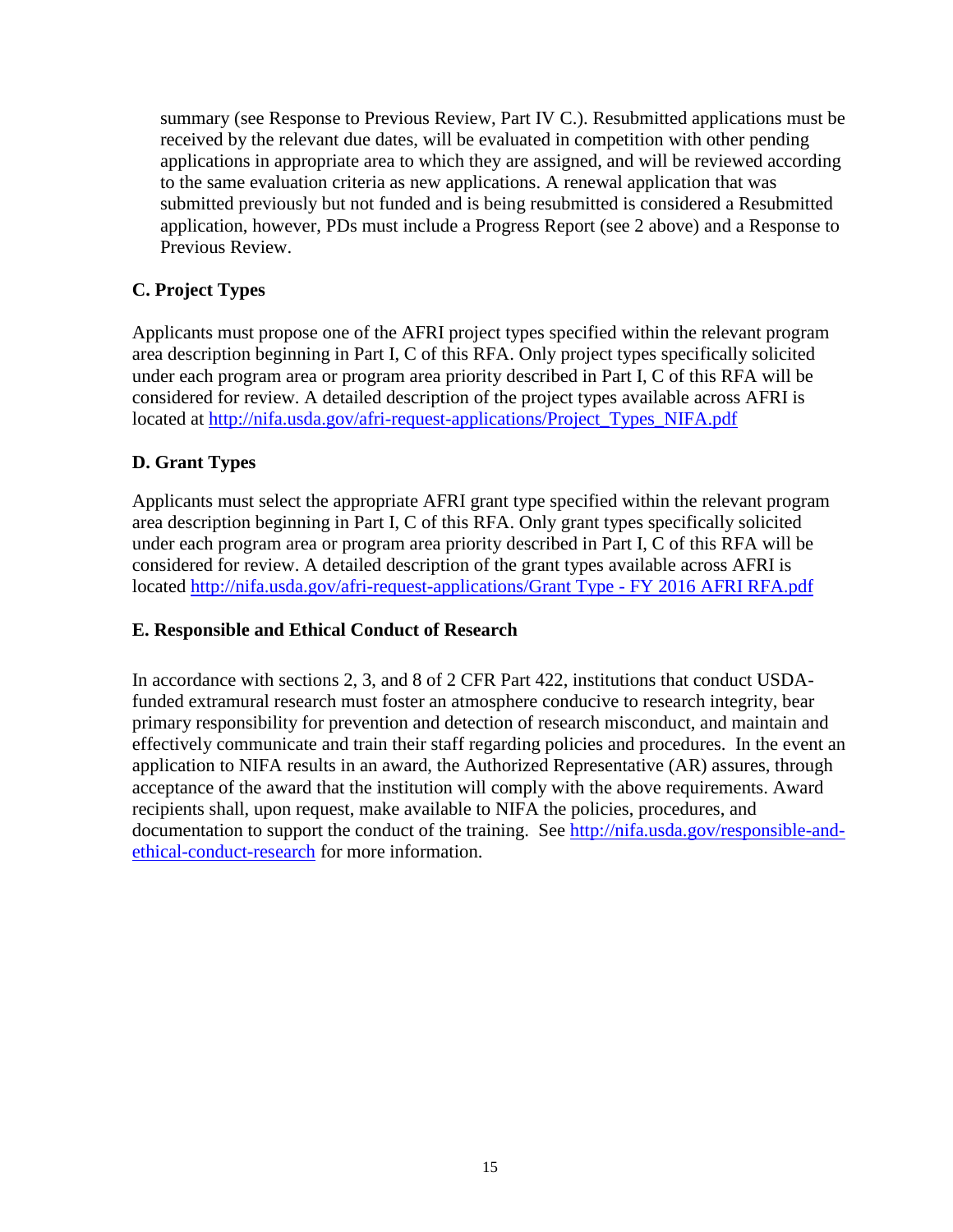## **PART III—ELIGIBILITY INFORMATION**

#### <span id="page-15-0"></span>**A. Eligible Applicants**

Applications may only be submitted by eligible entities. Eligibility is linked to the project type. All project types are described beginning in Part II, C.

Applicants must respond to the Program Area Priorities and deadlines found in the FY 2016 RFA. Grant recipients may subcontract to organizations not eligible to apply provided such organizations are necessary for the conduct of the project. An applicant's failure to meet an eligibility criterion by the time of an application deadline may result in the application being excluded from consideration or, even though an application may be reviewed, will preclude NIFA from making an award.

#### **1) Research, Education and Extension Projects**

Eligible applicants for single-function Research, Education or Extension Projects include:1) State Agricultural Experiment Station; 2) colleges and universities (including junior colleges offering associate degrees or higher); 3) university research foundations; 4) other research institutions and organizations; 5) Federal agencies, 6) national laboratories; 7) private organizations or corporations; 8) individuals who are U.S. citizens, nationals, or permanent residents; and 9) any group consisting of 2 or more entities identified in 1) through 8). Eligible institutions do not include foreign and international organizations.

## **2) Integrated Projects**

Eligible applicants for Integrated Projects include: 1) colleges and universities; 2) 1994 Land-Grant Institutions; and (3) Hispanic-serving agricultural colleges and universities.

For Integrated Projects, the terms "college" and "university" mean an educational institution in any state which 1) admits as regular students only persons having a certificate of graduation from a school providing secondary education, or the recognized equivalent of such a certificate; 2) is legally authorized within such state to provide a program of education beyond secondary education; 3) provides an educational program for which a bachelor's degree or any other higher degree is awarded; 4) is a public or other nonprofit institution; and 5) is accredited by a nationally recognized accrediting agency or association. A research foundation maintained by a college or university is eligible to receive an award under this program.

## **3) Hispanic-serving Agricultural Colleges and Universities**

Section 7101 of the Food, Conservation, and Energy Act of 2008 (Pub. L. 110-246) amended section 1404 of NARETPA (7 U.S.C. 3103) to create a definition for a new group of cooperating institutions: Hispanic-serving Agricultural Colleges and Universities HSACUs). HSACUs are colleges and universities that qualify as Hispanicserving Institutions (HSIs) and offer associate, bachelors, or other accredited degree programs in agriculture-related fields. HSACUs do not include 1862 land-grant institutions.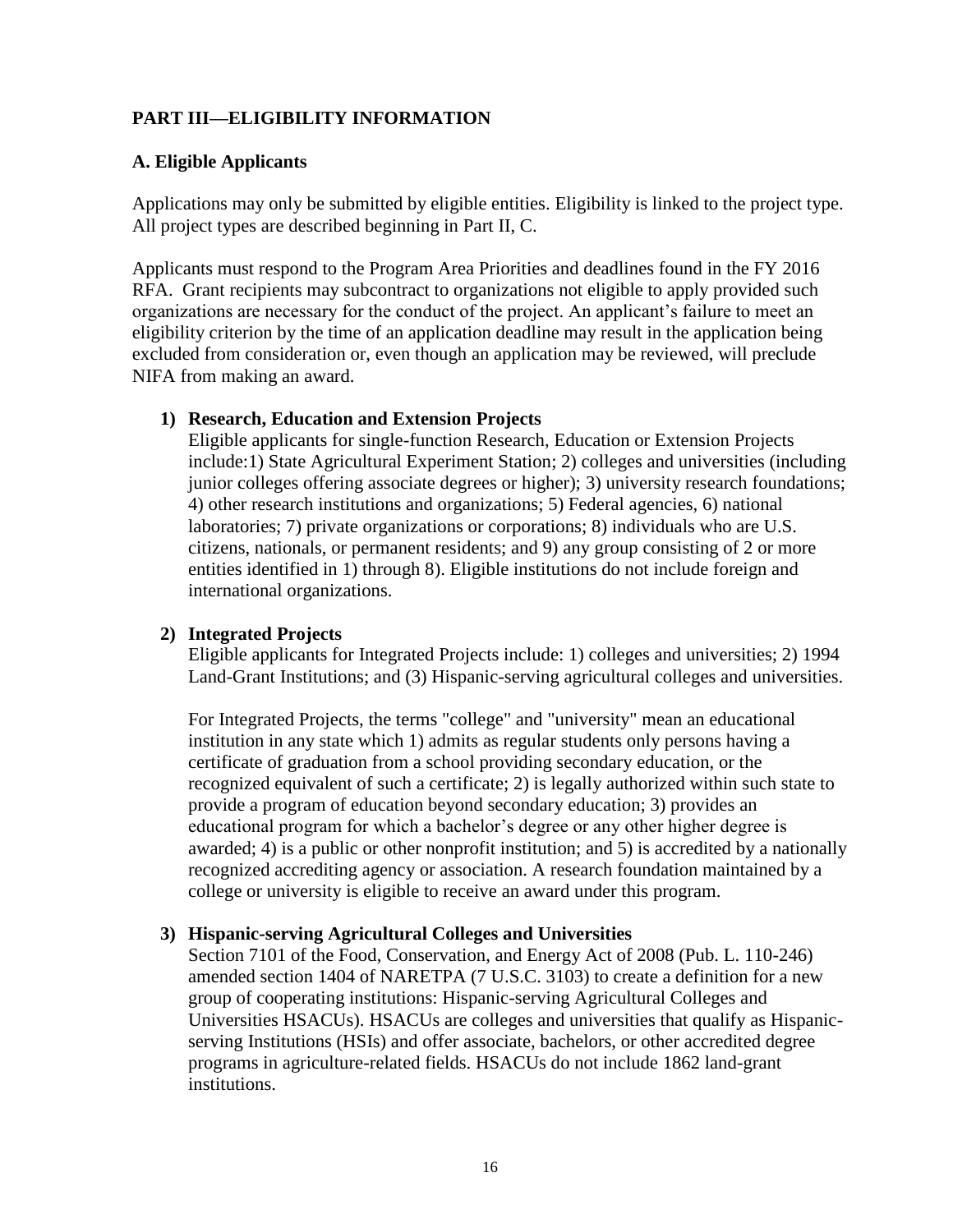Pursuant to section 406 of the Agricultural Research, Extension, and Education Reform Act of 1998 (AREERA) (7 U.S.C. 7626), which authorized the Integrated Research, Education, and Extension Competitive Grant Program, all four-year HSIs are eligible to apply for integrated projects as identified in the FY 2016 AFRI RFA. Two-year HSIs may also be eligible to apply but only if the institution has been certified as a HSACU for the fiscal year in which funding is being provided.

A list of the institutions certified and therefore eligible to apply as HSACUs for grants under FY 2016 RFAs, including this RFA, will be made available at [http://nifa.usda.gov/resource/official-list-hispanic-serving-agricultural-colleges-and](http://nifa.usda.gov/resource/official-list-hispanic-serving-agricultural-colleges-and-universities-hsacu)[universities-hsacu.](http://nifa.usda.gov/resource/official-list-hispanic-serving-agricultural-colleges-and-universities-hsacu) Institutions appearing on this list are granted HSACU certification by the Secretary for the period starting October 1, 2015, and ending September 30, 2016. Certifications are valid for FY 2016 only. Additional questions on HSACU eligibility can be addressed to Lisa DePaolo, Policy Analyst, by email at [HSACU@nifa.usda.gov](mailto:HSACU@nifa.usda.gov) or phone at (202) 401-5061.

#### **4) Food and Agricultural Science Enhancement Grants**

The Food and Agricultural Science Enhancement (FASE) Grants have additional eligibility requirements. See Part II, D for details.

#### <span id="page-16-0"></span>**B. Request for Determination**

If an applicant's institution can be considered a minority-serving institution and wishes to be considered for a Strengthening Grant (as referenced in Part II, D), but does not serve one or more of the minority groups specified in the Definitions section of this RFA (see Part VIII, E), the applicant must submit to NIFA, documentation supporting the request (see Part IV, C.3, f.7). This documentation must be submitted as part of the requestor's application package, and must be received by NIFA by the applicable program area or program area priority deadline. The Secretary of Agriculture or designated individual will determine whether the group or groups identified by the institution qualify as a minority group for the purpose of receiving a Strengthening Grant under this program.

The Request for Determination as a minority-serving institution must be attached with the final application. The following information must be provided in the order specified below:

- 1. A description of each minority group that is being submitted for determination;
- 2. Data or studies supporting this group's designation as a minority group; and
- 3. Data indicating that enrollment of the minority group(s) exceeds 50 percent of the total enrollment at the academic institution, including graduate and undergraduate and full- and part-time students.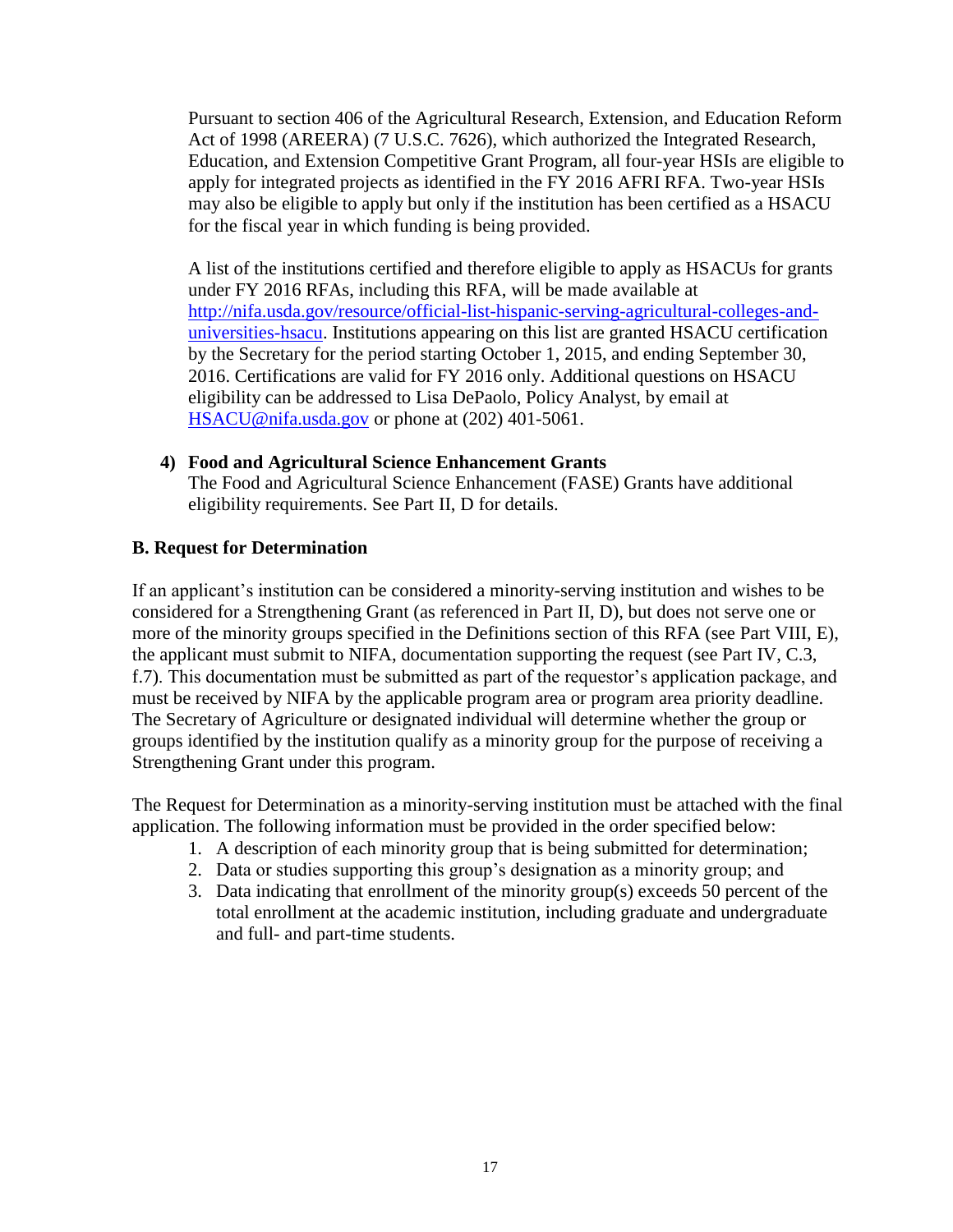All institutions grouped under one main campus as listed in Table 1 following Part VIII, unless located in an Experimental Program to Stimulate Competitive Research (EPSCoR) state (see Part II, D) are excluded from eligibility for all strengthening funds. However, if any campus within a multi-campus listing can provide information demonstrating that it is administratively independent or has an independent accreditation, then the institution may petition for an exemption to this rule and request eligibility for strengthening funds. The application must include a letter indicating how the institution is independent of the main campus, either through accreditation or administration. In addition, the letter should stipulate that the institution is eligible as a small and mid-sized or minority-serving institution due to enrollment and total federal funds received for science and engineering research and development. The letter must be signed by the Authorized Representative (AR) and included with the completed application.

## <span id="page-17-0"></span>**C. Cost Sharing or Matching**

If an applied **Research or Integrated Project** with an applied research component, is commodity-specific and not of national scope, the grant recipient is required to match the USDA funds awarded on a dollar-for-dollar basis from non-Federal sources with cash and/or in-kind contributions. See Part VIII, E for the definition of applied research.

For Equipment Grants: The amount of Federal funds provided may not exceed 50 percent of the cost of the equipment acquired using funds from the grant, or \$50,000, whichever is less. Grantees are required to match 100 percent of Federal funds awarded from non-Federal sources. The Secretary may waive all or part of the matching requirement if all three of the following criteria are met: 1) applicants must be a college, university, or research foundation maintained by a college or university that ranks in the lowest one third of such colleges, universities, and research foundations on the basis of Federal research funds received (see Table 2 following Part VIII for eligibility); 2) if the equipment to be acquired using funds from the grant costs not more than \$25,000; and 3) has multiple uses within a single research project or is usable in more than one research project. If the institution believes it is eligible for the waiver for matching funds, the budget justification must include a letter signed by the institution's AR stating this information.

## <span id="page-17-1"></span>**D. Centers of Excellence**

Pursuant to Section 7214 of the Agricultural Act of 2014 (Pub. L. 113-79), beginning in Fiscal Year 2015, for applicable competitive research and extension programs, NIFA will be recognizing and providing priority in the receipt of funding to applications from "centers of excellence" that have been established for purposes of carrying out research, extension, and education activities relating to the food and agricultural sciences. In July of 2014, NIFA held listening sessions and accepted written comments from stakeholders to inform NIFA's implementation of the centers of excellence provision. Information from the webinars and a summary of the input gathered are available on NIFA's website at [http://nifa.usda.gov/centers-excellence.](http://nifa.usda.gov/centers-excellence)

A center of excellence is composed of 1 or more of the following entities that provide financial or in-kind support to the center of excellence. Therefore, an eligible applicant who wishes to be considered as a center of excellence must be one of the following entities that provides financial or in-kind support to the Center being proposed, as described in the grant application.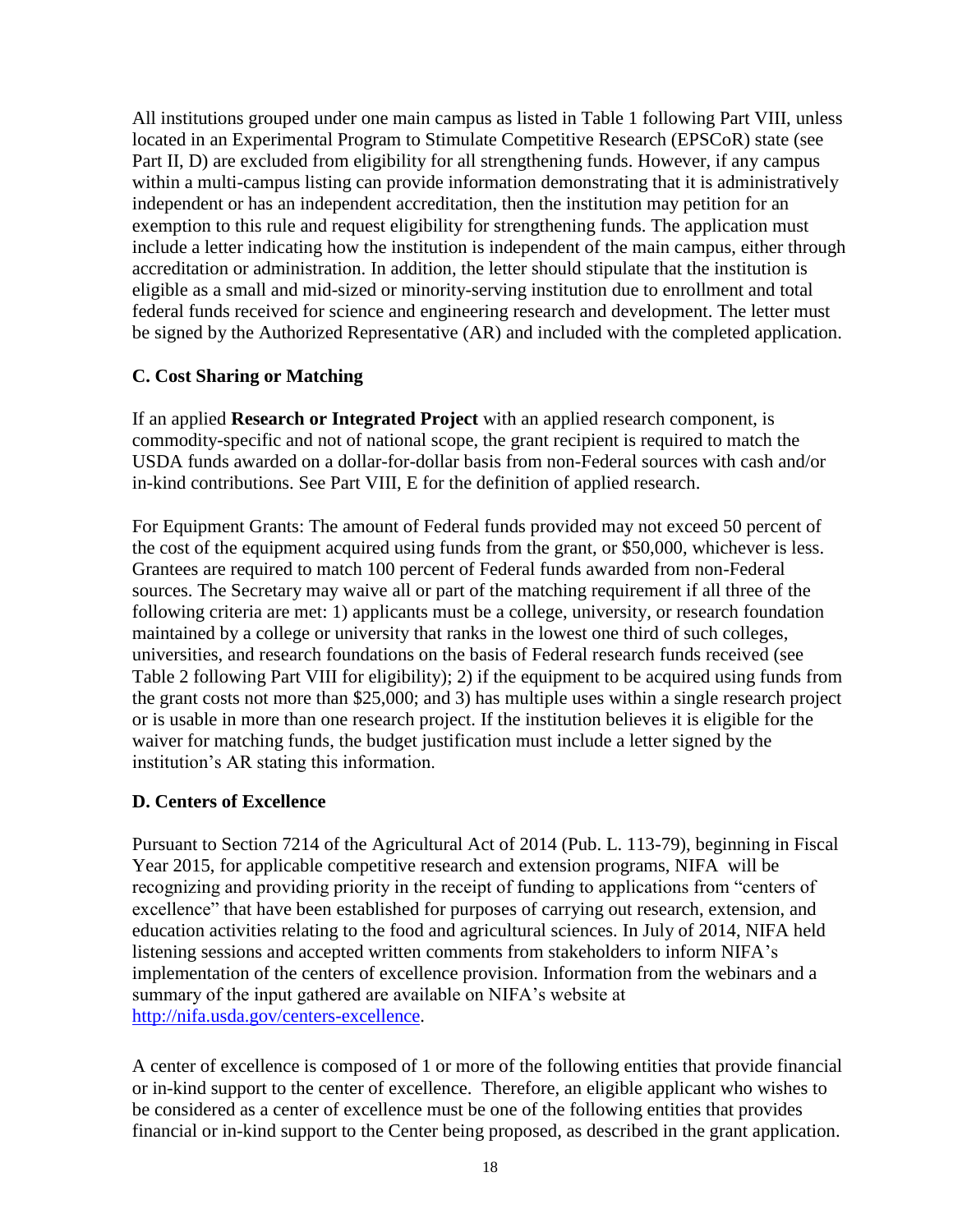(A) State agricultural experiment stations;

- (B) colleges and universities;
- (C) university research foundations;
- (D) other research institutions and organizations;
- (E) Federal agencies;
- (F) national laboratories;
- (G) private organizations, foundations, or corporations;
- (H) individuals; or
- (I) any group consisting of 2 or more of the entities described in (A) through (H).

Only standard grant and CAP grant applications may be considered for COE designation. See Part IV, C. of this RFA for additional requirements that eligible applicants must meet to be considered a center of excellence.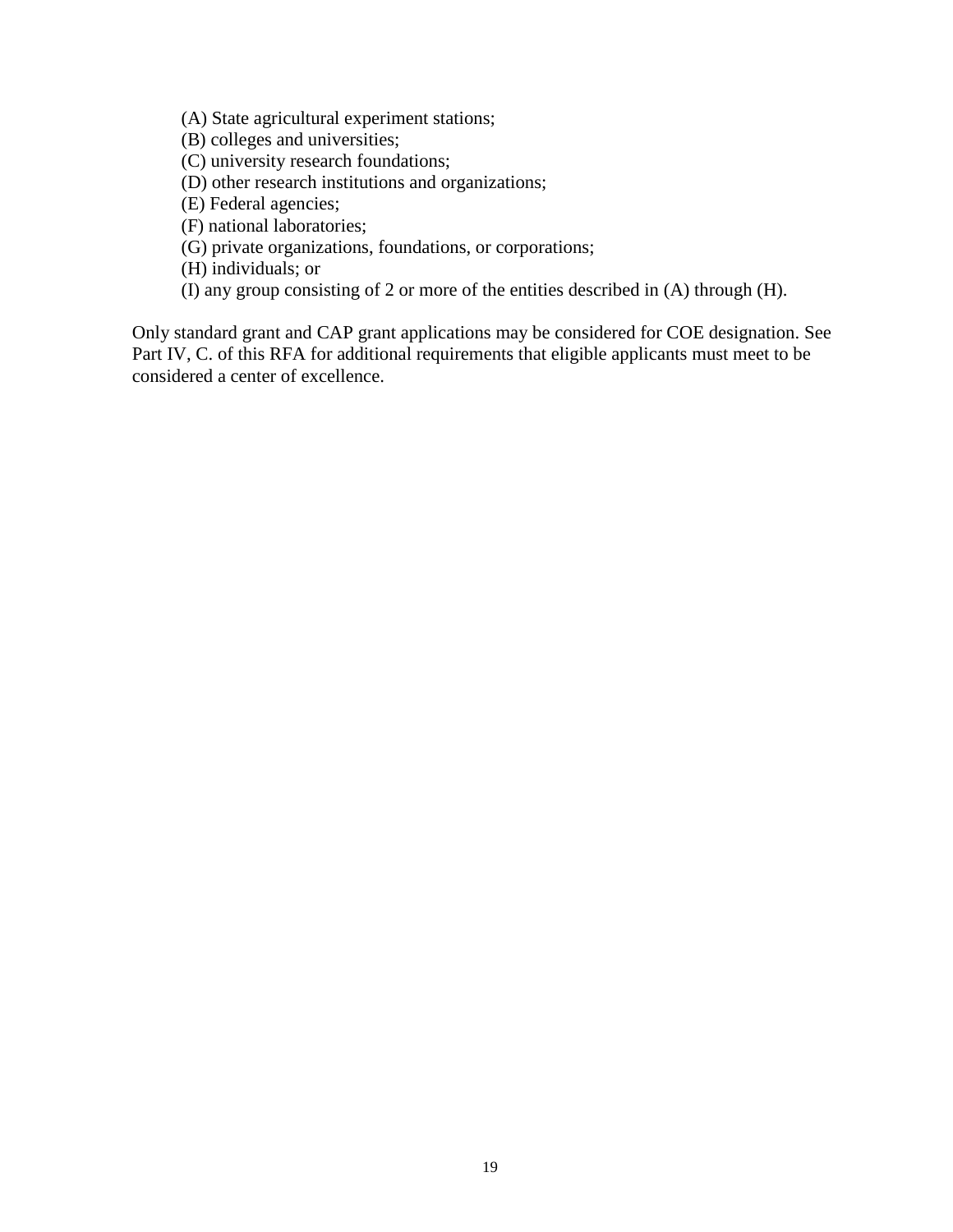## <span id="page-19-0"></span>**PART IV—APPLICATION AND SUBMISSION INFORMATION**

## <span id="page-19-1"></span>**A. Letter of Intent (LOI) Instructions**

None of the Program Areas within this RFA require a Letter of Intent (LOI) and the LOI is not a prerequisite for submission of an application.

## <span id="page-19-2"></span>**B. Electronic Application Package**

Only electronic applications may be submitted via Grants.gov to NIFA in response to this RFA. We urge you to submit early to the Grants.gov system. For an overview of the Grants.gov application process see [http://www.grants.gov/web/grants/applicants/apply-for-grants.html.](http://www.grants.gov/web/grants/applicants/apply-for-grants.html)

#### **New Users of Grants.gov**

Prior to preparing an application, we recommend that the Project Director/Principal Investigator (PD/PI) first contact an Authorized Representative (AR, also referred to as Authorized Organizational Representative or AOR) to determine if the organization is prepared to submit electronic applications through Grants.gov. If not (e.g., the institution/organization is new to the electronic grant application process through Grants.gov), then the one-time registration process must be completed **PRIOR** to submitting an application. It can take as long as 2 weeks to complete the registration process so it is critical to begin as soon as possible. In such situations, the AR should go to **"Register" in the top right corner of the Grants.gov web page (or go to** <http://www.grants.gov/web/grants/register.html>**) for information on registering the institution/organization with Grants.gov.** Part II.1. of the NIFA Grants.gov Application Guide contains detailed information regarding the registration process. Refer to item 2 below to locate the "NIFA Grants.gov Application Guide".

## **Steps to Obtain Application Package Materials**

To receive application materials:

- 1. You must download and install a version of Adobe Reader compatible with Grants.gov to access, complete, and submit applications. For basic system requirements and download instructions, see [http://www.grants.gov/web/grants/applicants/adobe](http://www.grants.gov/web/grants/applicants/adobe-software-compatibility.html)[software-compatibility.html.](http://www.grants.gov/web/grants/applicants/adobe-software-compatibility.html) Grants.gov has a test package that will help you determine whether your current version of Adobe Reader is compatible.
- 2. To obtain the application package from Grants.gov, go to <http://www.grants.gov/web/grants/applicants/download-application-package.html> and enter the funding opportunity number

## **Funding Opportunity Number: USDA-NIFA-AFRI-005822**

in the appropriate box and click "Download Package." From the search results, click "Download" to access the application package.

Contained within the application package is the "NIFA Grants.gov Application Guide." This guide contains an introduction and general Grants.gov instructions,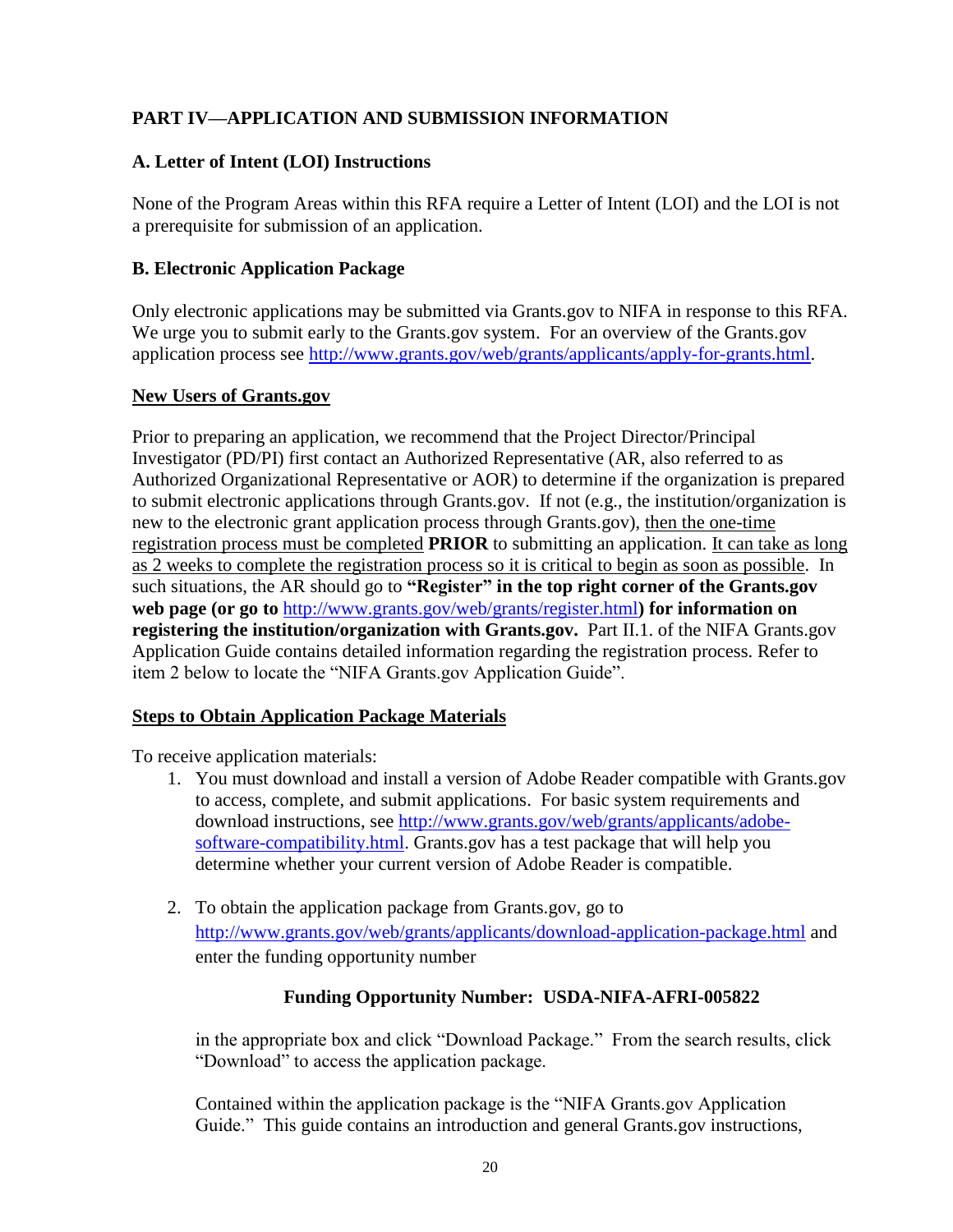information about how to use a Grant Application Package in Grants.gov, and instructions on how to complete the application forms.

**If you require assistance to access the application package** (e.g., downloading or navigating Adobe forms) **or submitting the application,** refer to resources available on the Grants.gov website [\(http://www.grants.gov/web/grants/applicants/applicant](http://www.grants.gov/web/grants/applicants/applicant-tools-and-tips.html)[tools-and-tips.html\)](http://www.grants.gov/web/grants/applicants/applicant-tools-and-tips.html). Grants.gov assistance is also available at:

Grants.gov customer support 800-518-4726 Toll-Free or 606-545-5035 Business Hours: 24 hours a day, 7 days a week. Closed on [federal holidays.](http://www.opm.gov/policy-data-oversight/snow-dismissal-procedures/federal-holidays/) Email: [support@grants.gov](mailto:support@grants.gov)

Grants.gov iPortal (see [https://grants-portal.psc.gov/Welcome.aspx?pt=Grants\)](https://grants-portal.psc.gov/Welcome.aspx?pt=Grants): Top 10 requested help topics (FAQs), Searchable knowledge base, self-service ticketing and ticket status, and live web chat (available 7 a.m. - 9 p.m. ET). [Get](https://grants-portal.psc.gov/Welcome.aspx?pt=Grants)  [help now!](https://grants-portal.psc.gov/Welcome.aspx?pt=Grants)

Have the following information available when contacting Grants.gov:

- Funding Opportunity Number (FON)
- Name of agency you are applying to
- Specific area of concern

See<http://www.nifa.usda.gov/funding/electronic.html> for additional resources for applying electronically.

#### <span id="page-20-0"></span>**C. Content and Form of Application Submission**

You should prepare electronic applications following Parts V and VI of the NIFA Grants.gov Application Guide. This guide is part of the corresponding application package (see Section A. of this Part). The following is **additional information** needed to prepare an application in response to this RFA. **If there is discrepancy between the two documents, the information contained in this RFA is overriding.**

**Note the attachment requirements (e.g., PDF) in Part III section 3. of the guide. ANY PROPOSALS THAT ARE NON-COMPLIANT WITH THE REQUIREMENTS (e.g., content format, PDF file format, file name restrictions, and no password protected files) WILL BE AT RISK OF BEING EXCLUDED FROM NIFA REVIEW. Grants.gov does not check for NIFA required attachments or that attachments are in PDF format; see Part III section 6.1 of the guide for how to check the manifest of submitted files. Partial applications will be excluded from NIFA review. We will accept subsequent submissions of an application until close of business on the closing date in the RFA (see Part V, 2.1 of the NIFA Grants.gov Application Guide for further information).**

**For any questions related to the preparation of an application,** review the NIFA Grants.gov Application Guide and the applicable RFA. If assistance is still needed for preparing application forms content, contact: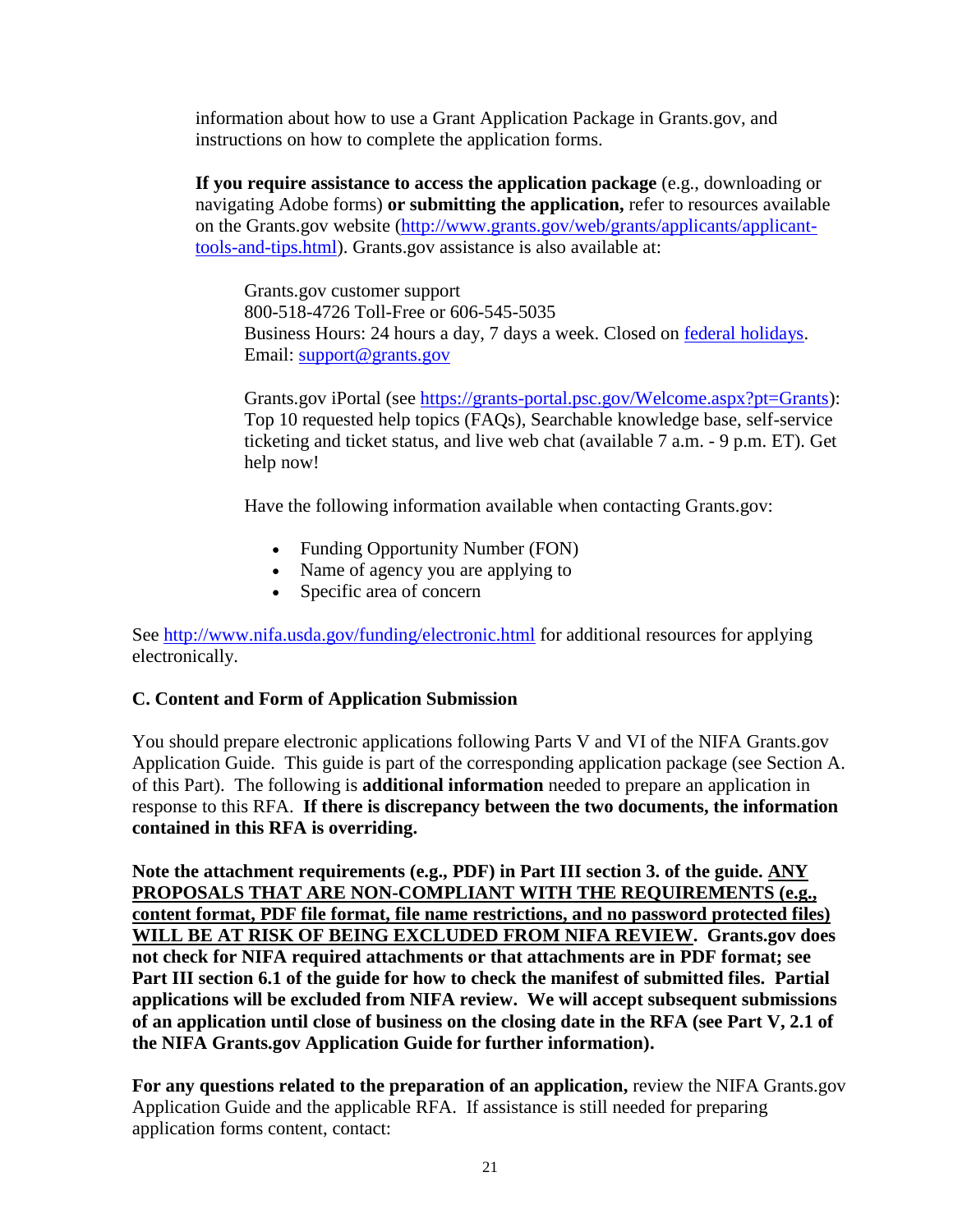- Email: electronic@nifa.usda.gov
- Phone: 202-401-5048
- Business hours: Monday through Friday,  $7$  a.m.  $-5$  p.m. ET, excluding federal holidays.

## **1. SF 424 R&R Cover Sheet**

Information related to the questions on this form is dealt with in detail in Part V, 2. of the NIFA Grants.gov Application Guide. See Section 2.18 of the NIFA Application Guide which provides that the applicant's electronic signature on the SF-424 affirms its agreement with Federal representations and assurances (e.g., Prohibition against FY 16 Appropriations Act Funding under Grants and Cooperative Agreements with Entities Requiring Certain Internal Confidentiality Agreements…).

## **2. SF 424 R&R Project/Performance Site Location(s)**

Information related to the questions on this form is dealt with in detail in Part V, 3. of the NIFA Grants.gov Application Guide.

## **3. R&R Other Project Information Form**

Information related to the questions on this form is dealt with in detail in Part V, 4. of the NIFA Grants.gov Application Guide.

**a. Field 7. Project Summary/Abstract.** The summary should also include the relevance of the project to the goals of the Program Area Priorities in this RFA. See Part V. 4.7 of NIFA Grants.gov Application Guide for further instructions and a link the required form. If relevant, applicants also must state in the last sentence of their application's Project Summary section that the proposal is submitted in response to a specific commodity board topic.

**b. Field 8. Project Narrative.** For Standard, New Investigator, Coordinated Agricultural Project (CAP), Conference, Strengthening Standard, Strengthening CAP and Strengthening Conference Grant applications, the Project Narrative section may not exceed a total of 18 pages with 12-point font and line spacing not exceeding six lines of text per vertical inch, including all figures and tables.

For Sabbatical, Equipment, and Seed Grant applications, the Project Narrative section may not exceed a total of 7 pages with 12-point font and line spacing not exceeding six lines of text per vertical inch, including all figures and tables.

Each Project Narrative is expected to be complete; however, preprints (see Part IV, C. 3. f. 6) related to the Project Narrative are allowed if they are directly germane to the proposed project. Information may not be appended to an application to circumvent page limitations prescribed for the Project Narrative.

Project Narrative Attachment must include all of the following:

## **(1) Response to Previous Review (if applicable)**

This requirement only applies to Resubmitted Applications as described in Part II, B. The Project Narrative attachment should include two components: 1) a one-page containing a) previous proposal number at the beginning and b) response to the previous review panel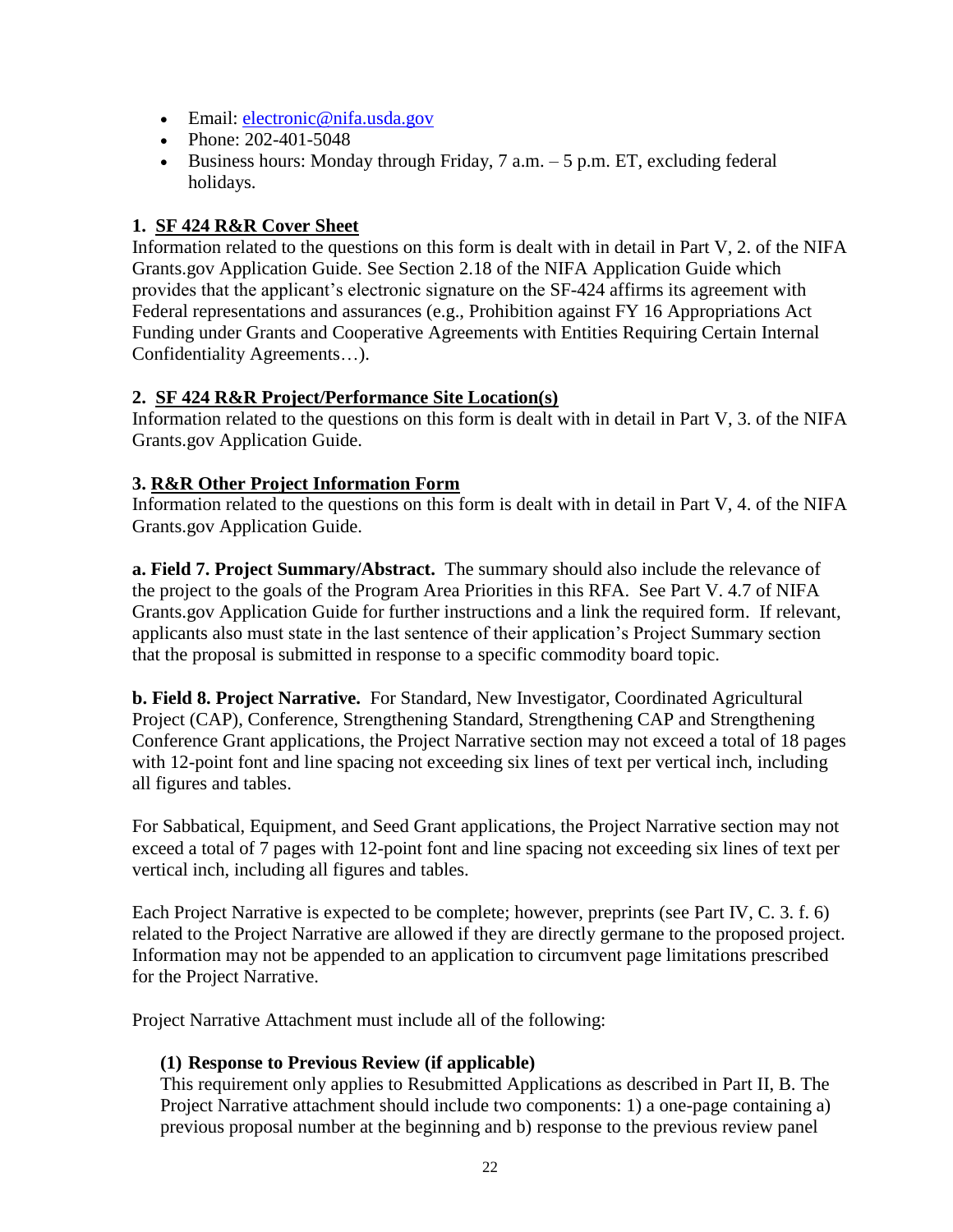summary titled "Response to Previous Review" as the first page of the attachment and 2) the 7- or 18-page Project Narrative, as required (see Part IV, C. 3. b above). The one-page "Response to Previous Review" does not count against the 7- or 18-page limit of the Project Narrative.

## **(2) Project Narrative**

## **(a) Introduction**

Include a clear statement of the long-term goal(s) and supporting objectives of the proposed project. Summarize the body of knowledge or past activities that substantiate the need for the proposed project. Describe ongoing or recently completed activities significant to the proposed project including the work of key project personnel. Include preliminary data/information pertinent to the proposed project. All works cited should be referenced (see Bibliography & References Cited in section d. below).

## **(b) Rationale and Significance**

- 1. Concisely present the rationale behind the proposed project;
- 2. Describe the specific relationship of the project's objectives to one of the Program Area Priorities. Applications that do not address at least one Program Area Priority will not be reviewed; and
- 3. The potential long-range improvement in and sustainability of U.S. agriculture and food systems should be shown clearly. These purposes are described under Purpose and Priorities in Part I, B. Any novel ideas or contributions that the proposed project offers should also be discussed in this section.

## **(c) Approach**

- 1. A description of the activities proposed and the sequence in which the activities are to be performed;
- 2. Methods to be used in carrying out the proposed project, including the feasibility of the methods;
- 3. Expected outcomes;
- 4. Means by which results will be analyzed, assessed, or interpreted;
- 5. How results or products will be used;
- 6. Pitfalls that may be encountered;
- 7. Limitations to proposed procedures;
- 8. A full explanation of any materials, procedures, situations, or activities related to the project that may be hazardous to personnel, along with an outline or precautions to be exercised to avoid or mitigate the effects of such hazards; and
- 9. A timeline for attainment of objectives and for production of deliverables that includes annual milestones with specific, measurable outcomes.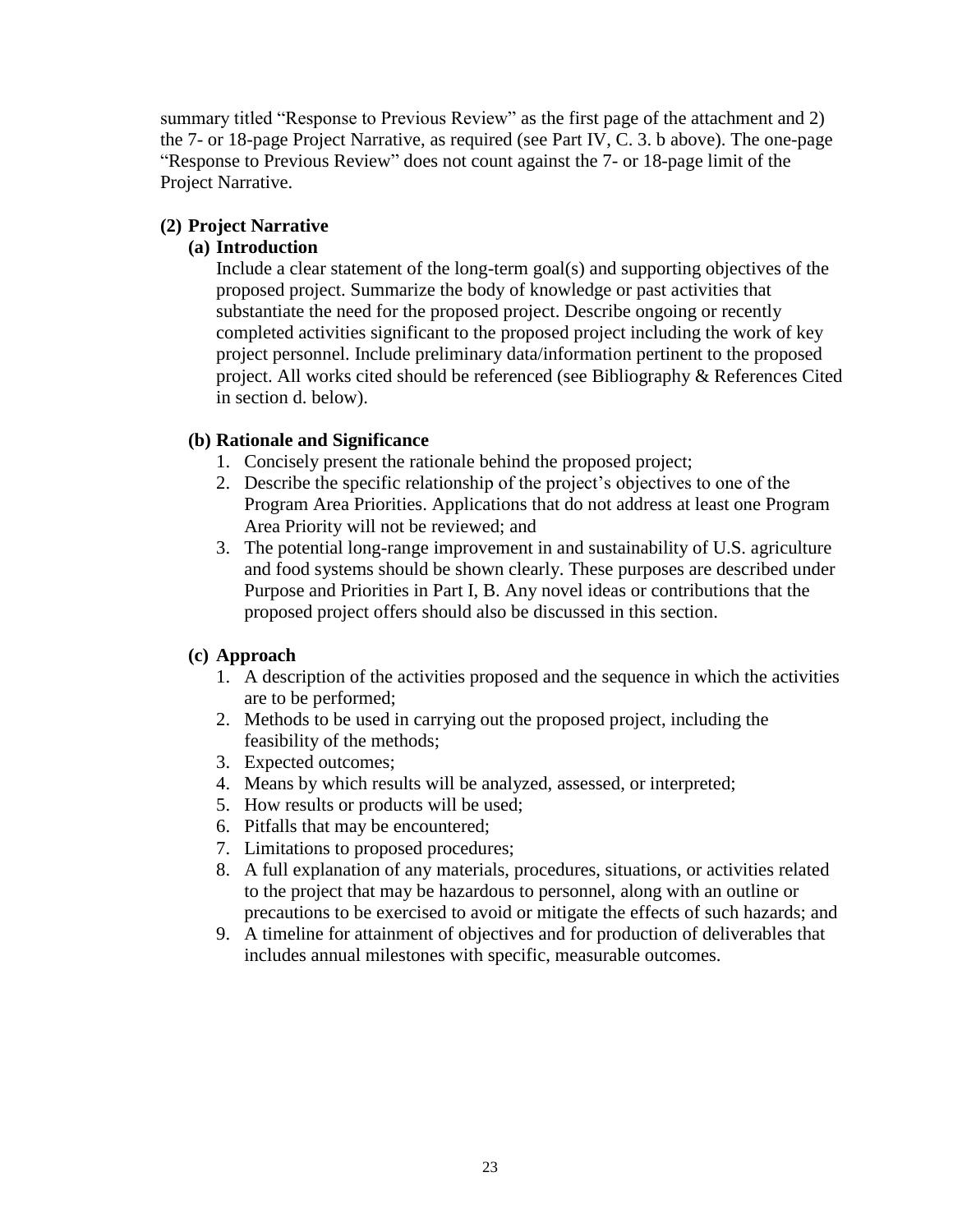- *For Integrated Project Applications*
	- Integrated Project applications must include at least two of the three functions of the agricultural knowledge system (i.e., research, education, and extension). Each function should be represented by one or more objectives within the application. In some Program Area Priorities require all three functions of the agricultural knowledge system.
	- Projects must budget sufficient resources to carry out the proposed set of research, education, and/or extension activities that will lead to the desired outcomes. No more than two-thirds of a project's budget may be focused on a single function.
	- Integrated Projects must include individuals on the project team with significant expertise in each component of the project (research, education, and/or extension).
	- A plan for evaluating progress toward achieving project objectives must be included. The plan must include milestones, which signify the completion of a major deliverable, event, or accomplishment and serve to verify that the project is on schedule and on track for successful conclusion. The plan should also include descriptions of indicators that you will measure to evaluate whether the research, education, and/or extension activities are successful in achieving project goals and in contributing to achievement of the stated program goals and outcomes.
	- In addition to the Project Narrative requirements above, the proposed Integrated Project should clearly articulate:
		- o Stakeholder involvement in project development, implementation, and evaluation, where appropriate;
		- o Objectives for each function included in the project (note that extension and education activities are expected to differ and to be described in separate project objectives; see enumerated descriptions in Part II, C); and
		- $\circ$  A dissemination plan describing the methods that will be used to communicate findings and project accomplishments.
	- NIFA encourages (but does not require) projects that develop content suitable for delivery through eXtension [\(https://extension.org/\)](https://extension.org/).
	- AFRI encourages Integrated Projects that are suitable for 4-H audiences and stakeholder groups while meeting identified program priorities. The 4-H Youth Development is the programmatic outreach of the Land Grant Universities and Institutions to our youngest citizens in their communities and provides opportunities for youth to develop skills, practical knowledge, and wisdom with an emphasis on practical application of knowledge or "learning by doing." By engaging 4-H in AFRI projects, applicants engage young people as citizen scientists; increase their awareness of the role of agriculture; and prepare young people for higher education and the 21st century work environment. Opportunities for engaging 4-H in AFRI proposals should align with the 4-H Mission Mandates of Science, Engineering and Technology; Healthy Living; and Citizenship. See guiding principles at <http://www.4-h.org/> or contact your university Cooperative Extension headquarters and/or State 4-H Program Office.
- *For Conference Grant Applications* In addition to the Project Narrative requirements above, substitute the following in the Approach section:
	- A justification for the meeting;
	- Recent meetings on the same subject with dates and locations;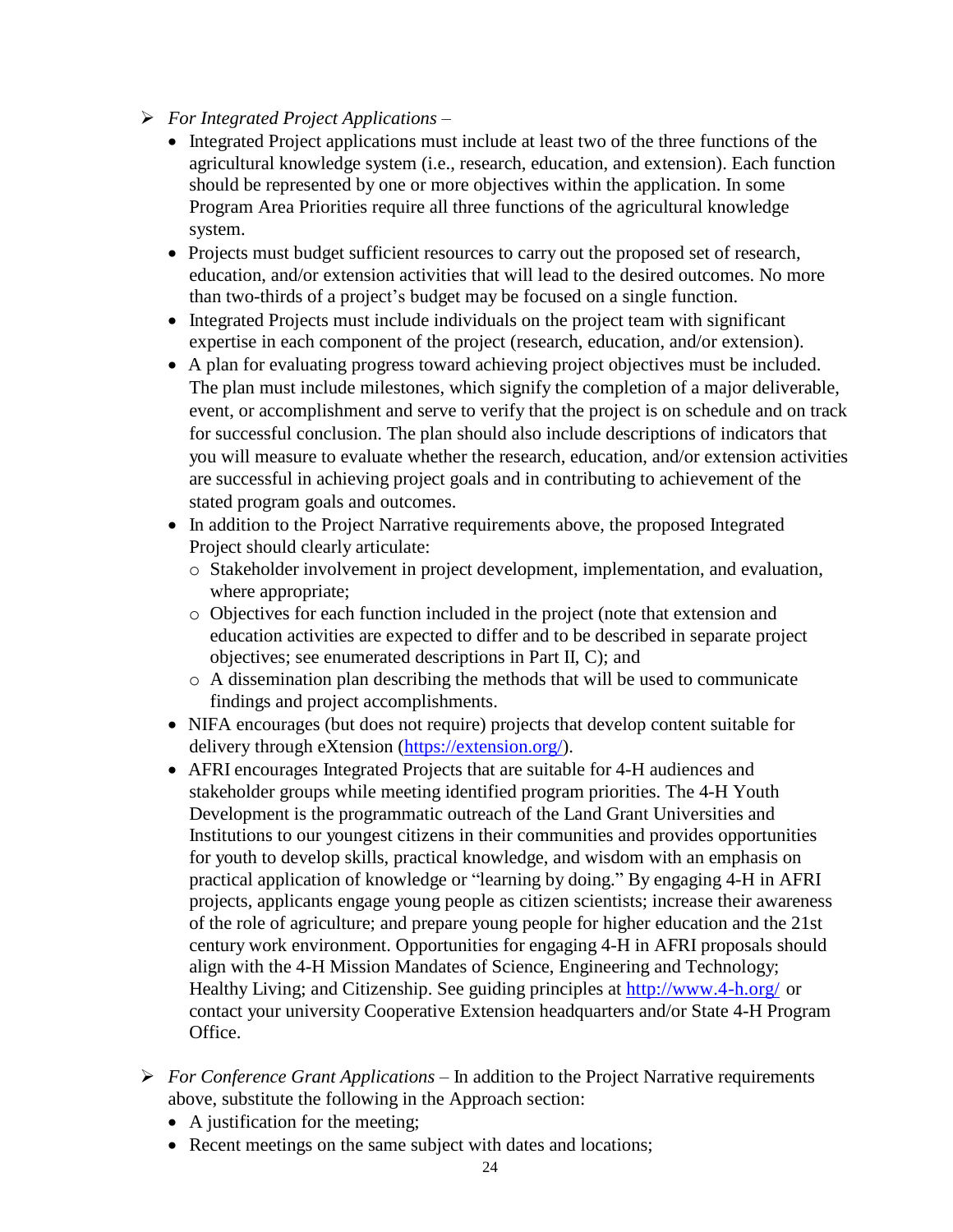- Names and organizational affiliations of the chair and other members of the organizing committee;
- A proposed program (or agenda) for the conference, including a listing of scheduled participants and their institutional affiliations; and
- The method of announcement or invitation that will be used.

*For Sabbatical Grant Applications* – In addition to the Project Narrative requirements above, substitute the following in the Approach section:

 A general description of the research, education, and/or extension interests and goals of the applicant in order to provide perspective for the application;

A description of the project to be pursued while on sabbatical leave;

- A statement of how the sabbatical leave will enhance the capabilities of the applicant; and
- A statement of future research goals and objectives once the sabbatical is complete and how the sabbatical will enable the applicant to pursue these goals.
- *For Equipment Grant Applications*  In addition to the Project Narrative requirements above, include a general description of the project(s) for which the equipment will be used, how the equipment will fit into or enhance the research, education, and/or extension program, and how the equipment will allow the applicant to become competitive for future funding or move into new research areas. Also include a description of other similar or complementary equipment available to the Project Director (PD) at the institution and why the requested equipment is necessary.
- *For Seed Grant Applications* Include all of the components detailed in the Project Narrative section above and present enough detail to allow adequate evaluation. In order to be competitive, long-term goals and a statement describing how this Seed Grant will allow the applicant to become competitive for future funding must be included.

## **(d) Center of Excellence**

Only standard grant and CAP grant application may be considered for COE designation.

In addition to meeting the other requirements detailed in Part IV, C of this Request for Application (RFA), eligible applicants who wish to be considered as centers of excellence must provide a brief justification statement at the end of their Project Narratives and within the page limits provided for Project Narratives, describing how they meet the standards of a center of excellence, based on the following criteria:

- (A) The ability of the center of excellence to ensure coordination and cost effectiveness by reducing unnecessarily duplicative efforts regarding research, teaching, and extension in the implementation of the proposed research and/or extension activity outlined in this application;
- (B) In addition to any applicable matching requirements, the ability of the center of excellence to leverage available resources by using public-private partnerships among agricultural industry groups, institutions of higher education, and the Federal Government in the implementation of the proposed research and/or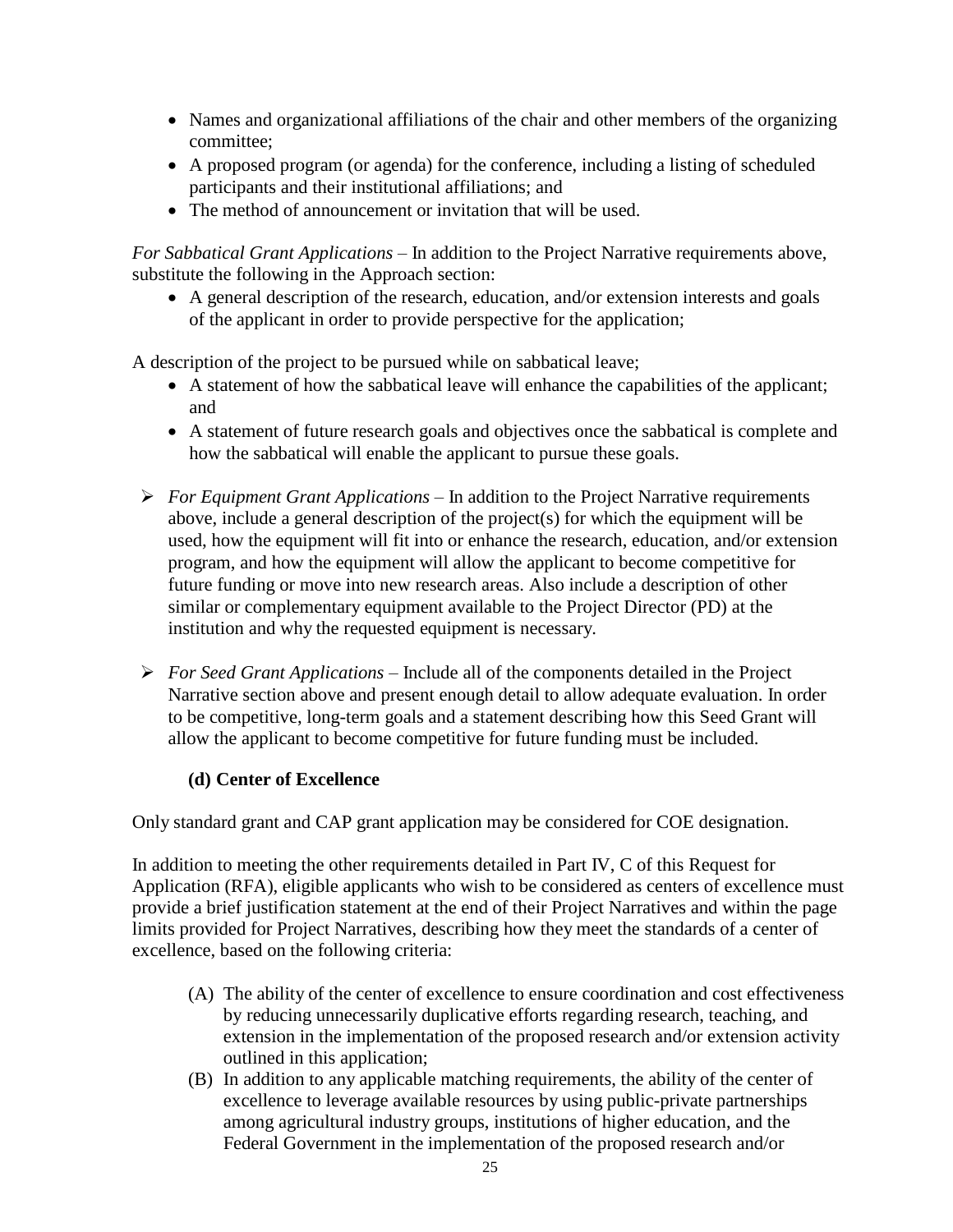extension activity outlined in this application. Resources leveraged should be commensurate with the size of the award;

- (C) The planned scope and capability of the center of excellence to implement teaching initiatives to increase awareness and effectively disseminate solutions to target audiences through extension activities in the implementation of the proposed research and/or extension activity outlined in this application; and
- (D) The ability or capacity of the center of excellence to increase the economic returns to rural communities by identifying, attracting, and directing funds to high-priority agricultural issues in support of and as a result of the implementation of the proposed research and/or extension activity outlined in this application.

Additionally, where practicable (not required), center of excellence applicants should describe proposed efforts to improve teaching capacity and infrastructure at colleges and universities (including land-grant colleges and universities, cooperating forestry schools, certified Non-Land Grant Colleges of Agriculture (NLGCA) (list of certified NLGCA is available at [http://www.nifa.usda.gov/funding/pdfs/nlgca\\_colleges.pdf\)](http://www.nifa.usda.gov/funding/pdfs/nlgca_colleges.pdf), and schools of veterinary medicine).

**c. Field 9. Bibliography & References Cited – PDF Attachment. No Page Limit.** Title the attachment as 'Bibliography & References Cited' in the document header and save file as 'BibliographyReferencesCited'.

All work cited in the text should be referenced in this section of the application. All references must be complete; include titles and all co-authors; conform to an acceptable journal format; and be listed in alphabetical order using the last name of the first author or listed by number in the order of citation.

**d**. **Field 10. Facilities & Other Resources – PDF Attachment. No Page Limit.** Title the attachment as 'Facilities & Other Resources' in the document header and save file as 'FacilitiesOtherResources'.

**e. Field 11. Equipment – PDF Attachment. No Page Limit.** Title the attachment as 'Equipment' in the document header and save file as 'Equipment'.

Describe available equipment. Items of nonexpendable equipment necessary to conduct and successfully complete the proposed project should be listed in Field C. of the R&R Budget and described in the Budget Justification (see section 6 below).

## **f. Field 12. Other Attachments**

The following instructions are in addition to those noted in Part V 4.12 of the NIFA Grants.gov Application Guide.

**1)** Key Personnel Roles – **PDF Attachment. 2-Page Limit.** Title the attachment as 'Key Personnel' and save file as 'KeyPersonnel'.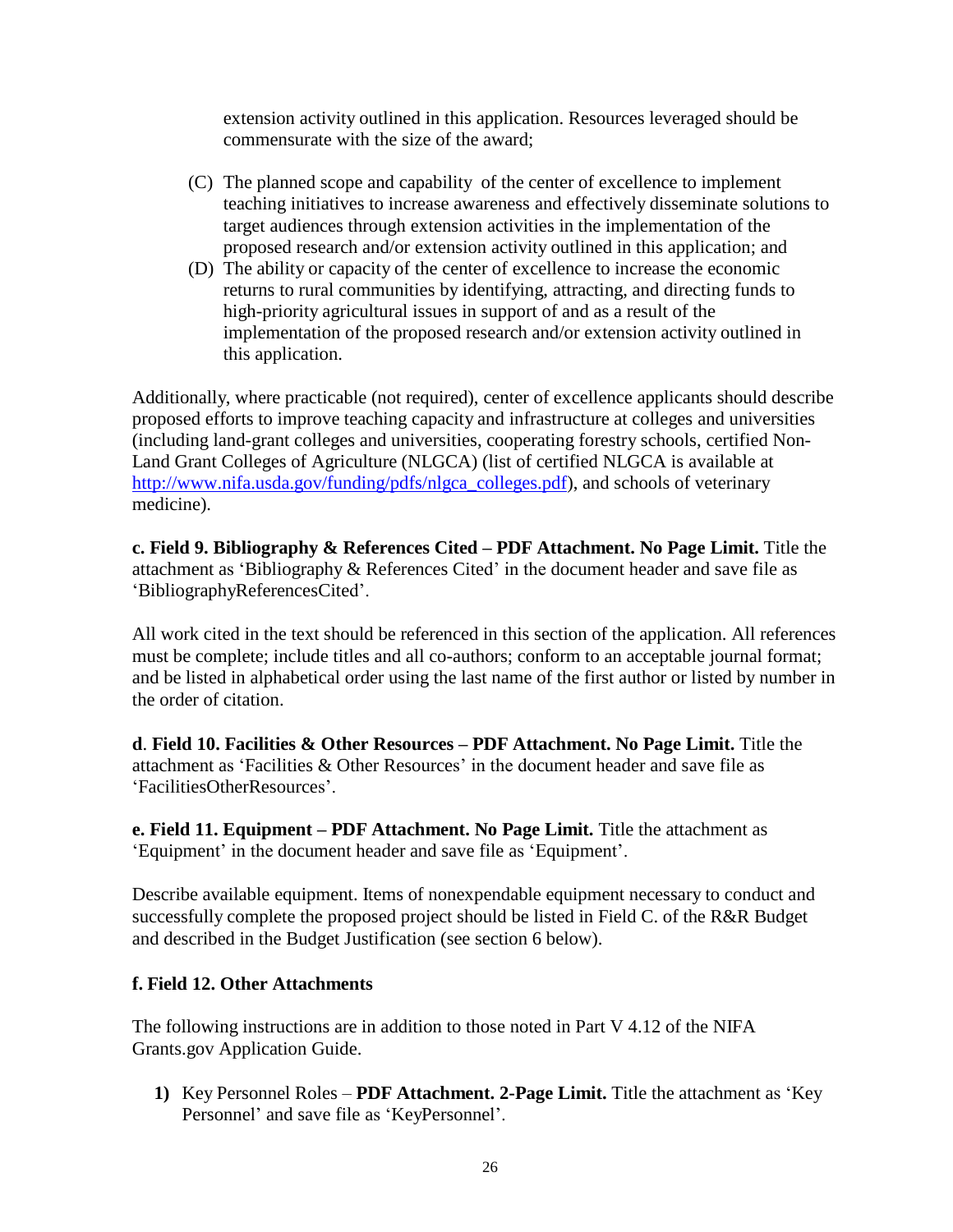*☼ For Integrated Grant Applications –* state for key personnel an estimate of the percent of time devoted to research, education, and/or extension activities.

**2)** Logic Model **– PDF Attachment. Required for all Integrated Project applications. Encouraged for Research Projects. 2-Page Limit.** Title the attachment as 'Logic Model' and save file as 'LogicModel'.

Include the elements of a logic model detailing the activities, outputs, and outcomes of the proposed project. The logic model planning process is a tool that should be used to develop your project before writing your application. This information may be provided as a narrative or formatted into a logic model chart. More information and resources related to the logic model planning process are provided at [www.nifa.usda.gov/funding/integrated/integrated\\_logic\\_model.html.](http://www.nifa.usda.gov/funding/integrated/integrated_logic_model.html)

**3)** Management Plan – **PDF Attachment. Required for Integrated Project Grants. Encouraged for Research Projects. 3-Page Limit.** Title the attachment as 'Management Plan' and save file as 'ManagementPlan'.

A plan for evaluating progress toward achieving project objectives must be included. The plan must include milestones, which signify the completion of a major deliverable, event, or accomplishment and serve to verify that the project is on schedule and on track for successful conclusion. The plan should also include descriptions of indicators that you will measure to evaluate whether the research, education, and/or extension activities are successful in achieving project goals and in contributing to achievement of the stated program goals and outcomes.

Plan and methods for evaluating success of project activities and documenting potential impact against measurable short and mid-term outcomes must be suitable and feasible.

The plan is to be clearly articulated and include an organizational chart, administrative timeline, and a description of how the project will be governed, as well as a strategy to enhance coordination, collaboration, communication, and data sharing and reporting among members of the project team and stakeholder groups. The plan must also address how the project will be sustained beyond termination of an award.

The management plan must also include an advisory group of principal stakeholders, partners, and professionals to assess and evaluate the quality, expected measurable outcomes, and potential impacts for the proposed research, education and/or extension. Please include rationale for their role, and how they will function effectively to support the goals and objectives of the project. The plan must demonstrate how partners and stakeholders contribute to project assessment on an annual basis.

**4)** Data Management Plan (DMP) **- PDF Attachment. Required for Research Projects and Integrated Project Grants. 2-Page Limit.** Title the attachment as 'Data Management Plan' and save file as 'DataManagementPlan'.

The DMP should clearly articulate how the project director (PD) and co-PDs plan to manage and disseminate data generated by the project. NIFA and reviewers will consider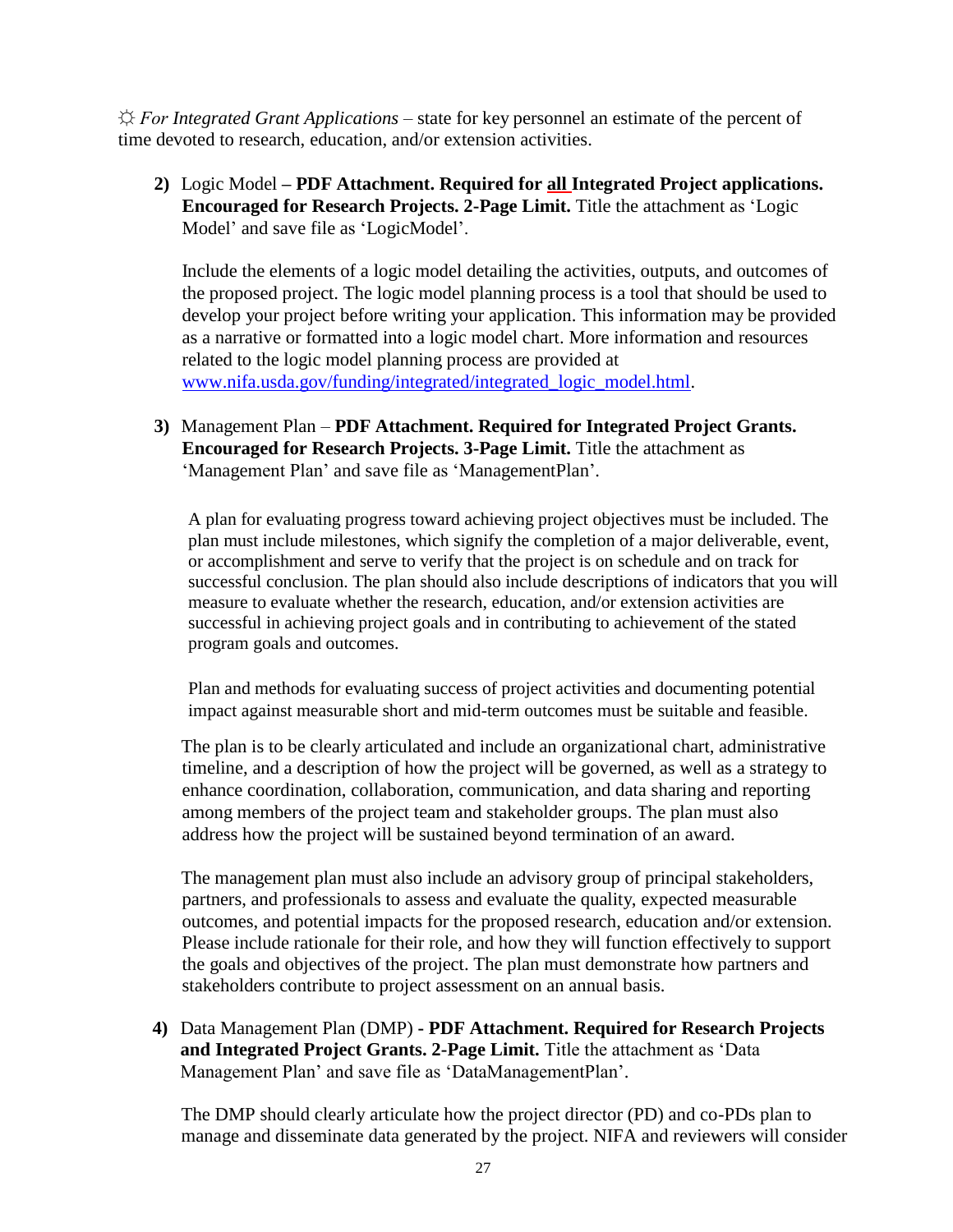the DMP during the merit review process. NIFA is aware of the need to provide flexibility in assessing DMPs. The DMP must not exceed the two-page limit and should contain the following components depending on the type of research being conducted.

#### a. Expected Data Type

Describe the type of data (e.g. digital, non-digital) and how they will be generated (lab work, field work, surveys, etc.). Are these primary or metadata?

#### b. Data Format

For scientific data to be readily accessible and usable it is critical to use an appropriate community-recognized standard and machine readable formats when they exist. The data should preferentially be stored in recognized public databases appropriate for the type of research conducted. Regardless of the format used (notebook, samples, images, spreadsheet, etc.), that data set should contain enough information to allow independent investigators to understand, validate, and use the data.

#### c. Data Storage and Preservation

Scientific data should be stored in a safe environment with adequate measures taken for its long-term preservation. Applicants should describe plans for storing and preserving their data during and after the project and specify the data repositories, if they exist. They should outline strategies, tools, and contingency plans that will be used to avoid data loss, degradation, or damage.

#### d. Data Sharing and Public Access

Describe your data access and sharing procedures during and after the grant. Provide any restrictions such as copyright, confidentiality, patent, appropriate credit, disclaimers, or conditions for use of the data by other parties.

#### e. Roles and Responsibilities

Who will ensure DMP implementation? This is particularly important for multiinvestigator and multi-institutional projects. Provide a contingency plan in case key personnel leave the project. Also, what resources will be needed for the DMP? If funds are needed, have they been added to the budget request and budget narrative? Projects must budget sufficient resources to develop and implement the proposed DMP.

**5)** Documentation of Collaboration – **PDF Attachment. No Page Limit.** Title the attachment as 'Documentation of Collaboration' in the document header and save file as 'Collaboration'.

Evidence, e.g., letter(s) of support, should be provided that the collaborators involved have agreed to render services. The applicant also will be required to provide additional information on consultants and collaborators in the budget portion of the application.

*☼ For Sabbatical Grant Applications –* Provide documentation that arrangements have been made with an established investigator(s) to serve as host, including:

- A letter from the home institution detailing the particular arrangements at the home institution with respect to salary and date and duration of sabbatical;
- $\bullet$  A letter from the scientific host(s) indicating willingness to serve in this capacity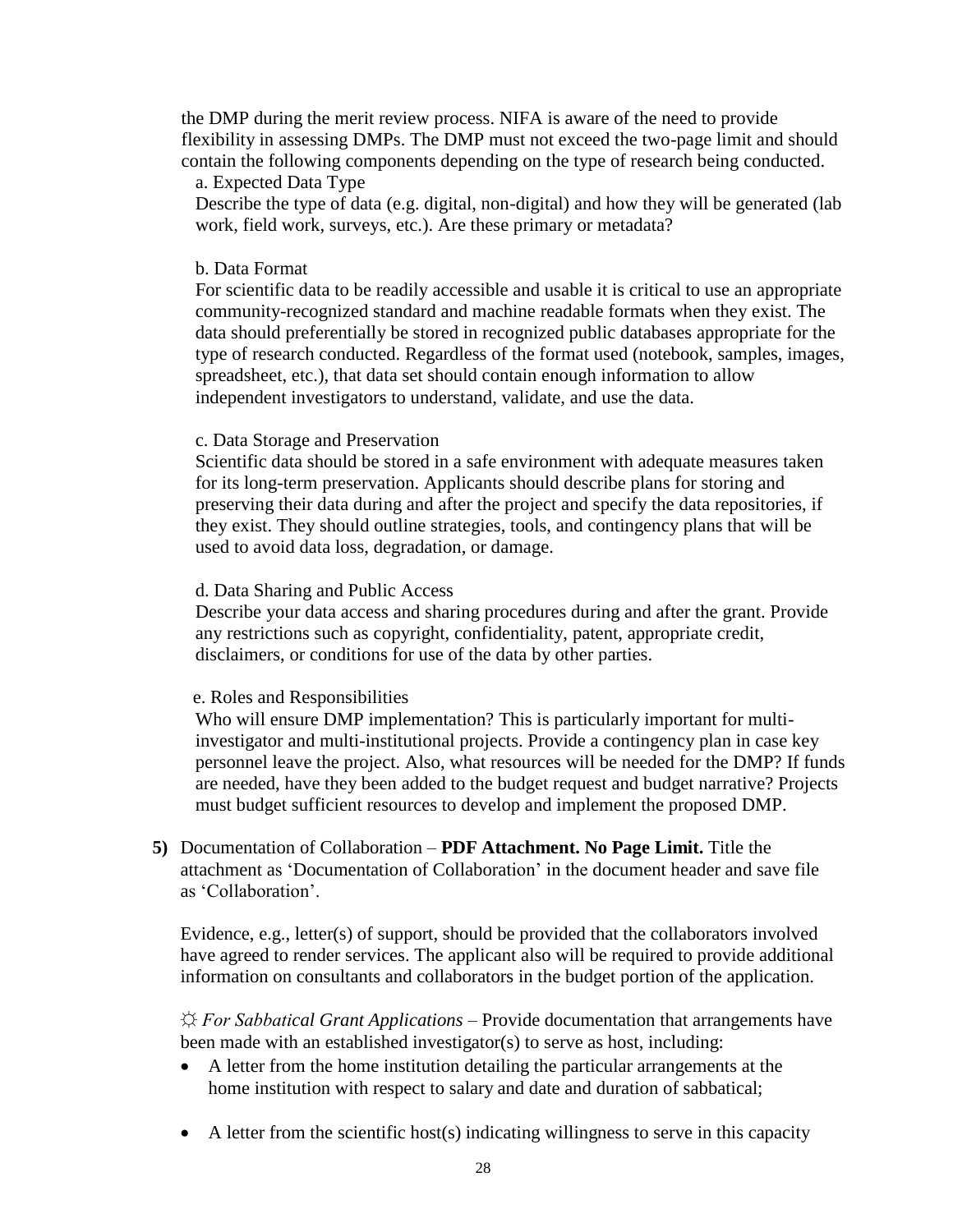and a description of the host's contribution to the proposed activities both scientifically and with regard to use of facilities and equipment; and

 A statement signed by the Department Head or equivalent official at the host institution indicating a commitment to provide research space and facilities for the period of the applicant's presence.

*☼ For Equipment Grant Applications –* The application must contain a letter(s) from the organization(s) committed to providing the non-Federal matching funds. Provide evidence of institutional commitment for operation and maintenance of requested equipment. Arrangements for sharing equipment among faculty are encouraged. However, it must be evident that the PD is a principal user of the requested equipment.

**6)** Preprints – **PDF Attachment. Limited to 2 preprints.** Title the attachment as 'Preprints' in the document header and save file as 'Preprints'.

Preprints related to the Project Narrative are allowed if they are directly germane to the proposed project. Information may not be appended to an application to circumvent page limitations prescribed for the Project Narrative. Extraneous materials will not be used during the peer review process. Only manuscripts in press for a peer- reviewed journal will be accepted and must be accompanied by letters of acceptance from the publishing journals). Preprints attached in support of the application should be singlespaced. Each preprint must be identified with the name of the submitting organization, the name(s) of the  $PD(s)$ , and the title of the application.

- **7)** Minority-Serving Institution Documentation **PDF Attachment.** Title the attachment as 'Minorityinfo' in the document header and save file as 'Minorityinfo'.
	- **(a)** Letter identifying percentage of applicable minority students.
	- **(b)** Request for Determination see Part III, B.

## **4. R&R Senior/Key Person Profile (Expanded)**

Information related to the questions on this form is dealt with in detail in Part V, 5. of the NIFA Grants.gov Application Guide. This section of the Guide includes information about the people who require a Senior/Key Person Profile, and details about the Biographical Sketch and the Current and Pending Support, including a link to the required form for the Current and Pending Support.

A Senior/Key Person Profile should be completed for the PD and each co-PD, senior associate, and other professional personnel, including collaborators playing an active role in the project. Collaborators only providing services or materials should not be listed in the R&R Senior/Key Person Profile. Evidence (letters of support) for this type of collaboration should be provided in the Documentation of Collaboration (see Part IV, C. 3. f. 5).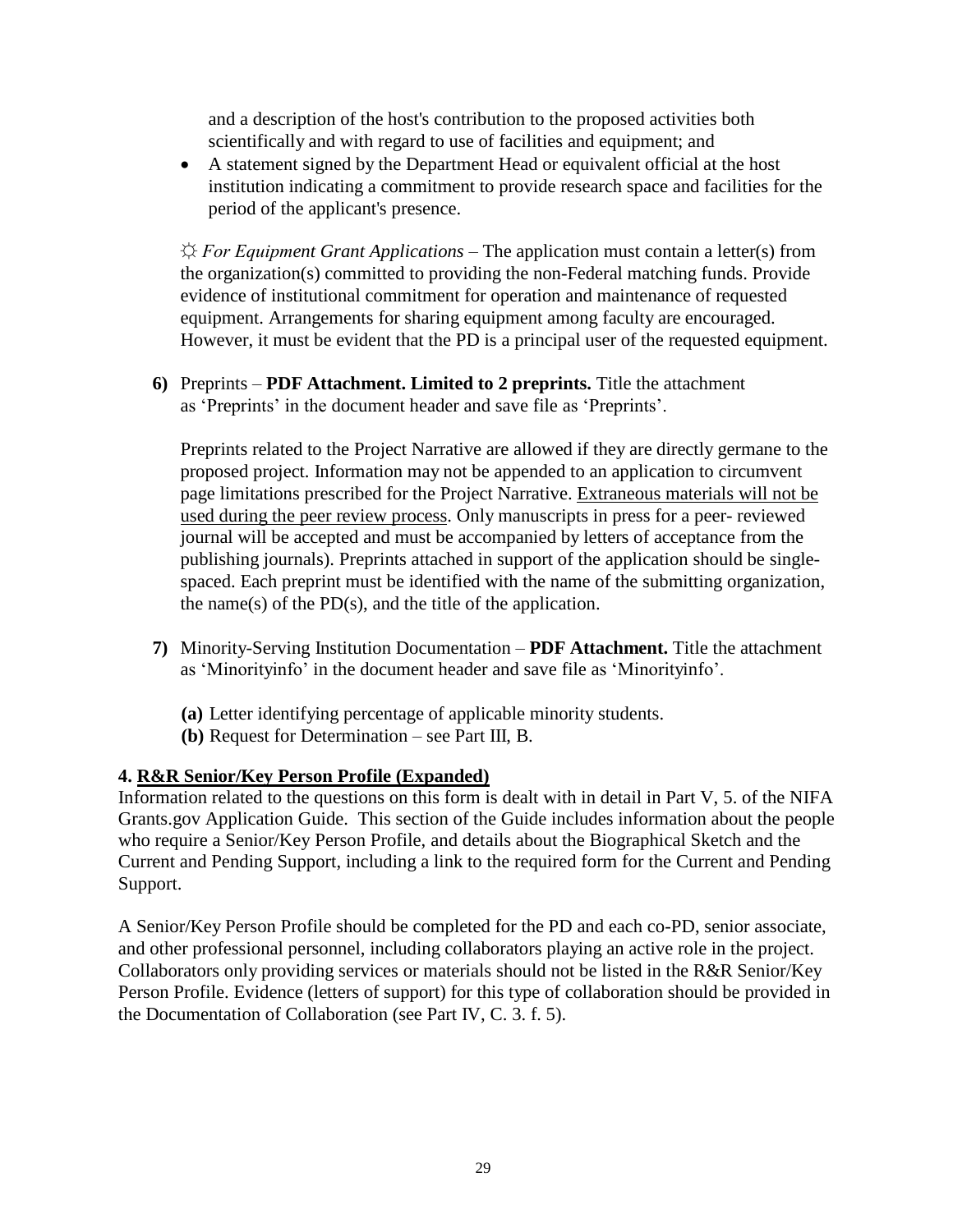- **a)** *Project Role Field*  Complete appropriately.
- *For Sabbatical Grant Applications –* Select "PD/PI" for the Sabbatical Grant applicant. Select "Other" for the corresponding scientific host(s) and any other personnel whose qualifications merit consideration in the evaluation of the application.
- *For Equipment Grant Applications –* Select "PD/PI" for the Equipment Grant applicant. Select "Faculty" for the other major users of the equipment.
- **b)** *Other Project Role Category Field* Complete appropriately, if applicable.
- **c)** *Attach Biographical Sketch Field*  **PDF Attachment. 2-Page Limit** (excluding publications listings) per PD, co-PD, senior associate, and other professional personnel. Title the attachment as 'Biographical Sketch' in the document header and save file as 'BiographicalSketch' followed by the last name of the PD or co-PD such that each biographical sketch file in the application has a distinct file name.

A biographical sketch (vitae) of the PD and each co-PD, senior associate, and other professional personnel should be included.

The Conflict of Interest list should not be included in the biographical sketch, but it must be provided as a separate document (see Part IV, C. 7. b for more information).

- *For Sabbatical Grant Applications –* A Biographical Sketch must be submitted for the Sabbatical Grant applicant, the scientific host(s), and any other personnel whose qualifications merit consideration in the evaluation of the application.
- *For Equipment Grant Applications* A Biographical Sketch for both the Equipment Grant applicant and other major users of the equipment must be submitted.
- **d)** *Attach Current and Pending Support Field* **PDF Attachment. No Page Limit**. Title the attachment as 'Current and Pending Support' in the document header and save file as 'CurrentPendingSupport'.

A required form for the Current and Pending Support can be found at: [www.nifa.usda.gov/funding/templates/current\\_pending.doc.](http://www.nifa.usda.gov/funding/templates/current_pending.doc)

Current and Pending Support information is only required for personnel with PD or co-PD indicated as their Project Role on the R&R Senior/Key Person Profile. All applications must contain a list of all Current and Pending Support detailing public or private support (including in-house support) to which personnel identified in the application have committed portions of their time, if the salary support for person(s) involved is included in the budget. Please note that the project being proposed should be included in the pending section of the form. Total project listed for each PD should be indicated as percent effort and not exceeds 100% for concurrent (Current and Pending) projects.

The AFRI program will not fund an application that duplicates or overlaps substantially with other NIFA funding (including non-competitive funds such as Special Grants or Hatch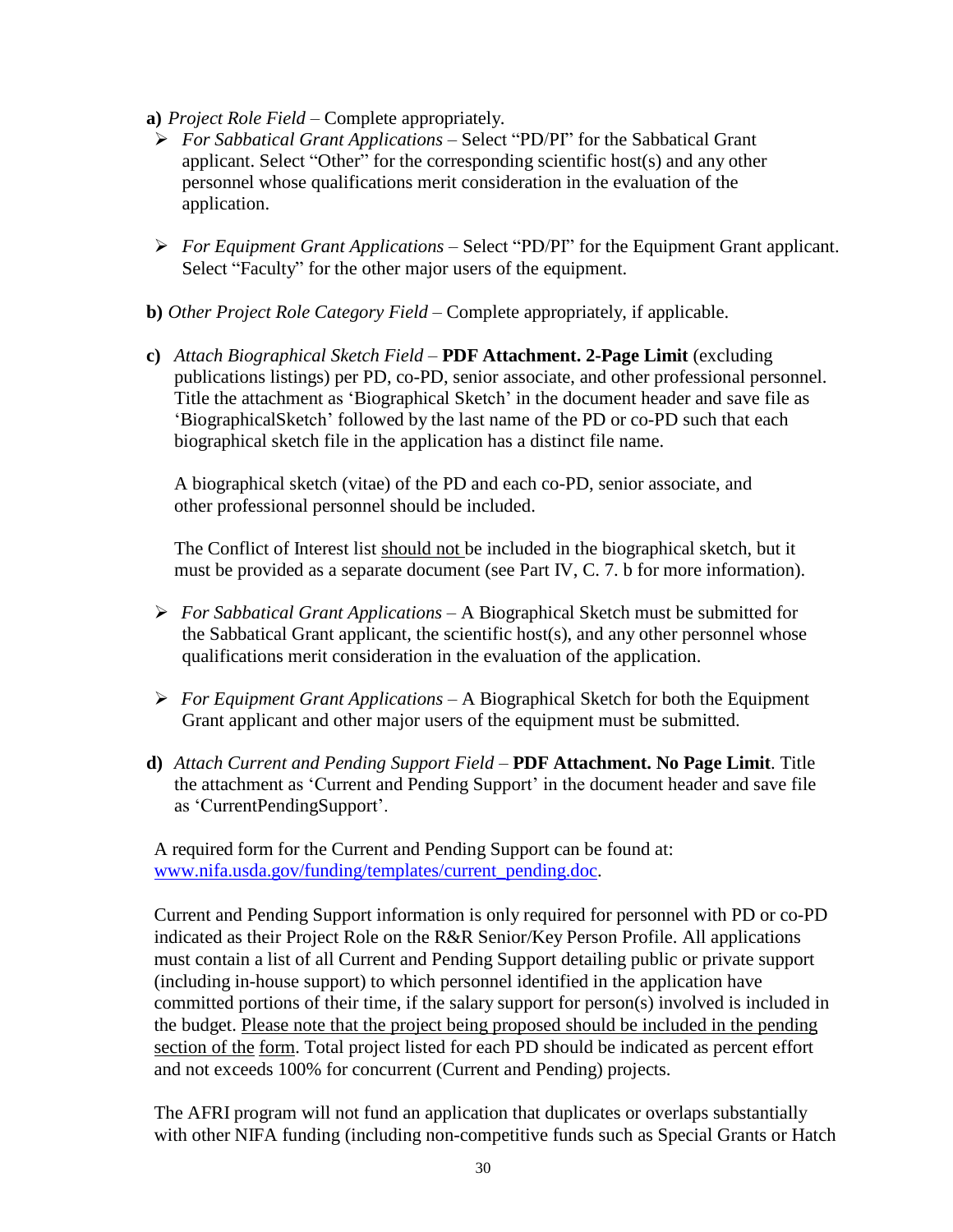formula funds) or other Federal funding. As an addendum to the Current and Pending Support, provide a brief summary for any completed, current, or pending projects that appear similar to the current application, especially previous NRI or AFRI awards.

- *For Sabbatical Grant Applications –* Current and Pending Support for both the Sabbatical Grant applicant and the scientific host(s) (as documentation of on-going work in the host's laboratory) must be completed.
- *For Equipment Grant Applications* Current and Pending Support for both the Equipment Grant applicant and other major users of the equipment must be completed. If the applicant has significant funding from other sources, a justification must be provided in the Project Narrative for how this equipment will strengthen the applicant's research program or institution.

**5. R&R Personal Data –** As noted in Part V, 6. of the NIFA Grants.gov Application Guide, the submission of this information is voluntary and is not a precondition of award. However, NIFA strongly encourages applicants to provide the requested information to help NIFA identify and address any inequities based on gender, race, ethnicity, or disability of its proposed PDs/PIs and co-PDs/PIs. Information not submitted will seriously undermine the statistical validity, and therefore the usefulness, of information received from others. The information you submit will be kept confidential and will be used only for tracking and statistical purposes necessary to meet the demands of the agency and will not be part of the review process.

#### **6. R&R Budget**

Information related to the questions on this form is dealt with in detail in Part V, 7. of the NIFA Grants.gov Application Guide.

**a. Matching.** If you conclude that matching funds are not required as specified under Part III, C., Cost Sharing or Matching, you must include a justification in the Budget Narrative. We will consider this justification when ascertaining final matching requirements or in determining if required matching can be waived. NIFA retains the right to make final determinations regarding matching requirements.

For grants that require matching funds as specified under Part III, C., the Budget Narrative should include written verification of commitments of matching support (including both cash and in-kind contributions) from third parties. Written verification means:

- 1. For any third party cash contributions, a separate pledge agreement for each donation, signed by the authorized representatives of the donor organization (and the applicant organization ONLY if provided after submission of the application), must include: (1) The donor's name, address, and telephone number; (2) the name of the applicant organization; (3) the title of the project; (4) the dollar amount of the cash donation (the budget narrative must describe how the cash donation will be used); (5) a statement that the donor will pay the cash contribution during the grant period; and (6) whether the applicant can designate cash as the applicant deems necessary or the cash contribution has been designated to a particular budget item.
- 2. For any third party in-kind contributions, a separate pledge agreement for each contribution, signed by the authorized representatives of the donor organization (and the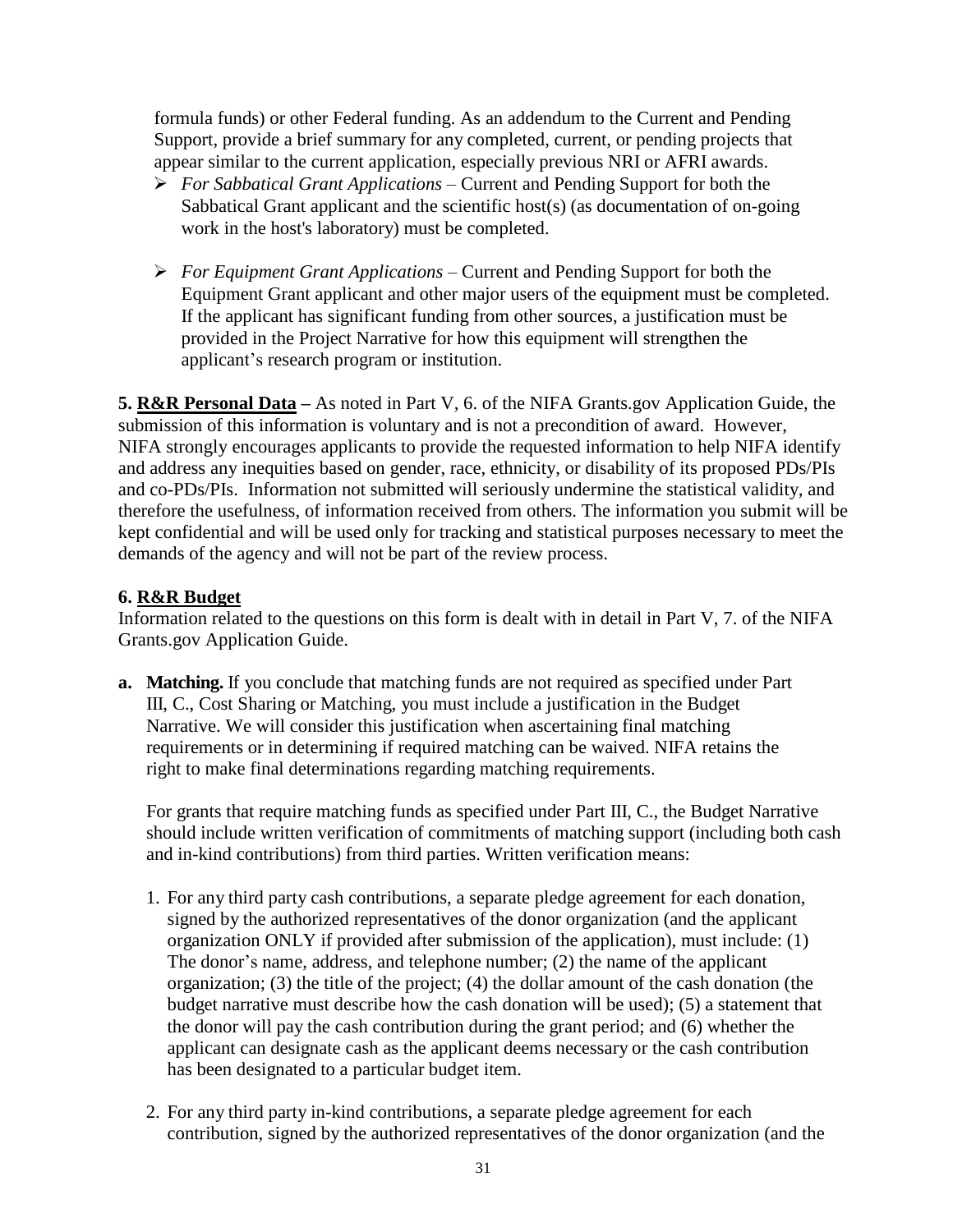applicant organization ONLY if provided after submission of the application), must include: (1) The donor's name, address, and telephone number; (2) the name of the applicant organization; (3) the title of the project; (4) a good faith estimate of the current fair market value of the third party in-kind contribution and a description of how the fair market value was determined; and (5) a statement that the donor will make the contribution during the grant period.

Summarize on a separate page the sources and amount of all matching support from outside the applicant institution and place that information in the proposal as part of the Budget Narrative. You must place all pledge agreements in the proposal immediately following the summary of matching support.

Establish the value of applicant contributions in accordance with applicable cost principles. Refer to OMB Circular A-21 (2 CFR Part 220), Cost Principles for Educational Institutions, for further guidance and other requirements relating to matching and allowable costs.

**b. Budget Periods**. Applications must contain a budget for each budget period for the entire duration of the proposed project. Annual and cumulative budgets are required.

If a project is funded, beginning in the first year of funding, the Project Director will be required to attend annual investigator meetings for the duration of the award (excluding Conference, Sabbatical, and Equipment Grant applications). The project directors for Seed Grant applications are required to attend beginning in the second year of funding. Reasonable travel expenses should be included as part of the project budget.

- *For Integrated Project Applications –* Projects must budget sufficient resources to carry out the proposed set of research, education, and/or extension activities that will lead to the desired outcomes. No more than two-thirds of a project's budget may be focused on a single component. Projects that include partnering with eXtension must include financial support for the Community of Practice core functions as well as project-specific activities.
- *For Conference Grant Applications –* The budget for the conference may include an appropriate amount for transportation and subsistence costs for participants and for other conference-related costs. Conference awards are not expected to exceed \$50,000 and are not renewable. Indirect costs are not permitted on Conference Grant awards. Include an itemized breakdown of all support requested from the AFRI in the Budget Justification (Field K. of the R&R Budget).
- *For Sabbatical Grant Applications –* Limit to one year's salary and funds for travel and supplies.
- *For Equipment Grant Applications* Each request shall be limited to one major piece of equipment within the cost range of \$10,000-\$250,000. Equipment grants are not renewable. The amount of Federal funding requested shall not exceed 50 percent of the cost or \$50,000, whichever is less. Unless waived, it is the responsibility of the PD to secure the required matching funds with non-Federal funds (see Part III, C for more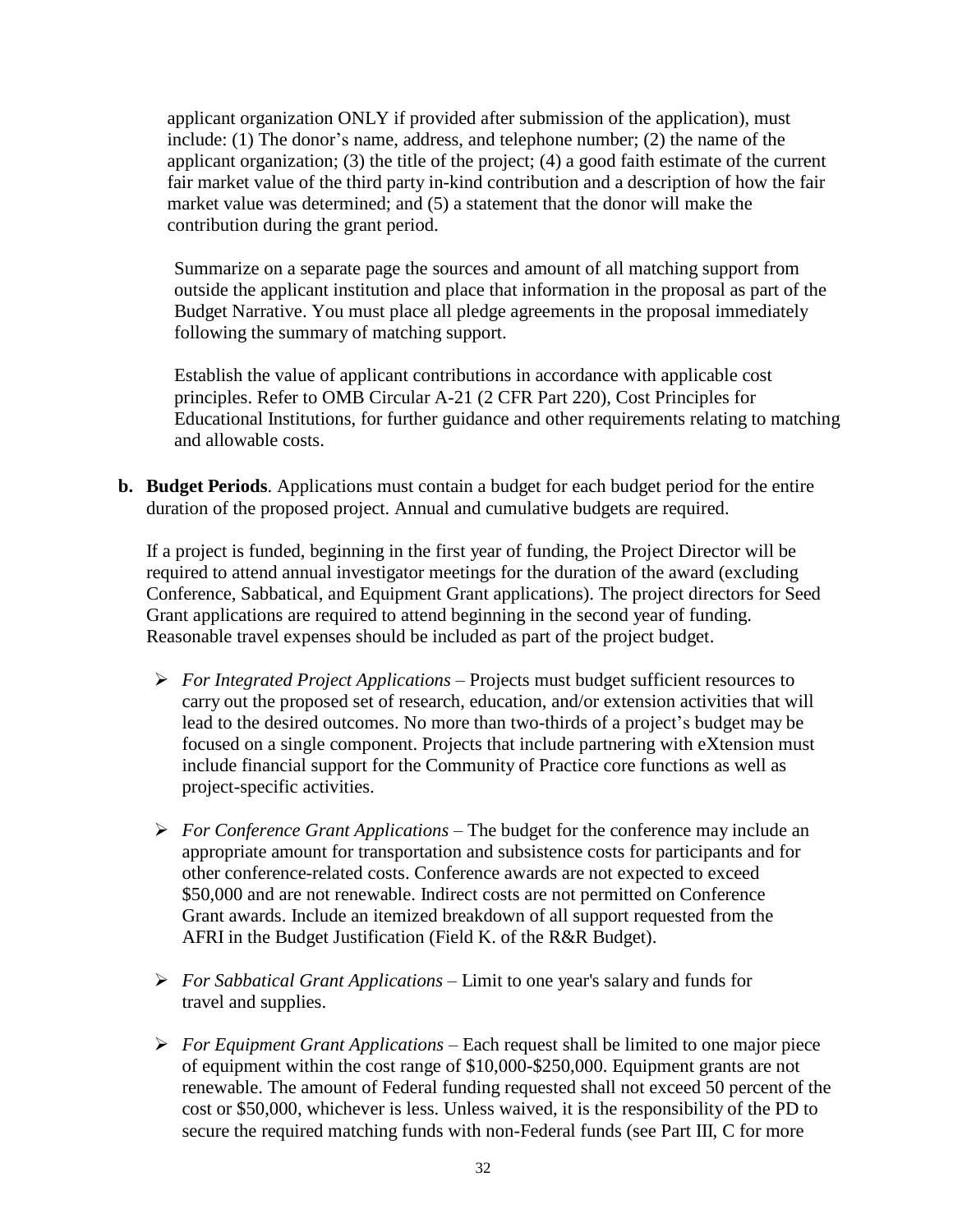information). No installation, maintenance, warranty, or insurance expenses may be paid from these awards, nor may these costs be part of the matching funds. Indirect costs are not permitted on Equipment Grant awards.

## *For Seed Grant Applications* **– These awards will be limited to a total of \$150,000 (including indirect costs) for two years and are not renewable.**

- **c.** *Field H. Indirect Costs* NIFA is prohibited from paying indirect costs exceeding 30 percent of the total Federal funds provided under each award. This limitation is equivalent to 42.857 percent of the total direct costs of an award. See Part IV, E for additional information.
- **d.** *Field K. Budget Justification* **PDF Attachment. No Page Limit.** Title the attachment as 'Budget Justification' in the document header and save file as 'BudgetJustification'.

All cumulative budget categories, with the exception of Indirect Costs, for which support is requested must be individually listed (with costs) in the same order as the cumulative budget. NOTE: For continuation awards, all budget categories for year one must also be fully justified. If consulting, collaborative, or subcontractual arrangements are included in the application, these arrangements should be fully explained and justified. The rate of pay for any consultant must be included, if known at the time of application. Please include a cost breakdown for the consultant, including the number of days in service, travel, and per diem, as well as the rate of pay. Letters of consent or collaboration and other evidence should be provided in the Documentation of Collaboration (see Part IV, C. 3. f. 5) to show that collaborators have agreed to participate. A proposed statement of work, biographical sketch, and a budget for each arrangement involving the transfer of substantive programmatic work or the provision of financial assistance to a third party must be supplied. In multi-institutional applications, a budget and budget narrative must be included for each institution involved. The lead institution and each participating institution must be identified.

- *For Integrated Project Applications –* Each function should be represented by one or more objectives within the application. Projects must budget sufficient resources to carry out the proposed set of research, education, and/or extension activities that will lead to the desired outcomes. No more than two-thirds of a project's budget may be focused on a single component.
- *For Equipment Grant Applications* The Budget Justification should describe the instrument requested including the manufacturer and model number, if known; provide a detailed budget breakdown of the equipment and accessories required; and indicate the amount of funding requested from USDA for each component of equipment requested. A letter signed by the institution's AR stating that the necessary non-Federal matching funds will be made available from an institutional or other source is required. An institution that believes it is eligible for the waiver of the matching funds should include a letter stating and documenting the eligibility that is signed by the institution's AR (see Table 2 following Part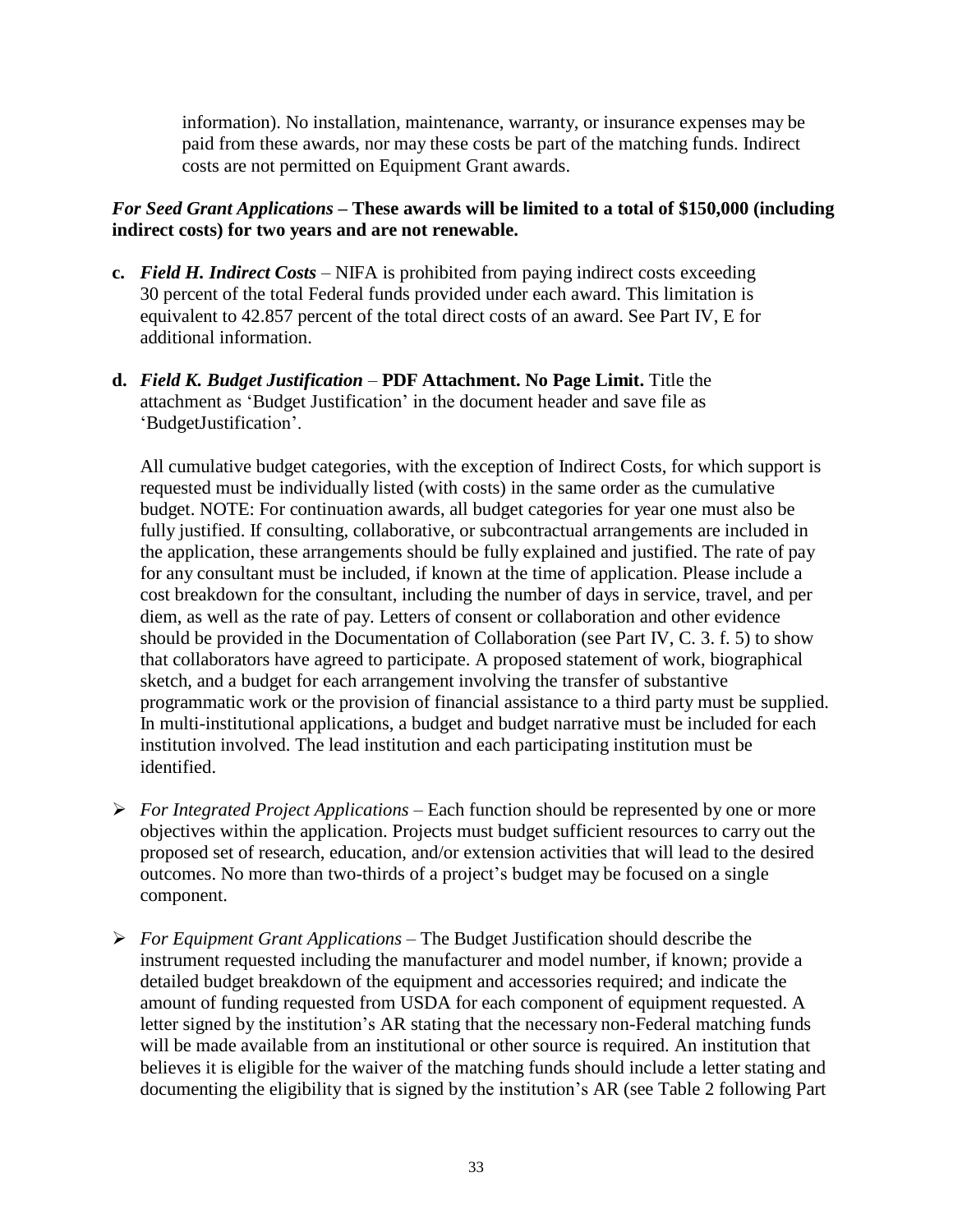VIII for eligibility). A justification must be given for how this equipment will strengthen the applicant's research program or institution.

## **e. Subcontract Arrangements.**

If it will be necessary to enter into a formal subcontract agreement with another institution, financial arrangements must be detailed in the "R&R Subaward Budget Attachment(s) Form." Annual and cumulative budgets, budget justification and a letter of commitment signed by the Authorized Representative (AR) are required for each subcontract agreement. Refer to Part V, 8. of the NIFA Grants.gov Application Guide for instructions on completing this form.

## **f. Matching**

Equipment Grants requiring matching funds, as specified in Part III, C., must include a letter in the budget justification signed by the institution's AR stating that the necessary non-Federal matching funds will be made available from the institution or other source. The amount of Federal funds provided may not exceed 50 percent of the cost of the equipment acquired using funds from the grant, or \$50,000, whichever is less. Grantees are required to match 100% of federal funds awarded from non-Federal sources. If the institution believes it is eligible for the waiver for matching funds (see Part III, C. for waiver eligibility), the budget justification must include a letter signed by the institution's AR stating this information. NIFA will consider this justification when ascertaining final matching requirements or in determining if required matching can be waived. NIFA retains the right to make final determinations regarding matching requirements.

If a funded project is commodity-specific and not of national scope, the grant recipient is required to match the USDA funds awarded on a dollar-for-dollar basis from non-federal sources with cash and/or in-kind contributions.

The sources and the amount of all matching support from outside the applicant organization should be summarized on a separate page and placed in the application immediately following the Budget Justification. All pledge agreements must be placed in the application immediately following the summary of matching support.

The value of applicant contributions to the project shall be established in accordance with applicable cost principles. Applicants should refer to OMB Circular A-21 (2 CFR Part 220), Cost Principles for Educational Institutions, for further guidance and other requirements relating to matching and allowable costs.

## **7. Supplemental Information Form**

Information related to the questions on this form is dealt with in detail in Part VI, 1. of the NIFA Grants.gov Application Guide.

**a. Field 2. Program to which you are applying.** Enter the Program (Area Priority) Code Name and the Program (Area Priority) Code for the Program Area Priority to which you are applying from the information provided in the Program Area Descriptions beginning in Part I, C. An application can only be submitted to one program (Area Priority). It is extremely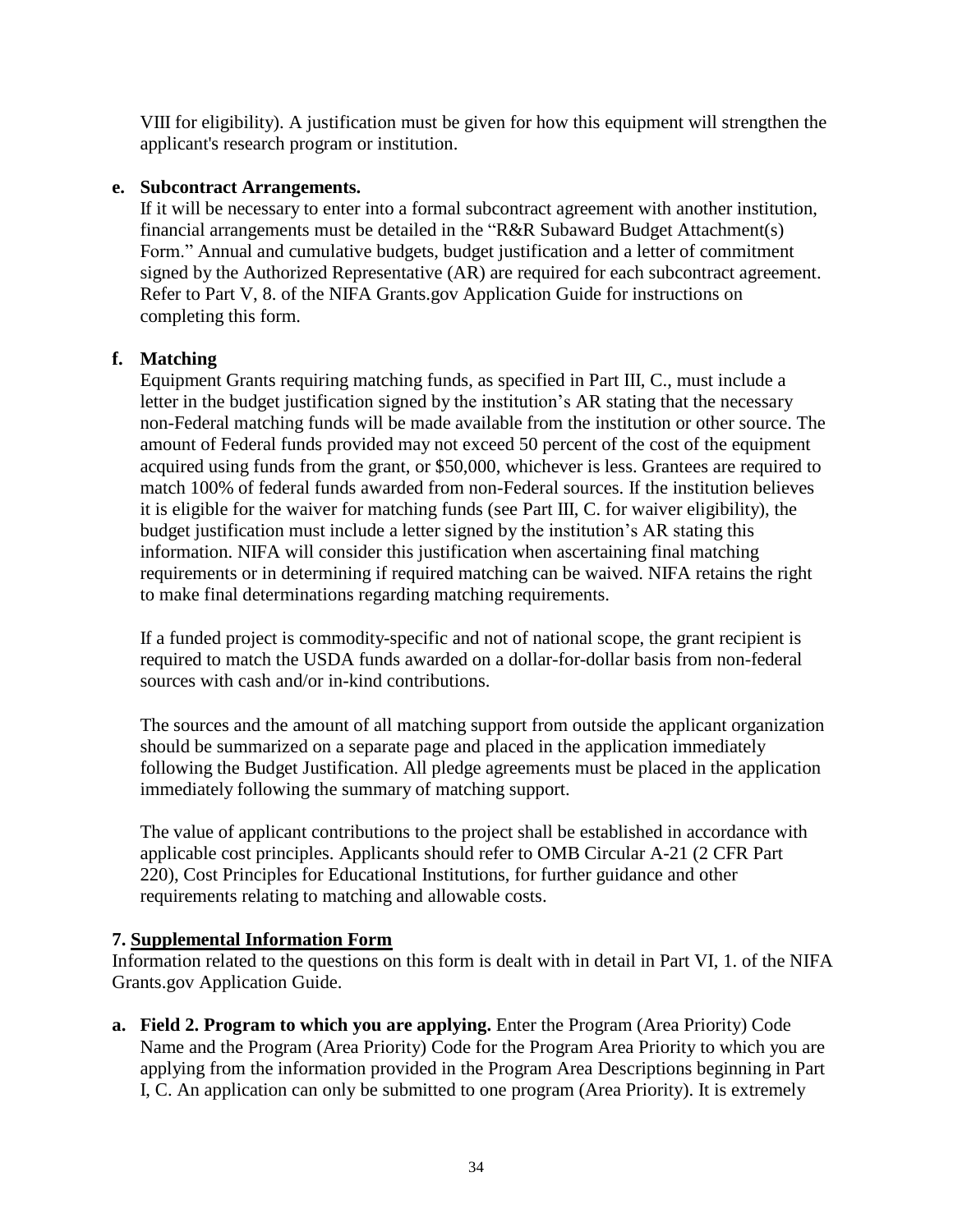important that the Program (Area Priority) Code Name and Program (Area Priority) Code are spelled correctly and match this RFA. If you have a question about which topic area is appropriate for your application, please contact the Program Area Priority.

**b. Field 8. Conflict of Interest List**. See Part VI, 1.8 of the NIFA Grants.gov Application Guide for further instructions and a link to the required form.

A Conflict of Interest List is required for all applications submitted to the AFRI. The Conflict of Interest List should be provided as a separate PDF attachment and not included in the vitae or resume. A Conflict of Interest List must be completed individually for all personnel who have submitted a Biographical Sketch in the R&R Senior/Key Personnel Profile. **Collate all individual Conflict of Interest lists into a single document file.** The lists can only be submitted as a single PDF attachment.

The required form for the Conflict of Interest List can be found at: [www.nifa.usda.gov/funding/templates/conflict\\_of\\_interest.doc.](http://www.nifa.usda.gov/funding/templates/conflict_of_interest.doc)

## <span id="page-34-0"></span>**D. Submission Dates and Times**

Prior to electronic submission of the application via Grants.gov, it is strongly recommended that an administrative review be conducted to ensure that an application complies with all application preparation instructions. An application checklist is included in Part VII of the NIFA Grants.gov Application Guide to assist with this review.

## **Instructions for submitting an application are included in Part IV, Section 1.9 of the NIFA Grants.gov Application Guide.**

**1. Letter of Intent (Not Applicable)**

The Letter of intent must be receive at NIFA by **5:00 p.m. ET** on the dates indicated in the Program Area Descriptions beginning in Part I, C and in the format specified in Part IV, A.

**2. Full Application**

Applications must be received by Grants.gov by **5:00 p.m. ET on the dates indicated in the Program Area Descriptions beginning in Part I, C**. Applications received after this deadline will normally not be considered for funding.

#### **If you have trouble submitting an application to Grants.gov, you should FIRST contact the Grants.gov Help Desk to resolve any problems. Keep a record of any such correspondence. See Part IV. A. for Grants.gov contact information.**

We send email correspondence to the AR regarding the status of submitted applications. Therefore, applicants are strongly encouraged to provide accurate e-mail addresses, where designated, on the SF-424 R&R Application for Federal Assistance.

If the AR has not received correspondence **from NIFA** regarding a submitted application within 30 days of the established deadline, contact the Agency Contact identified in Part VII of the applicable RFA and request the proposal number assigned to the application. **Failure to do so**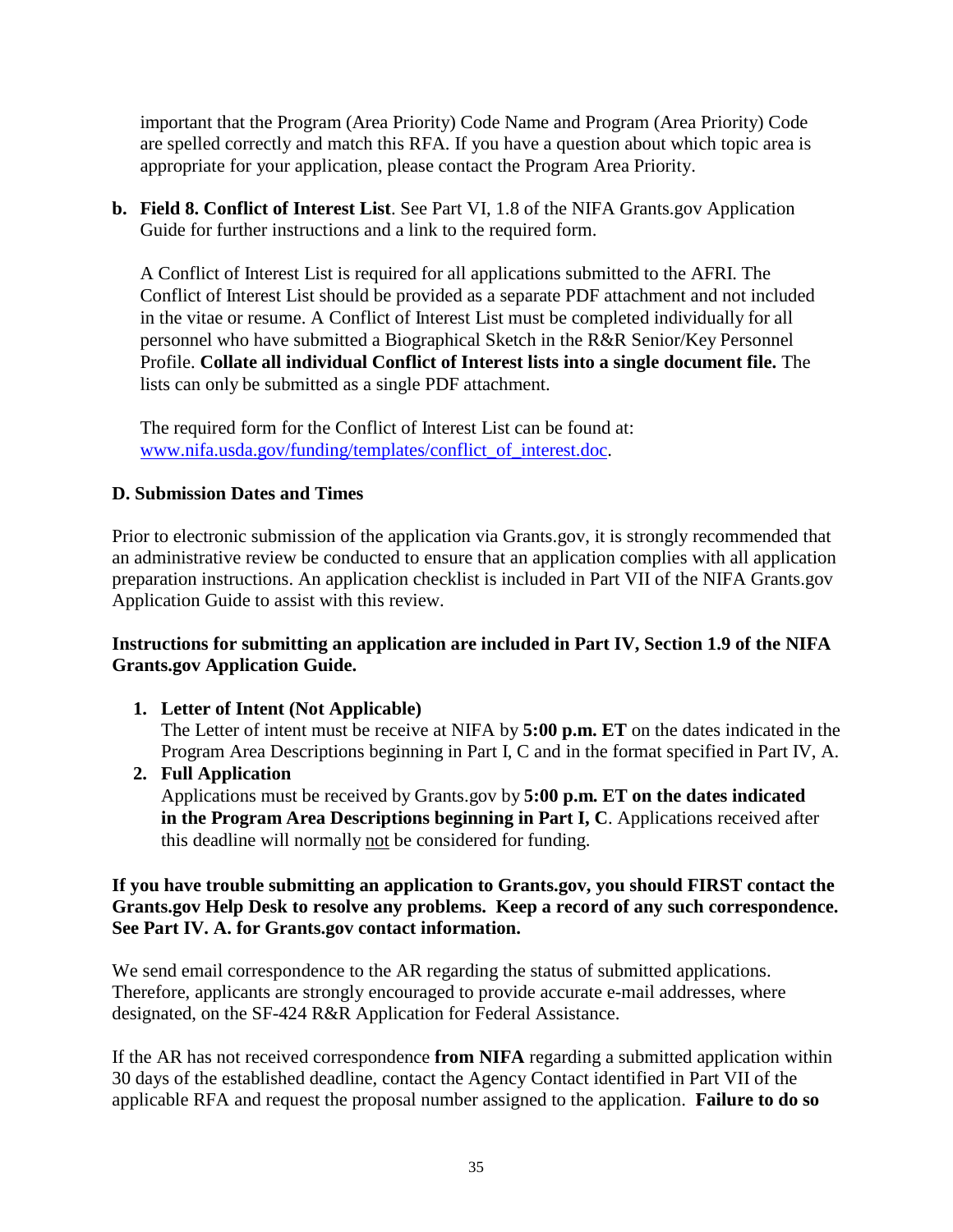**may result in the application not being considered for funding by the peer review panel. Once the application has been assigned a proposal number, this number should be cited on all future correspondence.**

## <span id="page-35-0"></span>**E. Funding Restrictions**

Section 713 of the Consolidated Appropriations Act, 2016 (Pub. L. 114-113) limits indirect costs to 30 percent of the total Federal funds provided (or 42.857 percent of total direct costs) under each award. Therefore, when preparing budgets, you should limit your request for the recovery of indirect costs to the lesser of your institution's official negotiated indirect cost rate or the equivalent of 30 percent of total Federal funds awarded. See Part V section 7.9 of the NIFA Grants.gov Application Guide for further indirect cost information. See webpage at <http://nifa.usda.gov/indirect-costs> for indirect cost options.

Funds made available for grants under the AFRI program shall not be used for the construction of a new building or facility or the acquisition, expansion, remodeling, or alteration of an existing building or facility (including site grading and improvement, and architect fees).

## <span id="page-35-1"></span>**F. Other Submission Requirements**

## **You should follow the submission requirements noted in Part IV, section 1.9 in the document entitled "NIFA Grants.gov Application Guide."**

For information about the status of a submitted application, see Part III., section 6. of the NIFA Grants.gov Application Guide.

See Part V., Section 4.12. of the NIFA Grants.gov Application Guide (Field 12 on the Form) for instructions regarding mandatory Felony Convictions or Tax Delinquent Status.

## **Multiple Submissions**

In accordance with Part III, Section 5 of NIFA Grants.gov Application Guide, duplicate, essentially duplicate or predominantly overlapping applications submitted to one or more program areas within the AFRI (including FASE Grants) in any one fiscal year will not be reviewed. In addition, applicants may not submit to AFRI an application that is considered duplicate, essentially duplicate, or predominantly overlapping with an application submitted to another NIFA program in the same fiscal year.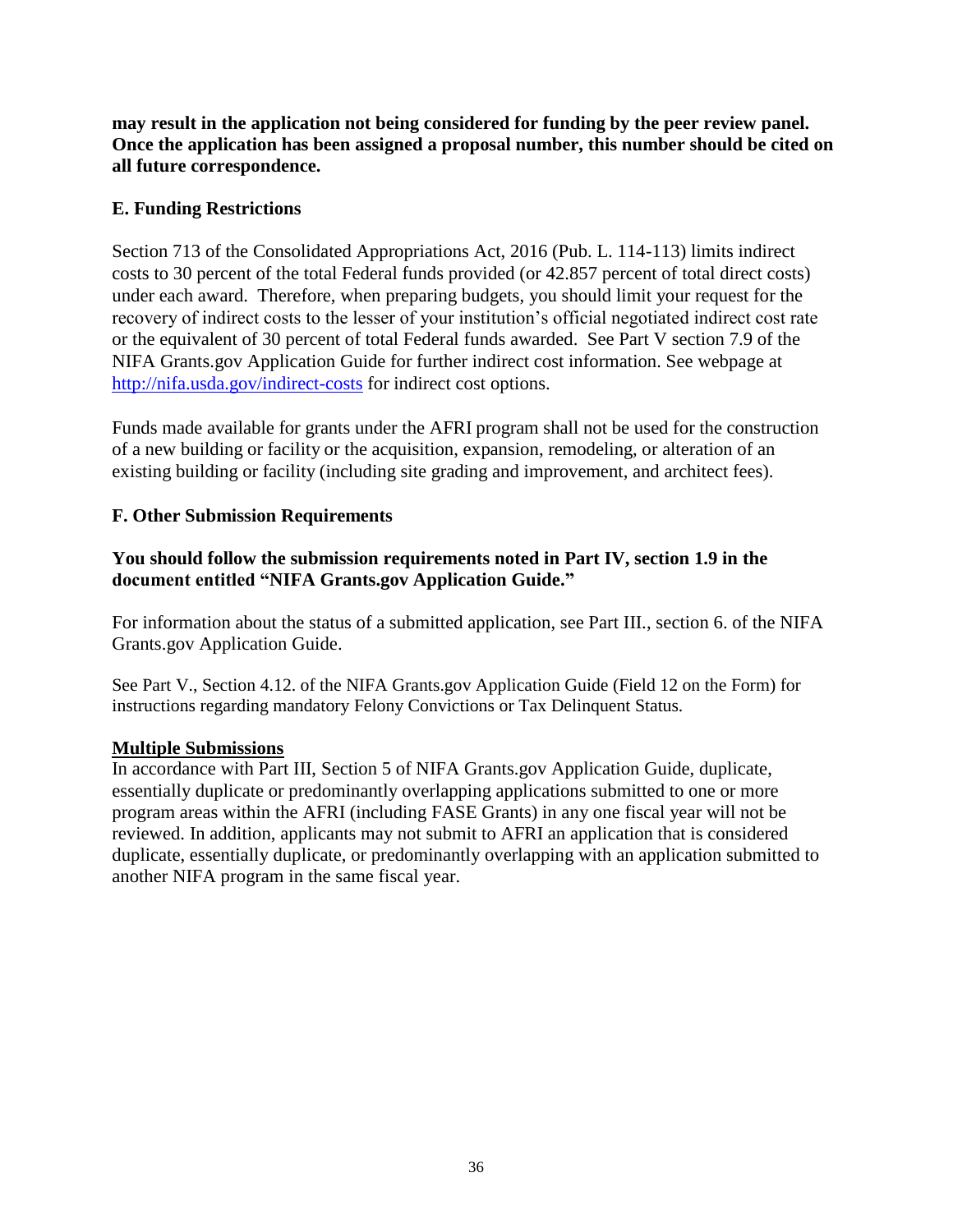## <span id="page-36-0"></span>**PART V—APPLICATION REVIEW REQUIREMENTS**

## <span id="page-36-1"></span>**A. General**

We evaluate each application in a 2-part process. First, we screen each application to ensure that it meets the administrative requirements as set forth in this RFA. Second, a scientific peer review process technically evaluates applications that meet these requirements, using either a review panel or, for only three select program area priorities in the Foundational Program, the Distributed Peer Review process. Detailed application review requirements and description of the Distributed Peer Review process are outlined at [Review\\_Criteria\\_NIFA.docx](https://nifa.usda.gov/afri-request-applications)

## <span id="page-36-2"></span>**B. Proposal Evaluation Criteria**

Detailed evaluation criteria for each project types, grant types, and center of excellence are outlined at [Review\\_Criteria\\_NIFA.docx.](https://nifa.usda.gov/afri-request-applications)

## <span id="page-36-3"></span>**C. Conflicts of Interest and Confidentiality**

During the peer evaluation process, we take extreme care to prevent any actual or perceived conflicts of interest that may impact review or evaluation. See [http://www.nifa.usda.gov/business/competitive\\_peer\\_review.html](http://www.nifa.usda.gov/business/competitive_peer_review.html) for further information about conflicts of interest and confidentiality as related to the peer review process.

#### <span id="page-36-4"></span>**D. Organizational Management Information**

Specific management information relating to an applicant shall be submitted on a one time basis, with updates on an as needed basis. This requirement is part of the responsibility determination prior to the award of a grant identified under this RFA, if such information has not been provided previously under this or another NIFA program. We will provide you copies of forms recommended for use in fulfilling these requirements as part of the preaward process. Although an applicant may be eligible based on its status as one of these entities, there are factors that may exclude an applicant from receiving federal financial and nonfinancial assistance and benefits under this program (e.g., debarment or suspension of an individual involved or a determination that an applicant is not responsible based on submitted organizational management information).

## <span id="page-36-5"></span>**E. Application Disposition**

An application may be withdrawn at any time before a final funding decision is made regarding the application. Each application that is not selected for funding, including those that are withdrawn, will be retained for a period of three years.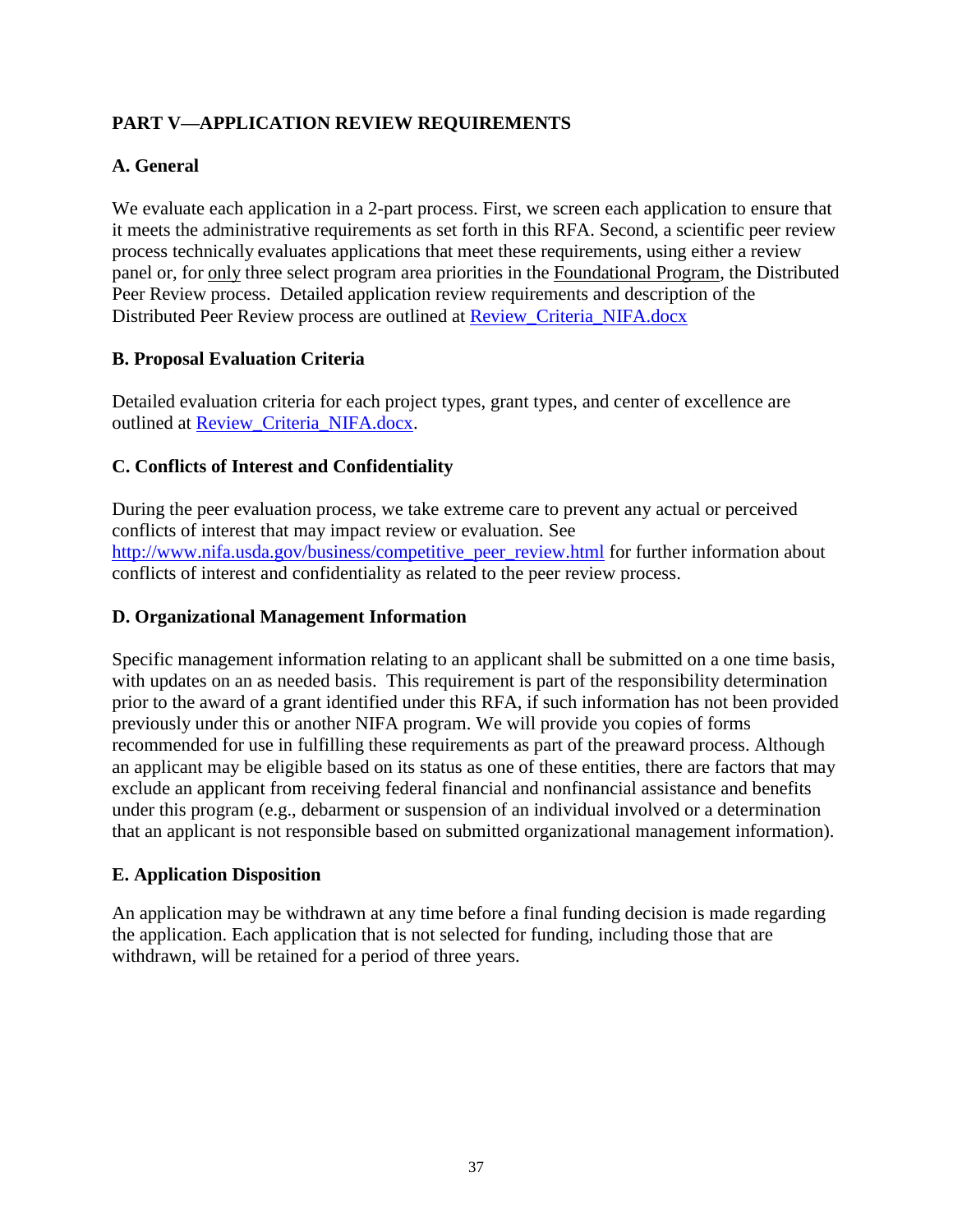## <span id="page-37-0"></span>**PART VI—AWARD ADMINISTRATION**

## <span id="page-37-1"></span>**A. General**

Within the limit of funds available for such purpose, the NIFA awarding official shall make grants to those responsible, eligible applicants whose applications are judged most meritorious under the procedures set forth in this RFA. The date specified by the NIFA awarding official as the effective date of the grant shall be no later than September 30 of the federal fiscal year in which the project is approved for support and funds are appropriated for such purpose, unless otherwise permitted by law. The project need not be initiated on the grant effective date, but as soon thereafter as practical so that project goals may be attained within the funded project period. All funds granted by NIFA under this RFA may be used only for the purpose for which they are granted in accordance with the approved application and budget, regulations, terms and conditions of the award, applicable federal cost principles, USDA assistance regulations, and NIFA General Awards Administration Provisions at 7 CFR part 3430, subparts A through E.

## <span id="page-37-2"></span>**B. Award Notice**

The award document will provide pertinent instructions and information including, at a minimum:

(1) Legal name and address of performing organization or institution to which the director has issued an award under the terms of this request for applications;

(2) Title of project;

(3) Name(s) and institution(s) of PDs chosen to direct and control approved activities;

(4) Identifying award number and the Federal Agency Identification Number assigned by NIFA;

(5) Project period, specifying the amount of time NIFA intends to support the project without requiring recompetition for funds;

(6) Total amount of financial assistance approved for the award;

(7) Legal authority(ies) under which the award is issued;

(8) Appropriate Catalog of Federal Domestic Assistance (CFDA) number;

(9) Applicable award terms and conditions (see

<http://www.nifa.usda.gov/business/awards/awardterms.html> to view NIFA award terms and conditions);

(10) Approved budget plan for categorizing allocable project funds to accomplish the stated purpose of the award; and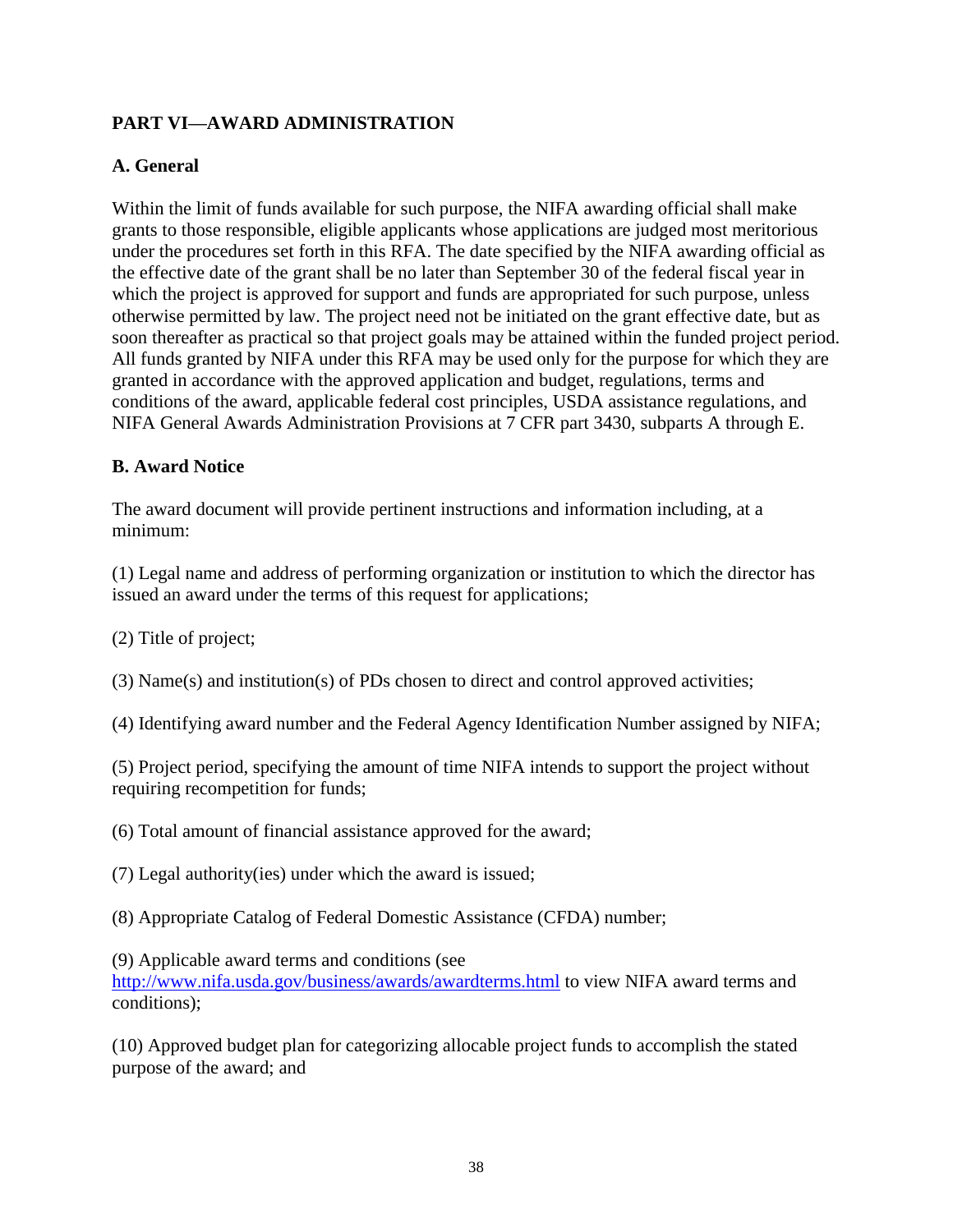(11) Other information or provisions deemed necessary by NIFA to carry out its respective awarding activities or to accomplish the purpose of a particular award.

## <span id="page-38-0"></span>**C. Administrative and National Policy Requirements**

Several federal statutes and regulations apply to grant applications considered for review and to project grants awarded under this program. These may include, but are not limited to, the ones listed on the NIFA web page - [http://nifa.usda.gov/federal-regulations.](http://nifa.usda.gov/federal-regulations)

NIFA Federal Assistance Policy Guide**—**a compendium of basic NIFA policies and procedures that apply to all NIFA awards, unless there are statutory, regulatory, or award-specific requirements to the contrary is available at [http://nifa.usda.gov/policy-guide.](http://nifa.usda.gov/policy-guide)

## <span id="page-38-1"></span>**D. Responsible and Ethical Conduct of Research**

Please refer to Part II, E for more information.

## <span id="page-38-2"></span>**E. Expected Program Outputs and Reporting Requirements**

The output and reporting requirements are included in the award terms and conditions (see <http://www.nifa.usda.gov/business/awards/awardterms.html> for information about NIFA award terms). If there are any program or award-specific award terms, those, if any, will be identified in the award.

If a project is funded, beginning in the first year of funding, the PD will be required to attend annual investigator meetings (excluding Conference, Sabbatical, and Equipment Grant applications). Seed Grant applications are required to attend beginning in the second year of funding. Reasonable travel expenses should be included as part of the project budget.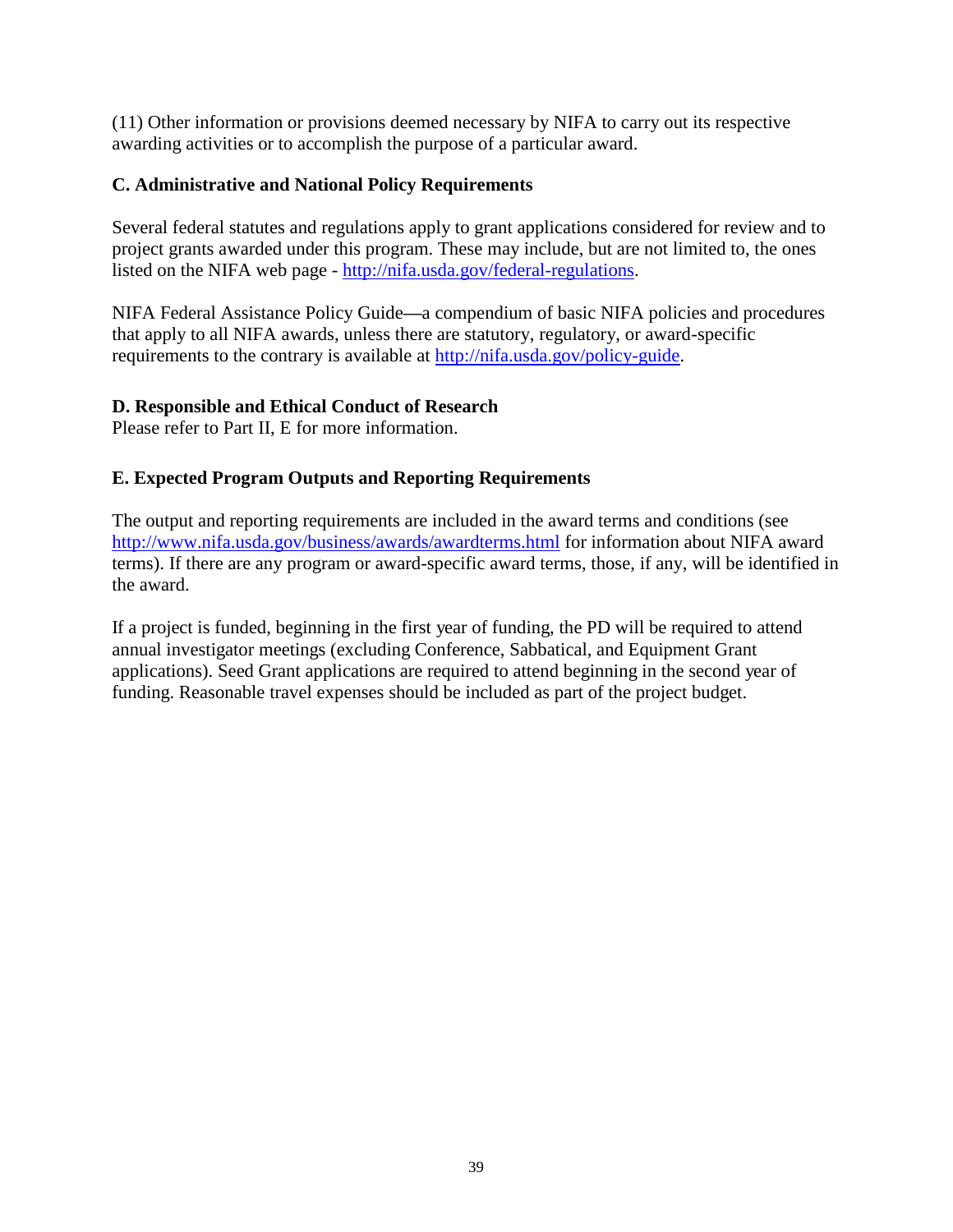## <span id="page-39-0"></span>**PART VII—AGENCY CONTACTS**

For general questions related to the AFRI Programs, applicants and other interested parties are encouraged to contact:

AFRI Program Office: Dr**.** Parag Chitnis, Deputy Director, Institute of Food Production and Sustainability Dr. Denise Eblen, Deputy Director, Institute of Food Safety and Nutrition Dr. Muquarrab Qureshi, Deputy Director, Institute of Youth, Family, and Community Dr. Louis Tupas, Deputy Director, Institute of Bioenergy, Climate, and Environment

Telephone: (202) 401-5022 Fax: (202) 401-6488 E-mail: [AFRI@nifa.usda.gov](mailto:AFRI@csrees.usda.gov)

Specific questions pertaining to technical matters may be directed to:

## **Program Area Priority Contacts:**

| <b>Program Area Priority</b>                                                                                                  | <b>Program Area Priority Contact:</b>                                                                                           |
|-------------------------------------------------------------------------------------------------------------------------------|---------------------------------------------------------------------------------------------------------------------------------|
| Water Availability for Diverse<br>Agricultural Uses: The Right Water for<br>the Right Place and Time                          | Dr. James P. Dobrowolski (202) 401-5016;<br>jdobrowolski@nifa.usda.gov<br>Mr. Dewell Paez (202)-401-4141<br>dpaez@nifa.usda.gov |
| <b>Understanding Decisions and Behaviors</b><br>Connected with Agriculture and Post-<br>harvest Processing Industry Water Use | Dr. James P. Dobrowolski (202) 401-5016;<br>jdobrowolski@nifa.usda.gov<br>Mr. Dewell Paez (202)-401-4141<br>dpaez@nifa.usda.gov |
| Understanding the Human Health                                                                                                | Dr. James P. Dobrowolski (202) 401-5016;                                                                                        |
| <b>Impacts to Exposure from Nontraditional</b>                                                                                | jdobrowolski@nifa.usda.gov                                                                                                      |
| Water                                                                                                                         | Mr. Dewell Paez (202)-401-4141                                                                                                  |
| Used in Agriculture                                                                                                           | dpaez@nifa.usda.gov                                                                                                             |

#### **Administrative/Business Contacts:**

Rochelle McCrea Sondra Watkins Title: Team Leader Title: Team Leader Unit: Awards Management Division, Unit: Awards Management Division, Branch I Branch II Location: 2160 Waterfront Centre Location: 2170 Waterfront Centre [Full Address and Directions Full Address and Directions](http://nifa.usda.gov/about/visit.html) Phone: (202) 401-2880 Phone: (202) 401- 4249 Fax: (202) 401- 6271 Fax: (202)-401-3237 Email: <u>rmccrea@nifa.usda.gov</u> Email: swatkins@nifa.usda.gov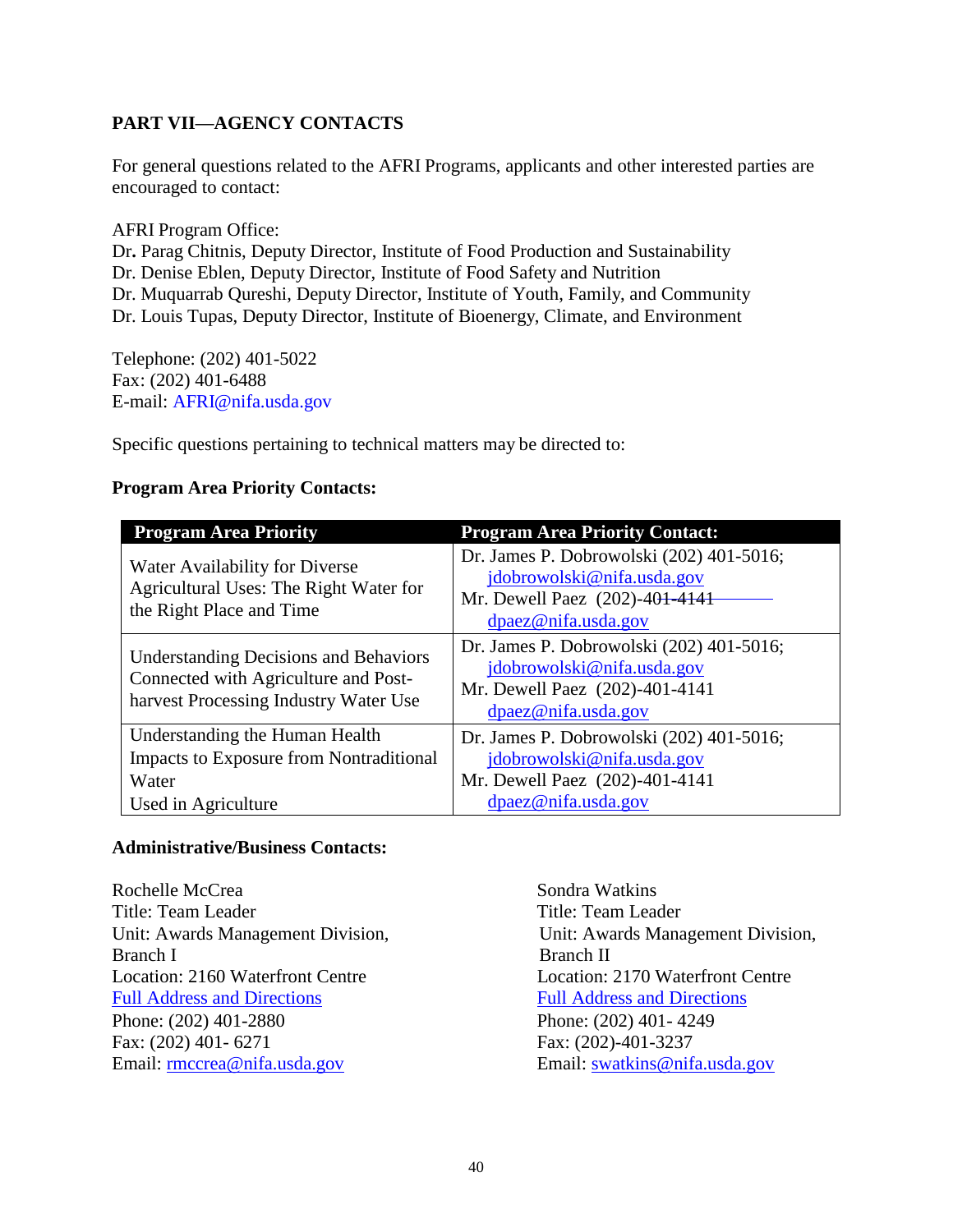## <span id="page-40-0"></span>**PART VIII—OTHER INFORMATION**

## <span id="page-40-1"></span>**A. Access to Review Information**

We will send copies of reviews, not including the identity of reviewers, and a summary of the panel comments to the applicant PD after the review process has been completed.

## <span id="page-40-2"></span>**B. Use of Funds; Changes**

## **1. Delegation of Fiscal Responsibility**

Unless the terms and conditions of the award state otherwise, awardees may not in whole or in part delegate or transfer to another person, institution, or organization the responsibility for use or expenditure of award funds.

## **2. Changes in Project Plans**

a. The permissible changes by the awardee, PD(s), or other key project personnel in the approved project shall be limited to changes in methodology, techniques, or other similar aspects of the project to expedite achievement of the project's approved goals. If the awardee or the PD(s) is uncertain as to whether a change complies with this provision, the question must be referred to the Authorized Departmental Officer (ADO) for a final determination. The ADO is the signatory of the award document, not the program contact.

b. The awardee must request, and the ADO must approve in writing, all changes in approved goals or objectives prior to effecting such changes. In no event shall requests be approved for changes that are outside the scope of the original approved project.

c. The awardee must request, and the ADO must approve in writing, all changes in approved project leadership or the replacement or reassignment of other key project personnel, prior to effecting such changes.

d. The awardee must request, and the ADO must approve in writing, all transfers of actual performance of the substantive programmatic work in whole or in part and provisions for payment of funds, whether or not federal funds are involved, prior to instituting such transfers, unless prescribed otherwise in the terms and conditions of the award.

e. The project period may be extended without additional financial support, for such additional period(s) necessary to complete or fulfill the purposes of an approved project, but in no case shall the total project period exceed any applicable statutory limit or expiring appropriation limitation. The terms and conditions of award include information about no-cost extensions of the award and when ADO's prior approval is necessary.

f. Changes in Approved Budget: Unless stated otherwise in the terms and conditions of award, changes in an approved budget must be requested by the awardee and approved in writing by the ADO prior to instituting such changes, if the revision will involve transfers or expenditures of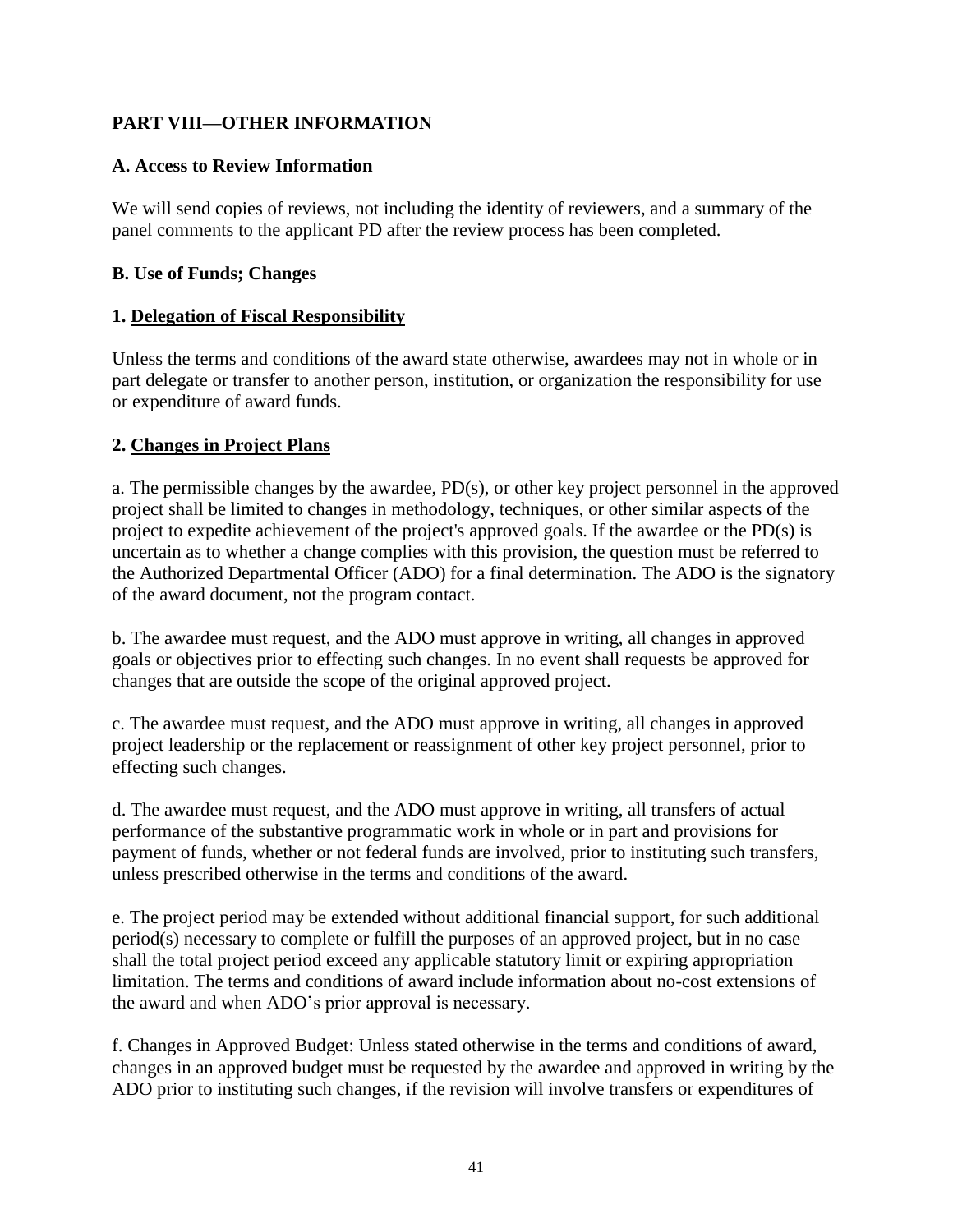amounts requiring prior approval as set forth in the applicable Federal cost principles, Departmental regulations, or award.

## <span id="page-41-0"></span>**C. Confidential Aspects of Applications and Awards**

When an application results in an award, it becomes a part of the record of NIFA transactions, available to the public upon specific request. Information that the Secretary determines to be of a confidential, privileged, or proprietary nature will be held in confidence to the extent permitted by law. Therefore, any information that the applicant wishes to have considered as confidential, privileged, or proprietary should be clearly marked within the application. The original copy of an application that does not result in an award will be retained by the Agency for a period of three years. Other copies will be destroyed. Such an application will be released only with the consent of the applicant or to the extent required by law. An application may be withdrawn at any time prior to the final action thereon.

## <span id="page-41-1"></span>**D. Regulatory Information**

For the reasons set forth in the final Rule related Notice to 2 CFR part 415, subpart C , this program is excluded from the scope of the Executive Order 12372 which requires intergovernmental consultation with State and local officials. Under the provisions of the Paperwork Reduction Act of 1995 (44 U.S.C. chapter 35), the collection of information requirements contained in this Notice have been approved under OMB Document No. 0524- 0039.

## <span id="page-41-2"></span>**E. Definitions**

Please refer to [7 CFR 3430, Competitive and Noncompetitive Non-formula Financial Assistance](http://www.ecfr.gov/cgi-bin/text-idx?c=ecfr&SID=2a6f6bfbef4c918616eebe5353d0793c&rgn=div5&view=text&node=7:15.1.12.2.13&idno=7#7:15.1.12.2.13.1.17.2) Programs--General Award [Administrative Provisions,](http://www.ecfr.gov/cgi-bin/text-idx?c=ecfr&SID=2a6f6bfbef4c918616eebe5353d0793c&rgn=div5&view=text&node=7:15.1.12.2.13&idno=7#7:15.1.12.2.13.1.17.2) for applicable definitions for this NIFA grant program.

For the purpose of this program, the following additional definitions are applicable:

Director means the Director of the National Institute of Food and Agriculture (NIFA) and any other officer or employee of NIFA to whom the authority involved is delegated.

Food and Agricultural Science Enhancement (FASE) Grants mean funding awarded to eligible applicants to strengthen science capabilities of Project Directors, to help institutions develop competitive scientific programs, and to attract new scientists into careers in high-priority areas of National need in agriculture, food, and environmental sciences. FASE awards may apply to any of the three agricultural knowledge components (i.e., research, education, and extension). FASE awards include Pre- and Postdoctoral Fellowships, New Investigator grants, and Strengthening grants.

Integrated project means a project incorporating two or three functions of the agricultural knowledge system (research, education, and extension) around a problem or activity.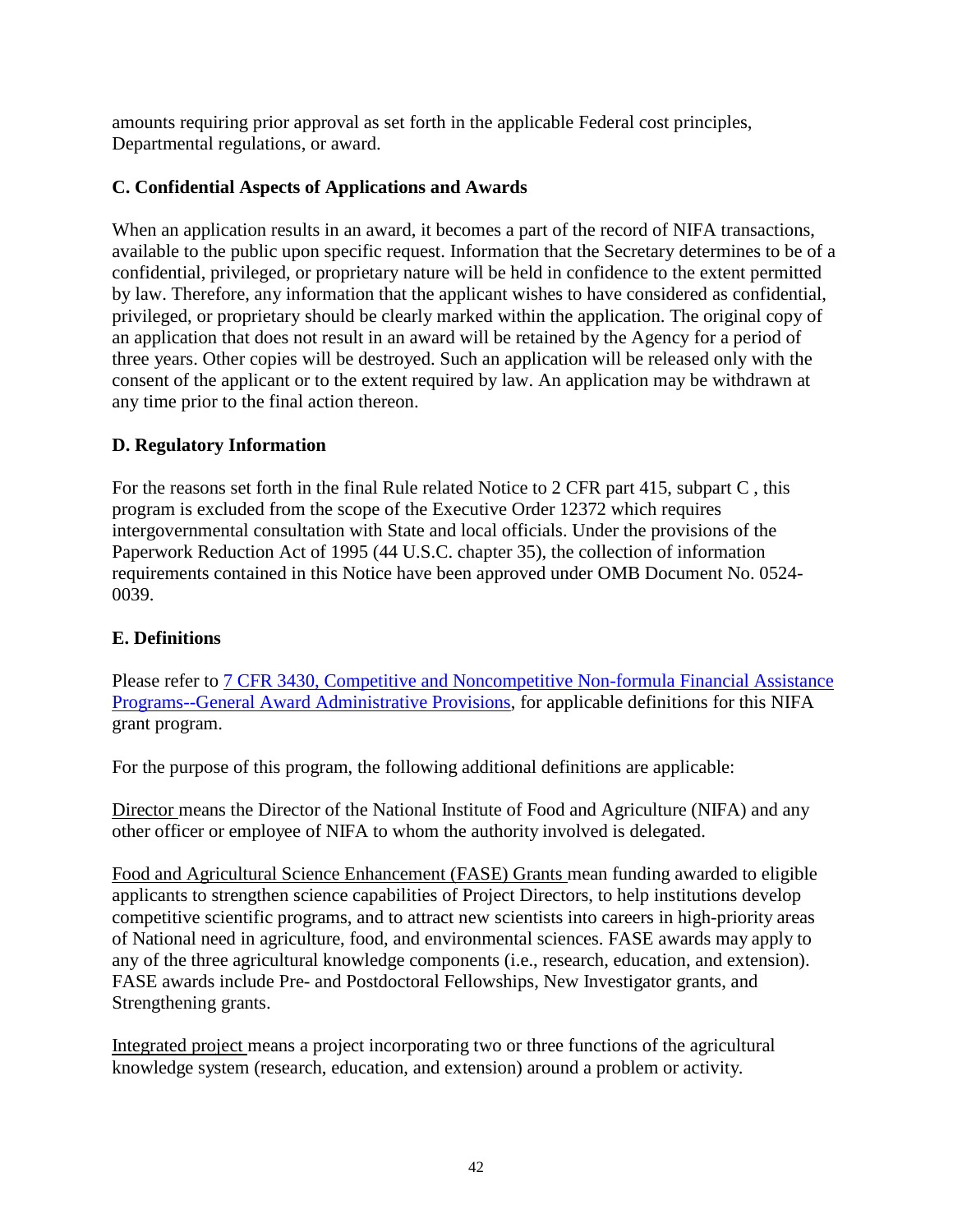Limited institutional success means institutions that are not among the most successful universities and colleges for receiving Federal funds for science and engineering research. A list of successful institutions will be provided in the RFA.

Minority-serving institution means an accredited academic institution whose enrollment of a single minority or a combination of minorities exceeds fifty percent of the total enrollment, including graduate and undergraduate and full- and part-time students. An institution in this instance is an organization that is independently accredited as determined by reference to the current version of the Higher Education Directory, published by Higher Education Publications, Inc., 6400 Arlington Boulevard, Suite 648, Falls Church, Virginia 22042.

Minority means Alaskan Native, American Indian, Asian-American, African-American, Hispanic American, Native Hawaiian, or Pacific Islander. The Secretary will determine on a case-by-case basis whether additional groups qualify under this definition, either at the Secretary's initiative, or in response to a written request with supporting explanation.

Multidisciplinary project means a project on which investigators from two or more disciplines collaborate to address a common problem. These collaborations, where appropriate, may integrate the biological, physical, chemical, or social sciences.

Small and mid-sized institutions are academic institutions with a current total enrollment of 17,500 or less including graduate and undergraduate and full- and part-time students. An institution, in this instance, is an organization that possesses a significant degree of autonomy. Significant degree of autonomy is defined by being independently accredited as determined by reference to the current version of the *Higher Education Directory*, published by Higher Education Publications, Inc., 6400 Arlington Boulevard, Suite 648, Falls Church, Virginia 22042 (703-532-2300).

Strengthening Grants mean funds awarded to institutions eligible for FASE Grants to enhance institutional capacity, with the goal of leading to future funding in the project area, as well as strengthening the competitiveness of the investigator's research, education, and/or extension activities. Strengthening grants consist of Standard and Coordinated Agricultural Project Grant types as well as Seed Grants, Equipment Grants, and Sabbatical Grants.

Transdisciplinary Research is defined as research efforts conducted by investigators from different disciplines working jointly to create new conceptual, theoretical, methodological, and translational innovations that integrate and move beyond discipline-specific approaches to address a common problem.

<span id="page-42-0"></span>USDA EPSCoR States (Experimental Program to Stimulate Competitive Research) means States which have been less successful in receiving funding from AFRI, having a funding level no higher than the 38th percentile of all States based on a 3-year average of AFRI funding levels, excluding FASE Strengthening funds granted to state agricultural experiment stations and degree-granting institutions in EPSCoR States and small, mid-sized, and minority-serving degree-granting institutions. The most recent list of USDA EPSCoR States is provided at [http://nifa.usda.gov/afri-request-applications/Grant Type -](http://nifa.usda.gov/sites/default/files/asset/document/Grant%20Type%20-%20FY%202016%20AFRI%20RFA.pdf) FY 2016 AFRI RFA.pdf.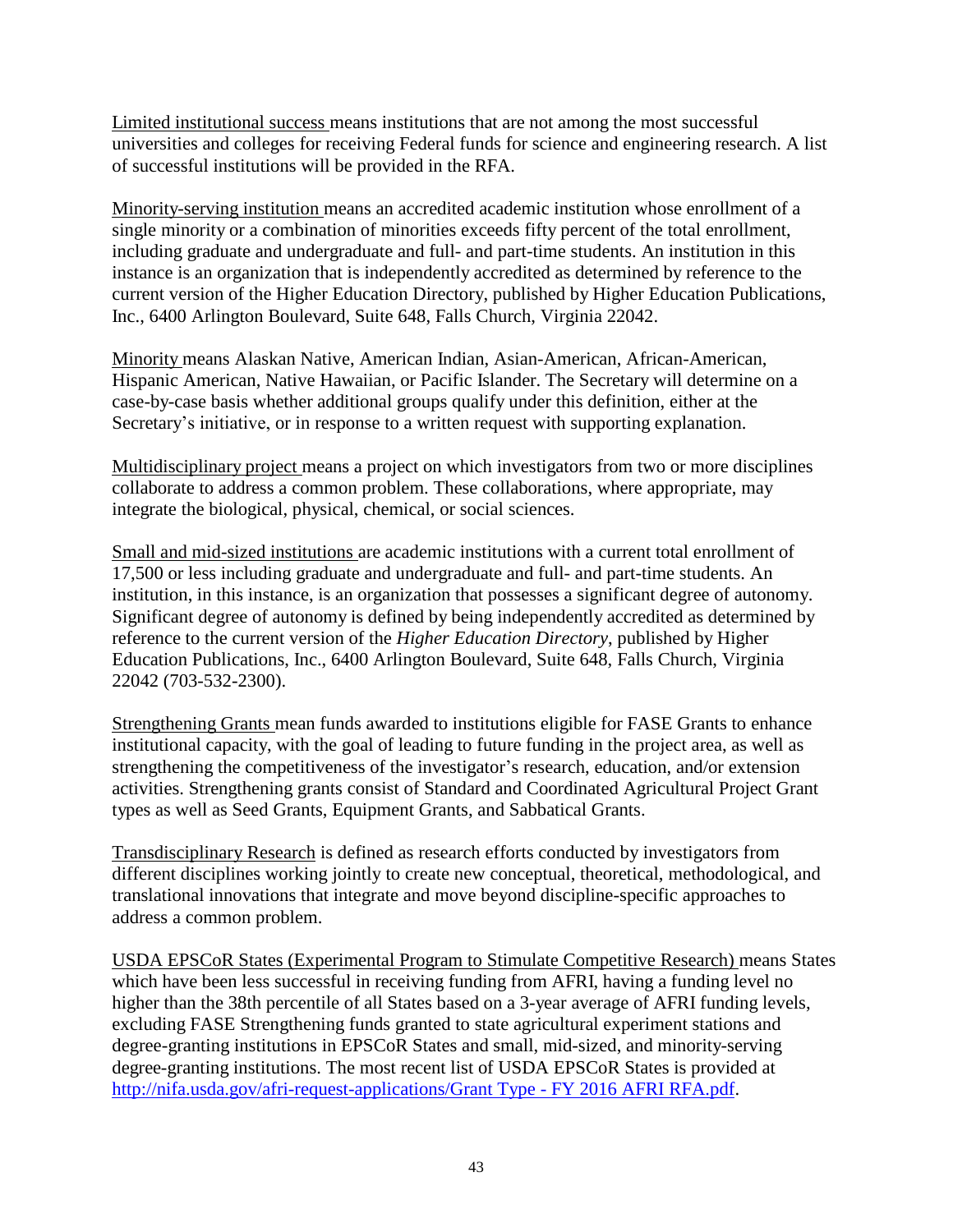#### **TABLE 1. Most Successful Universities and Colleges**

Any institution listed in Table 1 (Table 1 - [Most Successful Institutions -](http://nifa.usda.gov/sites/default/files/asset/document/Table%201%20-%20Most%20Successful%25) FY 2016 AFRI [RFAs.docx\)](http://nifa.usda.gov/sites/default/files/asset/document/Table%201%20-%20Most%20Successful%25) is not eligible for Strengthening Grants from the FASE program unless they are located in an EPSCoR state.

#### <span id="page-43-0"></span>**TABLE 2. Lowest One Third of Universities and Colleges Receiving Federal Funds**

The lowest one third of universities and colleges receiving Federal funds used to determine eligibility for possible waiver of matching funds requirement for Equipment Grants [\(Table 2](http://nifa.usda.gov/sites/default/files/asset/document/Table%202%20Least%20Successful%25)  [Least Successful Institutions -](http://nifa.usda.gov/sites/default/files/asset/document/Table%202%20Least%20Successful%25) FY 2016 AFRI RFAs.docx)